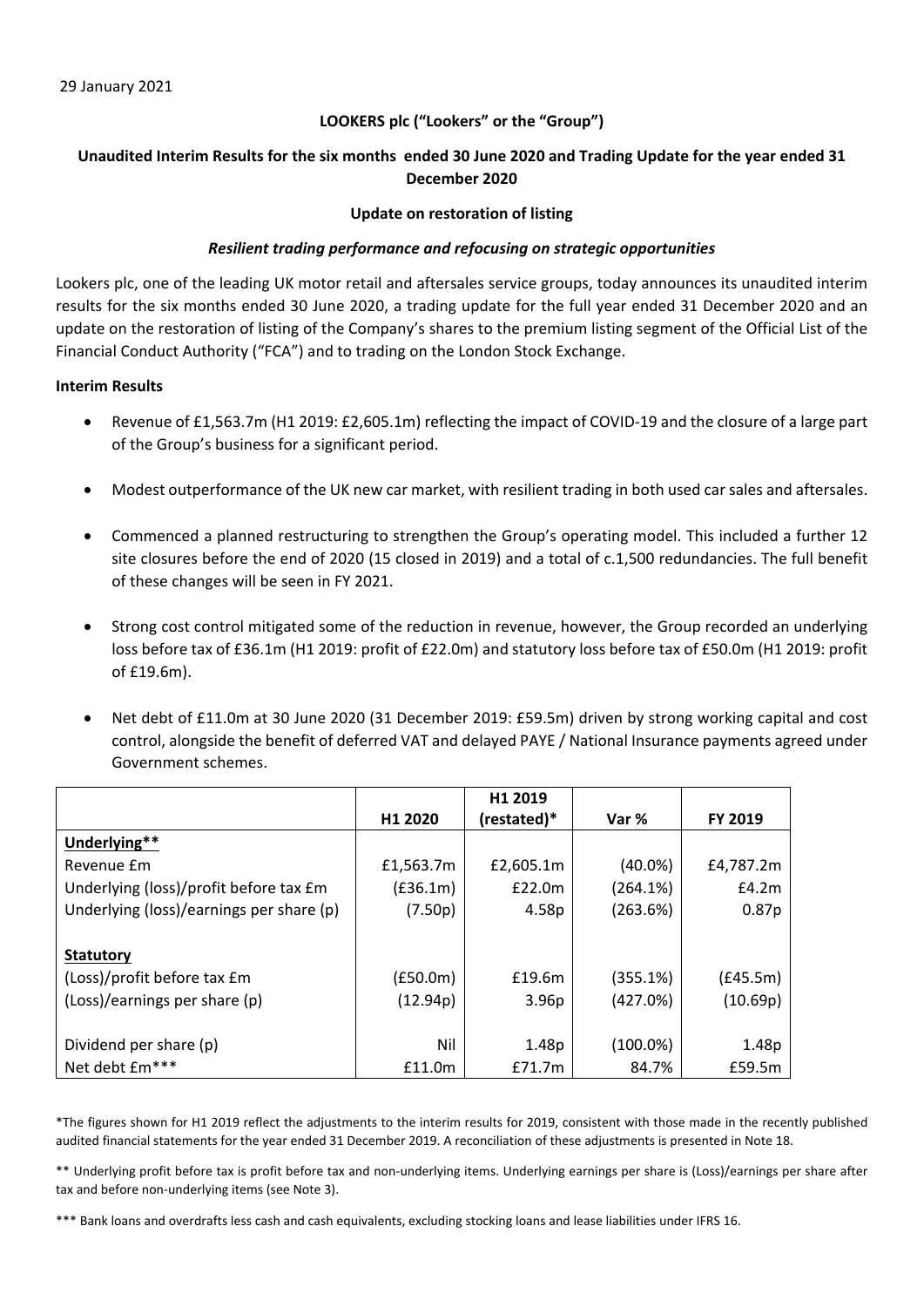# **Full year trading update**

- Trading in the second half of 2020 was encouraging, underpinned by significant outperformance of the retail UK new car market, continued resilient trading in used and aftersales and increasing used car margins. The second half performance also includes the early impact of the Group's restructuring programme.
- Despite the impact of the second national lockdown in November, performance in the second half of the year is expected to be ahead of last year, largely offsetting H1 underlying loss before tax of £36.1m.
- The Group continues to benefit from improvements made to its online offering and call centre capabilities, including the launch of 'Click and Drive' which enables contactless vehicle purchases, alongside upgraded sales systems and processes.
- The Board remains focused on working capital control, with significantly reduced net debt of approximately £45.0m at the end of December 2020 (2019: £59.5m) reflecting the net proceeds of £17.4m from the disposal of a number of properties during 2020.
- Completion of the planned restructuring commenced in the first half of 2020, with the closure of 12 sites and a total of c1,500 redundancies across the Group.
- The disposal of Platts Harris in November 2020 is expected to realise proceeds of £1.6m.
- The Group has reduced its RCF from £250m to £238m following the sale of certain properties. The Group continues to have strong liquidity headroom and refinancing conversations with the Group's banking club are ongoing.
- The Board refresh is progressing, and we are pleased to welcome Robin Churchouse and Anna Bielby to the Board of Lookers plc as Chair of the Audit Committee and Interim Chief Financial Officer, respectively. Also, today we have announced the appointment of Duncan McPhee to the Board as Chief Operating Officer. A search is underway for the appointment of Phil White's successor as Chairman.
- As previously announced, BDO LLP have been appointed as the Group's statutory auditors.
- As a result of the continued uncertainty around the COVID‐19 pandemic and as part of its ongoing actions to protect the Group's balance sheet, the Board has decided that it will not be recommending any dividends for the year ended 31 December 2020. However, the Board recognises the importance of dividends to shareholders and will reinstate the payment of dividends as soon as it believes that it is prudent to do so.

# **Outlook**

- The country is now in a third national lockdown and whilst the closure of showrooms will impact revenue, this will be partly mitigated by the continued progress of 'Click and Drive' and the continued operation of the Group's COVID‐19 compliant Aftersales division.
- In light of the evolving COVID‐19 situation and latest lockdown restrictions impacting much of the Group's portfolio, the Board remains cautious about the outlook for 2021. However, the Board continues to believe the Group is well positioned to benefit from its continued progress and the exciting sector developments including electrification and further digitisation.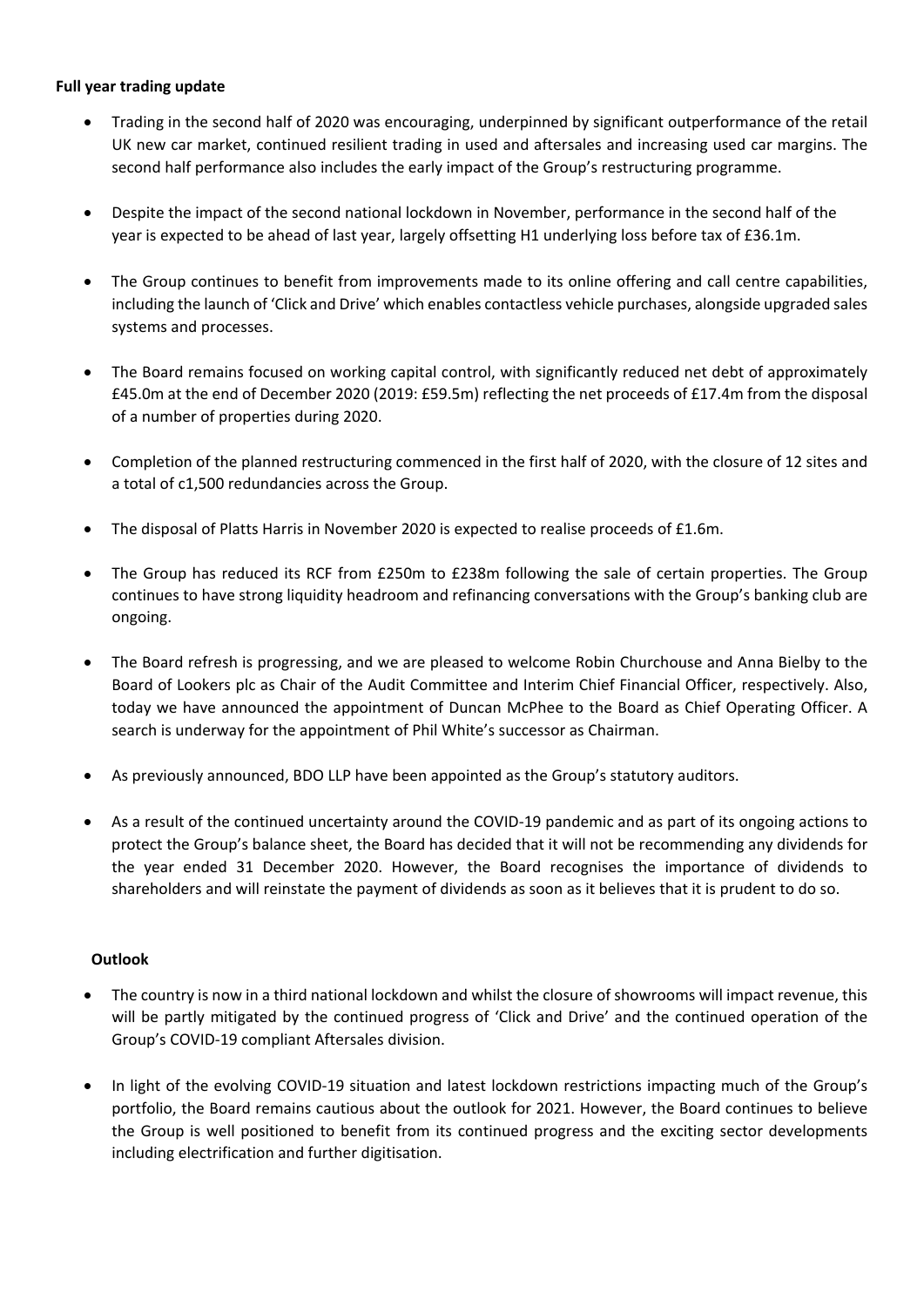# **Restoration of listing**

 The Board has applied to the FCA for the restoration of the Company's shares to the premium listing segment of the Official List of the FCA and to trading on the London Stock Exchange.

# **Mark Raban, Chief Executive Officer, said:**

"2020 was a challenging year for Lookers, managing the impact of the COVID‐19 pandemic and a number of legacy issues facing the Group, which required significant action to restructure and improve the business for the long term. Despite a resilient sales performance, the benefit of Government support and prompt action taken to manage costs, in the first half we incurred a significant loss in a very difficult period for the car retail industry.

Although various restrictions continued into the second half of the year, trading improved significantly, benefiting from the material cost saving measures implemented earlier in the year and enhancements we have made to our retail offer, including the capability to carry out contactless vehicle sales.

I would like to thank all my colleagues for their continued dedication in these difficult circumstances and also our OEM brand partners for their ongoing support.

Going into 2021 there remains a high level of uncertainty in the wider environment, but we are confident that the Group is now much better positioned for the longer term and can capitalise on the various opportunities ahead, not least in electrification and digital developments."

# **Details of results webcast**

There will be a webcast at **9:30am UK time** today for analysts and institutional investors. To register please contact MHP Communications on +44 (0)20 3128 8193 / 8778, or by email on lookers@mhpc.com

# **Enquiries:**

**Lookers** Mark Raban, Chief Executive Officer **1992 12:30 12:30 12:30 12:31 0043** 

# **MHP Communications**

Tim Rowntree / Simon Hockridge / Alistair de Kare‐Sliver 07709 496 125 / 020 3128 8193

# **About Lookers plc (www.lookersplc.com)**

The Group's principal activities are the sale of new and used cars, vans and aftersales activities. The Group's businesses have a total of 140 franchised dealerships representing 31 manufacturers, operating from 96 locations across the UK and Republic of Ireland.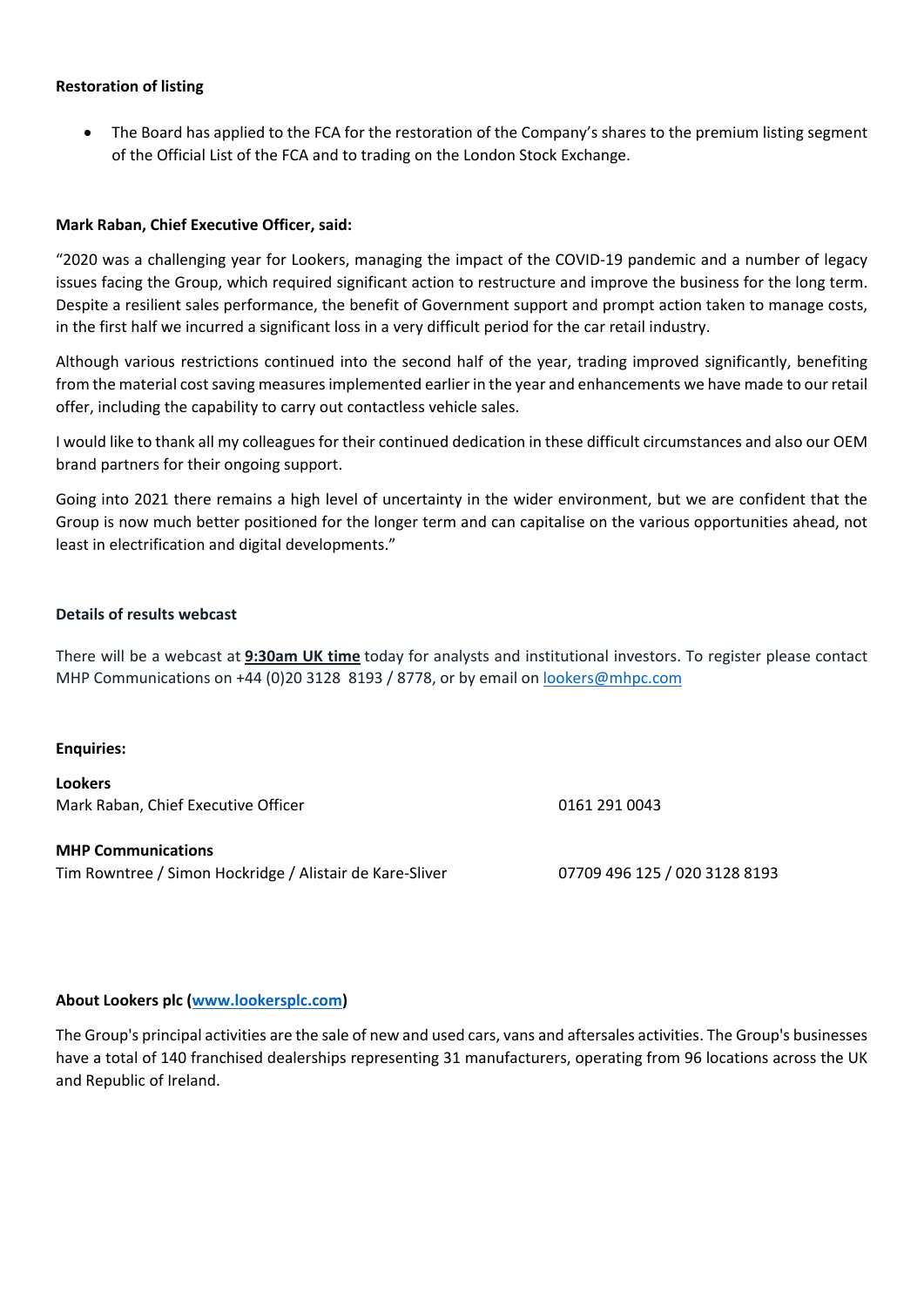## **Cautionary statement**

This Interim Report has been prepared solely to provide additional information to shareholders to assess the Group's strategies and the potential for those strategies to succeed. The Interim Report should not be relied on by any party or for any other purpose.

All statements other than statements of historical fact included in this document, including, without limitation, those regarding the financial condition, results, operations and businesses of Lookers plc and its strategy, plans and objectives and the markets and economiesin which it operates, are forward‐looking statements. Such forward‐looking statements are made by the Directors in good faith based on the information available to them up to the time of their approval of this report. Such statements should be treated with caution due to the inherent uncertainties, known and unknown risks, and other important factors underlying any forward‐looking information which could cause the actual results, performance or achievements of Lookers or the markets and economies in which it operates to be materially different from future results, performance or achievements expressed or implied by such forward‐looking statements. Lookers and its Directors accept no liability to third parties in respect of this report save as would arise under English law.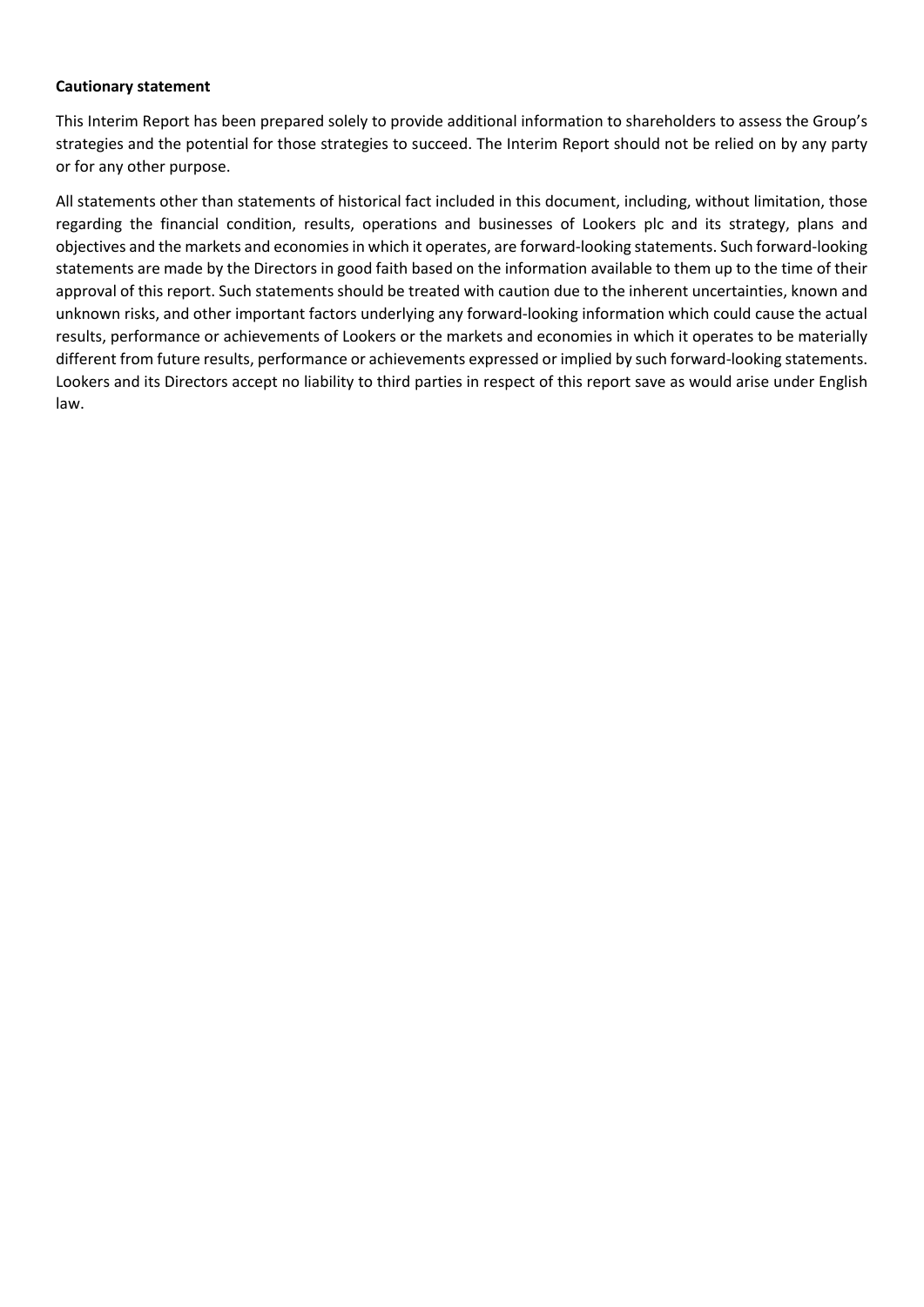# **Strategic and Operating Review**

# **Strategy Update**

As stated above, trading in the second half of 2020 was encouraging, underpinned by significant outperformance of the retail UK new car market, continued resilient trading in used and aftersales and increasing used car margins. The second half performance also includes the early impact of the Group's restructuring programme. As a result, despite the impact of the second national lockdown in November, performance in the second half of the year is expected to be ahead of last year, largely offsetting H1 underlying loss before tax of £36.1m.

Against this backdrop and the progress made on resolving the historic legacy issues faced by the Group, we are focusing on our strategic priorities to ensure ongoing improvements to our business model and to exploit the exciting sector opportunities ahead. Our strong brand partner relationships, having the right brands in the right locations, our flexible freehold property portfolio and our recently restructured operations, provide us with the right platform from which to further enhance the Lookers proposition and build our market share. Our five strategic priorities are as follows:

- 1) Closure of remaining legacy issues and continued enhancement of the control environment
- 2) Drive operational excellence focusing on cost control and cash management
- 3) Digital investment to drive competitive advantage
- 4) Preparing for vehicle electrification, and connected car services
- 5) Robust approach to capital allocation including refinancing the business in Q1 2021

We will evolve and report on these priorities as we move through 2021.

# **Impact of COVID‐19**

The first half saw a material underlying loss before tax, reflecting the significant impact of the COVID‐19 pandemic.

Throughout the initial lockdown period, and since, the primary concern of the Board has been to protect the safety and welfare of our colleagues and customers by ensuring safe and sustainable operating procedures. The Board is extremely grateful for the support received from all stakeholders including the UK Government, our OEM brand partners, suppliers, and finance providers.

# Impact on operations

In light of the UK Government's guidelines, the Board took the decision to temporarily close all trading locations in late March before partly reopening 41 locations (including 10 parts distribution centres) in April to provide essential repairs, parts and maintenance to key workers' vehicles, following the introduction of new enhanced operating measures. Having successfully implemented new operational processes, the Group reopened all its aftersales facilities in mid‐May and began building capacity by gradually bringing technicians back from furlough.

Management acted quickly to improve the Group'sintegrated online presence and call centre capabilities. The Group's website was enhanced by the roll out of a 'Click and Drive' functionality, allowing multichannel vehicle purchase and the processing of a consumer finance application.

The Group also implemented a new contactless vehicle handover and delivery process and started to fulfil both existing and new customer orders.

In June the Group reopened all its dealerships in England, followed later in the month by operations in Northern Ireland and Scotland.

During the second and third national lockdowns in November 2020 and January 2021 respectively, pre‐booked aftersales services continued to be provided in compliance with lockdown restrictions, with vehicle sales activity carried out via 'Click & Drive'.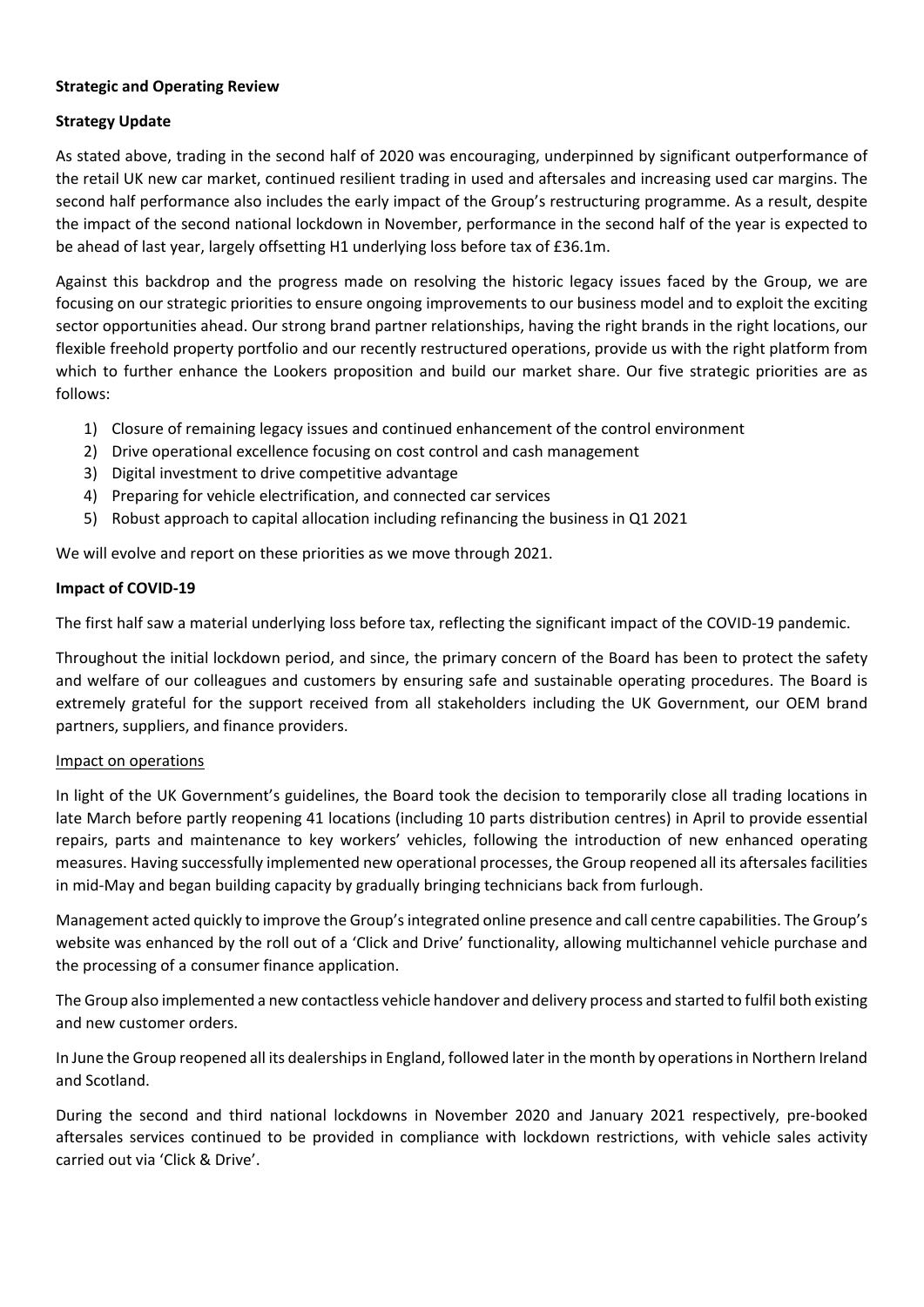# Restructuring

Over the course of 2020, the Board took decisive action and implemented significant restructuring actions to position the Group for a strong and sustainable future.

On 4 June 2020, the Board announced it had identified a further 12 sites for either closure, consolidation or refranchising. These closures are now complete. The Group currently operates from a portfolio of 140 dealerships following 27 site closures over the course of 2019 and 2020.

In addition, the Board also undertook a review of the future structure of the Group in light of long-term potential demand, a smaller dealership estate and the structural changes taking place across the industry. Having carefully considered all options and following a period of consultation approximately 1,500 redundancies were confirmed. This action was deeply regrettable but necessary to sustain and protect the Group over the long term. The one‐off cash restructuring costs in the period were £4.2m and are included in the non-underlying items (see Note 3).

# Other actions

In addition to the above activities, the Board also implemented a number of other short-term initiatives to manage the impact of COVID‐19 through reducing costs, controlling working capital and limiting capital expenditure to enhance the liquidity position of the Group. These actions included:

- Furloughing the majority of colleagues as all trading locations were temporarily closed. The Group accessed the UK Government's Coronavirus Job Retention Scheme (CJRS) and other Government initiatives to protect cash flow. The Group incurred £4.4m of cost to supplement CJRS payments to furloughed employees, which have been treated as underlying costs in the Income Statement.
- The Board and various members of senior management agreed to a temporary reduction to their base salary of up to 30%. This was reinstated with effect from 1 September 2020. Executive bonus entitlement was also waived.
- Various capital expenditure programmes were delayed.
- Interim and full year dividends in respect of 2020 were cancelled.
- All discretionary cost areas were reviewed and reduced.
- The Group's fleet business was reviewed and restructured to focus on margin retention and working capital.

The Board would like to thank its financing and banking partners who have been so supportive during this difficult period.

# **H1 2020 Segmental analysis of revenue and gross profit:**

|                    | H1 2020 | H1 2019<br>(restated)* |                 |                     |
|--------------------|---------|------------------------|-----------------|---------------------|
| Revenue            | £m      | £m                     | <b>Variance</b> | <b>LFL Variance</b> |
| New Cars           | 705.2   | 1,267.0                | (44.3)%         | (42.7)%             |
| <b>Used Cars</b>   | 770.0   | 1,232.0                | $(37.5)\%$      | (35.4)%             |
| Aftersales         | 162.1   | 254.0                  | $(36.2)\%$      | (34.4)%             |
| Leasing and Other  | 52.5    | 45.9                   | 14.4%           | 32.7%               |
| Less: intercompany | (126.1) | (193.8)                |                 |                     |
| <b>Total</b>       | 1,563.7 | 2,605.1                | $(40.0)\%$      | (38.0)%             |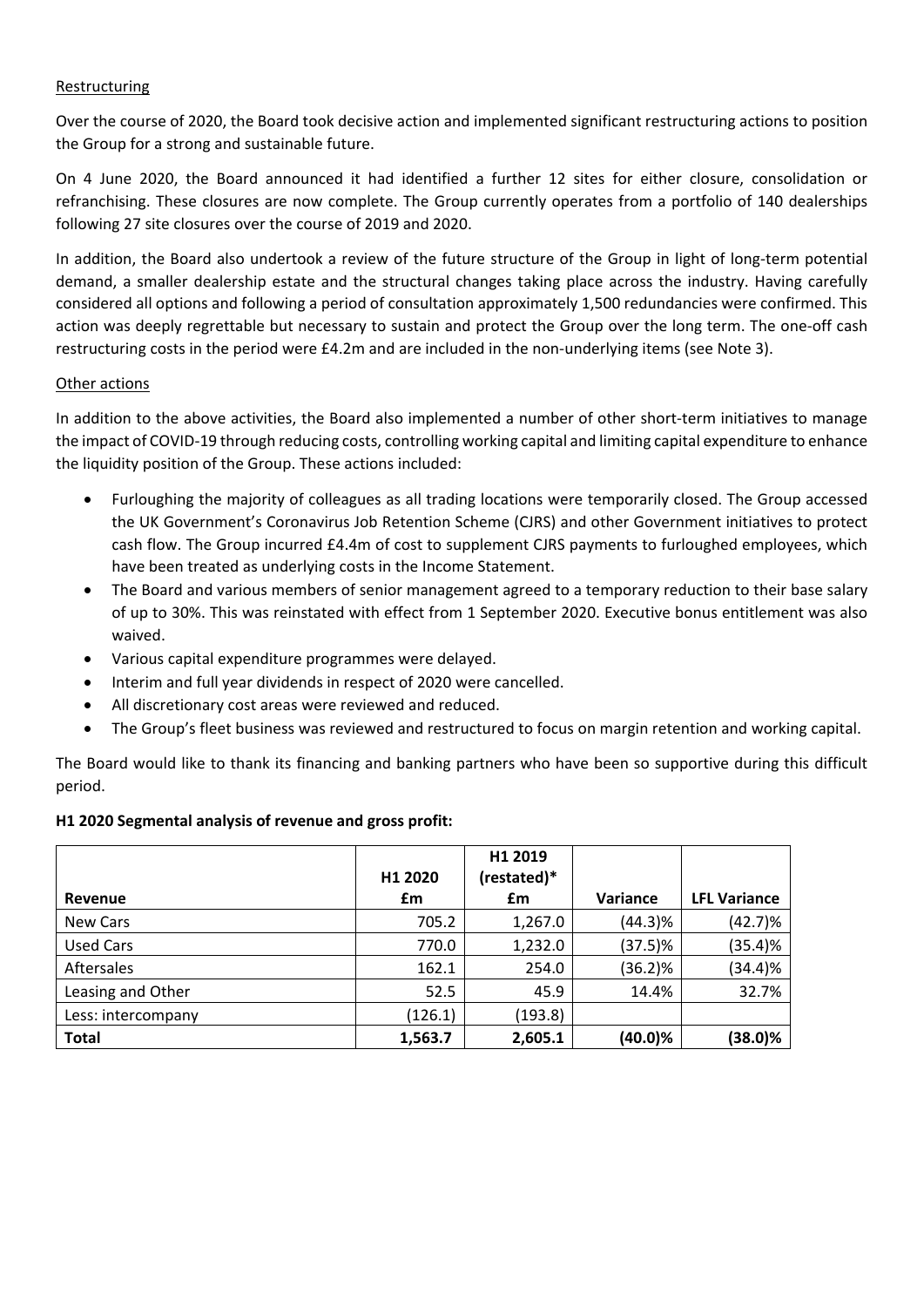|                     | H1 2020 | H1 2019<br>(restated)* |                 |                     |
|---------------------|---------|------------------------|-----------------|---------------------|
| <b>Gross Profit</b> | £m      | £m                     | <b>Variance</b> | <b>LFL Variance</b> |
| New Cars            | 47.8    | 89.4                   | $(46.5)\%$      | $(47.3)\%$          |
| <b>Used Cars</b>    | 38.4    | 68.1                   | $(43.6)\%$      | (44.4)%             |
| Aftersales          | 68.3    | 106.9                  | $(36.1)\%$      | $(34.5)\%$          |
| Leasing and Other   | 14.1    | 16.7                   | (15.7)%         | (22.9)%             |
| <b>Total</b>        | 168.6   | 281.1                  | (40.0)%         | (40.4)%             |

### **New cars**

|                         |         | H1 2019     |            |                     |
|-------------------------|---------|-------------|------------|---------------------|
| <b>New cars</b>         | H1 2020 | (restated)* | Variance   | <b>LFL Variance</b> |
| Retail unit sales       | 18,842  | 34,459      | $(45.3)$ % | $(43.1)\%$          |
| Fleet unit sales        | 16,163  | 31,356      | $(48.5)\%$ | (47.4)%             |
| <b>Total unit sales</b> | 35,005  | 65,815      | $(46.8)\%$ | (45.2)%             |
| Gross margin %          | 6.8%    | 7.0%        | (27)BPS    | (59)BPS             |

\*The figures shown for H1 2019 reflect the adjustments to the interim results for 2019, consistent with those made in the recently published audited financial statements for the year ended 31 December 2019. A reconciliation of these adjustments is presented in Note 18.

The COVID‐19 pandemic had a material impact on UK new car registrations during H1, and the UK new car market declined by 48.5%. In the first two months of 2020, prior to lockdown, the new car market declined by 5.8%. The start of lockdown during March resulted in a market decline of 44.4%, before the full impact was felt in April and May, with the market recording a decline of 97.3% and 89.0% respectively.

Against this, on a like‐for‐like basis, the Group's sales of new units declined by 45.3% representing a modest outperformance against the UK market. Performance strengthened throughout H1 with May and June outperforming the new car market by 11.9% and 8.3% respectively. This trend of outperformance has continued in H2.

Gross margin was 27bps below last year, driven by lower manufacturer bonus income as a result of the significantly reduced volumes.

# **Used cars**

| <b>Used cars</b>  | H <sub>1</sub> 2020 | H1 2019 | Variance   | <b>LFL Variance</b> |
|-------------------|---------------------|---------|------------|---------------------|
| Retail unit sales | 34,644              | 54,087  | $(36.0)\%$ | $(33.5)\%$          |
| Gross margin %    | 5.0%                | 5.5%    | $(54)$ BPS | $(81)$ BPS          |

Like-for-like used unit sales declined by 33.5% which we believe is a robust performance versus the market given the total lockdown in the franchised sector during April and May. Gross margin was 54bps lower than last year. The Group took active measures during the lockdown period to reduce overall used car stock levels and significantly improve the ageing profile.

Initial trading post lockdown was encouraging, particularly in the sub £10k price point sector. The ease of implementing social distancing measures in large retail premises, pent-up demand, consumer aversion to public transport and the cancellation of holiday plans boosting consumer discretionary spending were the key consumer drivers post lockdown. Like-for-like used unit sales during June, in the Group's dealerships in England, were up 5.9% and this was combined with improved margin retention. Throughout H1 and H2, used car residual values have remained robust. The Board remains cautious about the sustainability of this position and is managing its used inventory levels accordingly.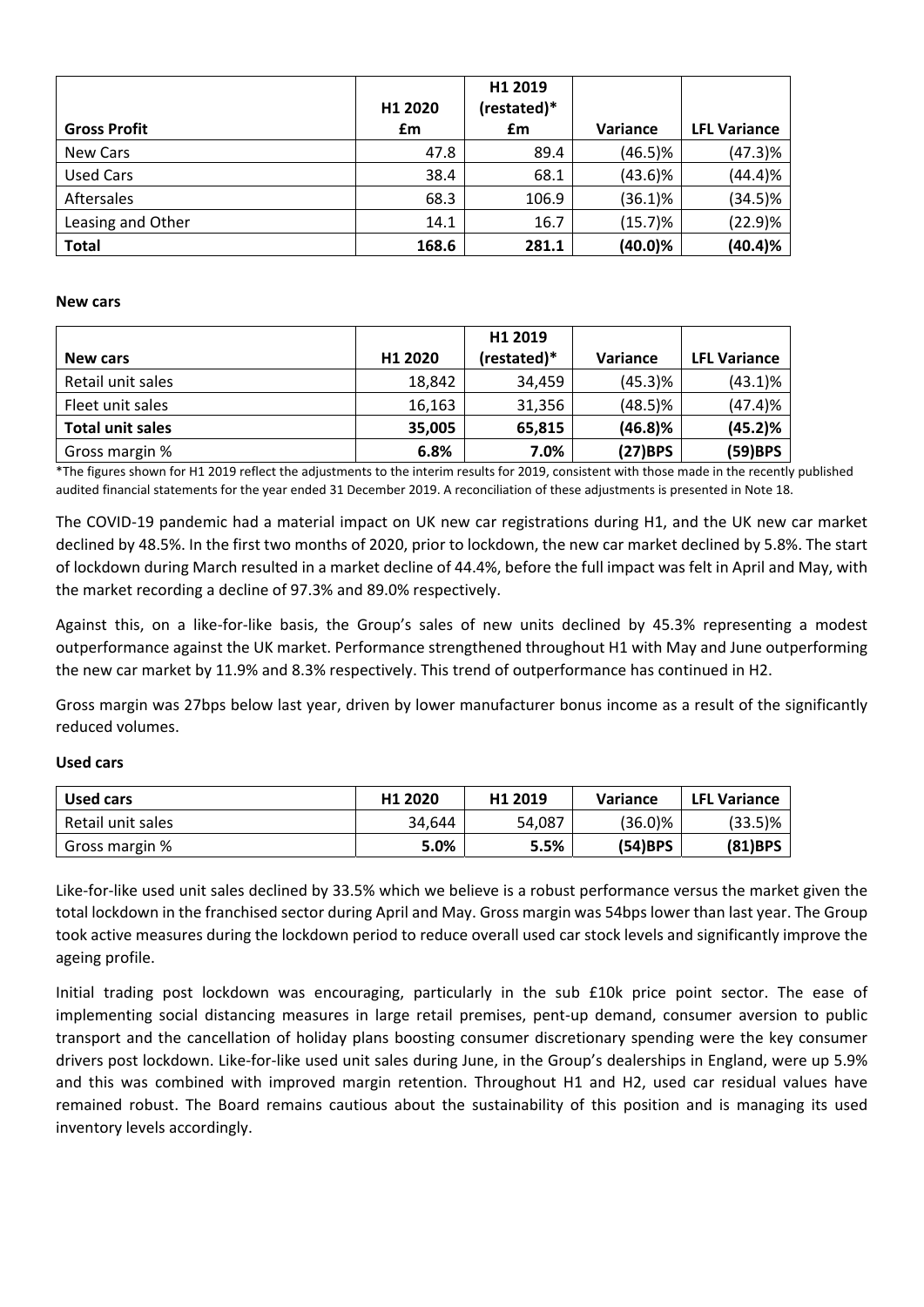## **Aftersales**

| <b>Aftersales</b> | H <sub>1</sub> 2020 | H <sub>1</sub> 2019 | <b>Variance</b> | <b>LFL Variance</b> |
|-------------------|---------------------|---------------------|-----------------|---------------------|
| Revenue £m        | 162.1               | 254.0               | $(36.2)\%$      | (34.4)%             |
| Gross margin %    | 42.1%               | 42.1%               | 5BPS            | $(10)$ BPS          |

At the outset of lockdown, the Group asked for volunteers from its technician and parts teams in order to maintain a presence at 41 after sales locations. These facilities were dedicated to the essential repairs, parts and maintenance of key workers' vehicles. The Board would like to thank all the teams that were involved in providing those services.

On a like-for-like basis after sales revenues were 34.4% down. Gross margin was maintained at 42.1%.

# **H1 2020 Financial Review**

# Restatement of prior period

The Group's H1 2019 comparatives have been restated to reflect the impact of previously reported legacy accounting issues and for other changes made to ensure that the presentation of H1 2019 is consistent with the 2019 Annual Report & Accounts. These reduced previously reported underlying profit before tax by £7.2m to £22.0m. An explanation of the adjustments and full reconciliation to previously reported figures is provided in Note 18.

# Revenue

H1 revenue of £1,563.7m was 40.0% lower than the comparative period (H1 2019: £2,605.1m). Like‐for‐like revenue declined by 38.0% with revenue from new cars, used cars and aftersales all declining as a result of the temporary closure of the Group's dealerships as a consequence of the COVID‐19 global pandemic.

# Gross profit

Gross profit decreased by 40.0% to £168.6m (H1 2019: £281.1m) in line with revenue and Gross margin was flat year‐ on‐year at 10.8%.

# Operating expenses and Government support schemes

Underlying net operating expenses at £186.5m (H1 2019: £240.4m) were 22.4% below the comparative period. Operating expenses include the impact of both a £29.7m receipt from the CJRS and £3.5m of rates reductions under the Government's business rates holiday scheme. Excluding these items underlying net operating expenses were 8.6% below last year as a result of ongoing focus and control of all discretionary cost items.

# Non‐underlying items

The Group incurred £13.9m of non-underlying costs, largely related to the Group's restructuring programme, impairment of goodwill, and costs in relation to the investigation and resolution of legacy accounting issues (see Note 3).

# Net finance costs

Net finance costs were slightly lower than the comparative period at £18.2m (H1 2019: £18.7m). Given the unprecedented situation and resulting uncertainty, the Board made the decision to make substantial drawings against the Group'srevolving credit facility and hold these sumsin cash, creating an inefficient liquidity position and increasing financing costs; however, this was offset by lower interest cost on vehicle rental liabilities and reduced stock levels.

# Tax

The Group's reported effective tax rate is (1%). As referred to in the 2019 Annual Report & Accounts, the 2019 deferred tax liability was calculated using the relevant enacted UK corporation tax rate of 17% (to be effective 1 April 2020). The Group noted that the announcement in the March 2020 budget that the UK tax rate would remain at the current rate of 19% would have a consequential effect on the Group's future tax charge.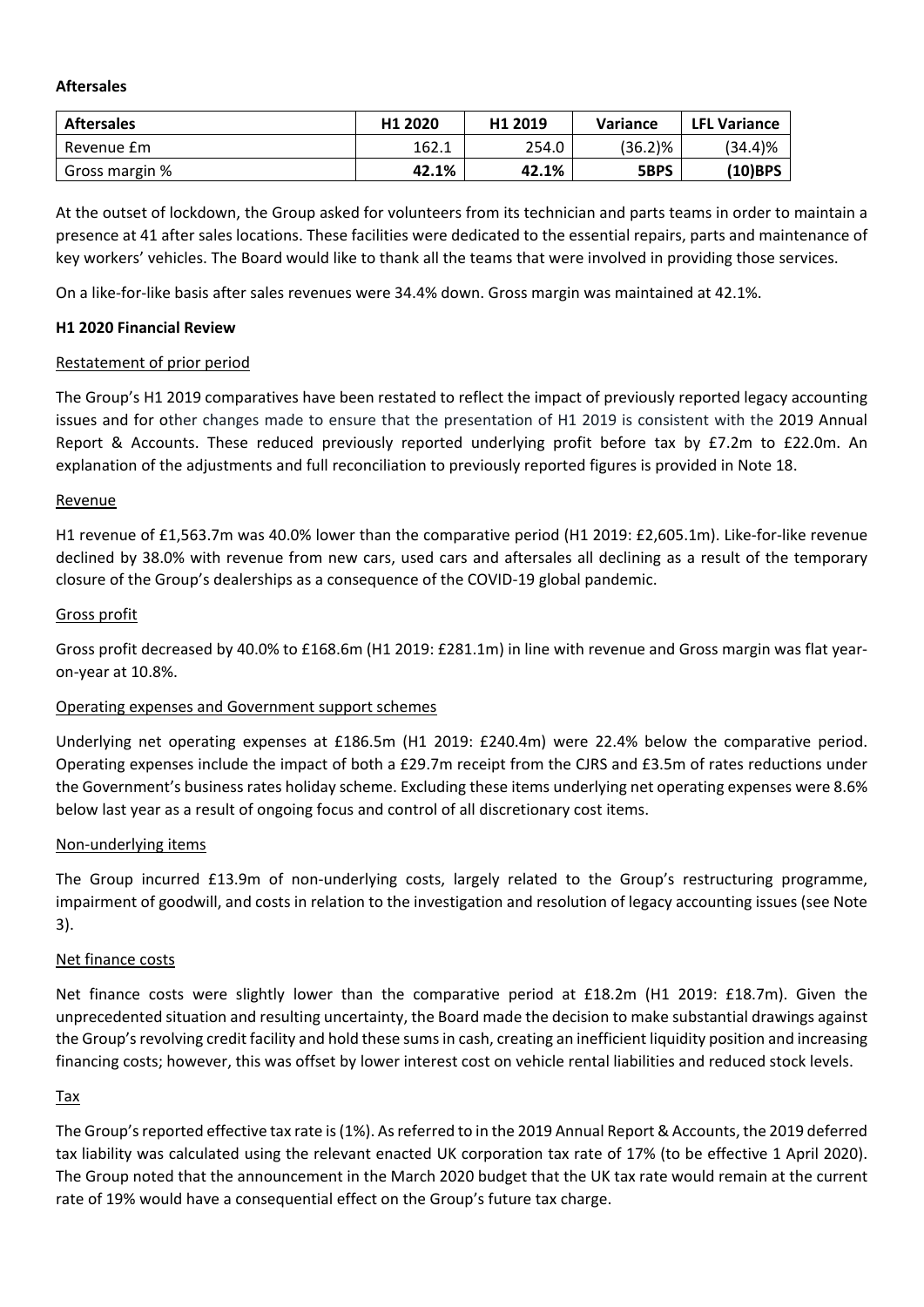For the period to 30 June 2020, the Group has estimated that the corporation tax credit arising from the loss incurred in the period is largely offset by the charge arising from recalculating deferred tax at the higher rate of 19%, resulting in an effective tax rate of (1%) for this period.

# Earnings per share (EPS)

Underlying EPS decreased by 264% to (7.50)p loss per share (H1 2019: 4.58p profit). Basic EPS decreased by 427% to (12.94)p loss per share (H1 2019: 3.96p profit).

# Dividend

As a result of the continued uncertainty around the COVID‐19 pandemic and as part of its ongoing actions to protect the Group's balance sheet, the Board has decided that it will not be recommending any dividends for the year ended 31 December 2020. However, the Board recognises the importance of dividends to shareholders and will reinstate the payment of dividends as soon as it believes that it is prudent to do so.

# Cashflow and net debt

Throughout the COVID‐19 lockdown the Group maintained a strong focus on operational cash flow. Cash generated from operations in H1 was £114.2m (H1 2019: £113.8m), largely as a result of ongoing working capital initiatives and additional controls. Property, plant and equipment capital expenditure (including capitalised vehicle leases) totalled £16.3m (H1 2019: £36.3m), a material reduction from the prior period as the Board took the decision to delay and cancel certain initiatives in order to protect the cash position of the Group.

Net debt at 30 June 2020 was £11.0m (30 June 2019: £71.7m; 31 December 2019: £59.5m). This includes the benefit of deferred VAT and delayed PAYE / National Insurance payments agreed under Government schemes, in addition to £3.5m of rates relief, alongside our broader debt management actions.

The Group continues to benefit from a strong property portfolio. The net book value of freehold and leasehold properties of £313.7m (equivalent to 80.4p per share) at the end of the Period remains a key strength of the business.

# **Financing**

The Group has access to a revolving credit facility, which it has reduced from £250.0m to £238.1m, following the disposal of certain properties as part of the restructuring programme referred to above. These facilities are not due for renewal until March 2022 and the Group remains in active discussions with its banking partners regarding refinancing options.

# Pensions

At 30 June 2020, the IAS 19 pension valuation showed a total deficit of £69.5m (30 June 2019: £67.4m; 31 December 2019: £55.7m). The significant decrease in corporate bond yields during the Period and the associated decrease in discount rate has resulted in the liabilities increasing, which has been partly offset by an increase in the schemes' asset values. In the first half of the year, and in‐line with the funding programme agreed with the Trustees, the Group made additional cash contributions including expenses to the Lookers pension scheme amounting to £4.2m (H1 2019: £4.3m).

The final assets and liabilities of the Dutton Forshaw Plan were transferred into the Lookers Pension Plan with effect from 1 June 2020. The Group's actuary has assessed the IAS 19 valuation of the Lookers Pension Plan as at 30 June 2020. The deficit on the Benfield Pension Plan has not been assessed for the Period based on materiality, however a full assessment will be undertaken for the year ended 31 December 2020.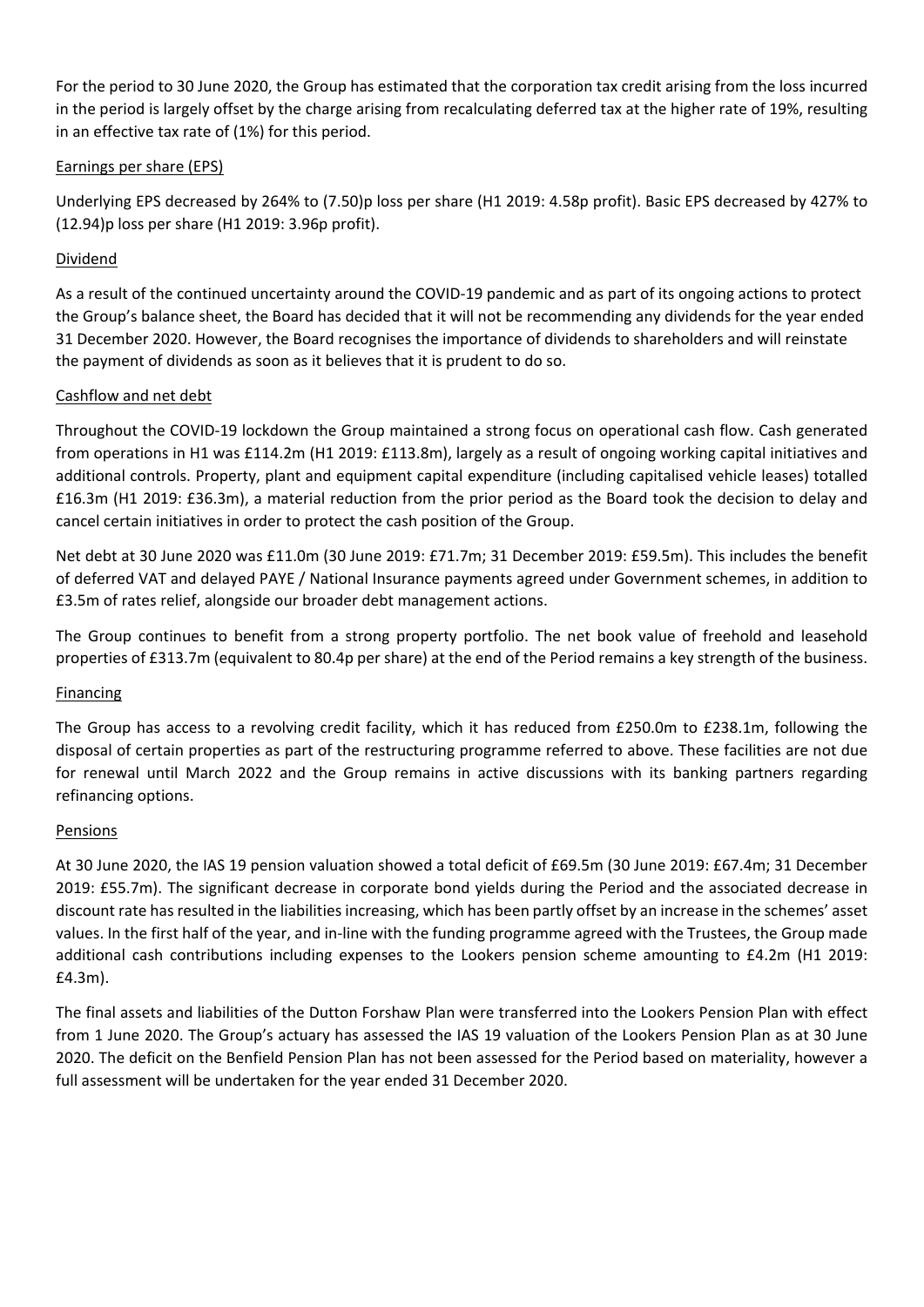# **Board changes**

Following the publication of the 2019 Annual Report and Accounts, Jim Perrie stepped down as interim Chief Financial Officer. Anna Bielby was appointed as interim Chief Financial Officer in December and joined the Board as a Director on 5 January 2020.

Duncan McPhee has been appointed to the Board today, as Chief Operating Officer. He has been at Lookers for 12 years in a number of senior management roles, most recently as Chief Retail Operations Officer, with responsibility for the dealership portfolio and OEM relationships.

On the back of today's announcements, Phil White resumes a non‐executive role as Chairman. Having indicated at this year's AGM that he would step down as Chairman, a search has commenced for the appointment of his successor.

Heather Jackson took over the role of Senior Independent Director from Richard Walker on 1 July 2020 and became Chair of the Remuneration Committee at the completion of the 2019 results in November 2020.

Vicky Mitchell assumed the role of Chair of Lookers Motor Group Limited, the FCA‐regulated entity from 1 July 2020.

Robin Churchouse joined the Board as an independent Non‐Executive Director on 8 December 2020 as a member of the Audit and Risk, Remuneration and Nomination Committees, as well as becoming a Director of Lookers Motor Group Limited. As previously announced, Stuart Counsell agreed to remain on the Board until the completion of the 2019 Annual Report and Accounts and the appointment of his successor as Chair of the Audit and Risk Committee. Robin became Chair of the Audit and Risk Committee on 1 January 2021 and Stuart left Lookers on that date.

As previously communicated, Tony Bramall, Non‐Executive Director, retired at the end of December 2020

Non‐Executive Directors Sally Cabrini and Richard Walker both decided not to seek re‐election at the 2020 Annual General Meeting, and both stood down from the Board on 29 June 2020.

# **Change of auditor**

As previously announced, the Company appointed BDO LLP as its new auditor, and this was confirmed by shareholders at the General Meeting held on 28 December 2020.

# **Risks and uncertainties**

As with any business, there are a number of potential risks and uncertainties which could have a material impact on the Group's future performance and could cause actual results to differ materially from expected and historical results. The Board believes the wider risks and uncertainties to be consistent with those described on pages 38 to 43 in the 2019 Annual Report and Accounts, however there are a number of risks where an update is appropriate:

- 1) COVID‐19: Subsequent to the publication of our 2019 Annual Report and Accounts, the Group is managing the impacts of a third national lockdown to control the COVID‐19 pandemic. Whilst the impacts of the new strain and the duration and impact of the new lockdown cannot yet be fully understood, the Group remains confident in its COVID‐19 protocols and contactless sales offering. We remain focussed on protecting our customers and our colleagues, and in continuing to run our core business as effectively and efficiently as circumstances allow. This includes close management of our working capital in light of reduced business volumes.
- 2) Brexit: The Group continues to monitor the impact of Brexit following the deal agreed by the UK Government with the EU, with the impact on UK companies still to be fully understood. This includes liaising closely with our brand partners to ensure minimal disruption of both new vehicle and parts stocks. At the time of writing no material adverse impacts have impacted on our business, but we keep the situation under constant review.
- 3) Financial reporting and suspension of shares: The Group is in continued discussion with the FCA around the events that led to the delay in publishing the 2019 Annual Report and Accounts and the suspension of the Company's shares from trading on 1 July 2020. As noted above, the Board has applied to the FCA for the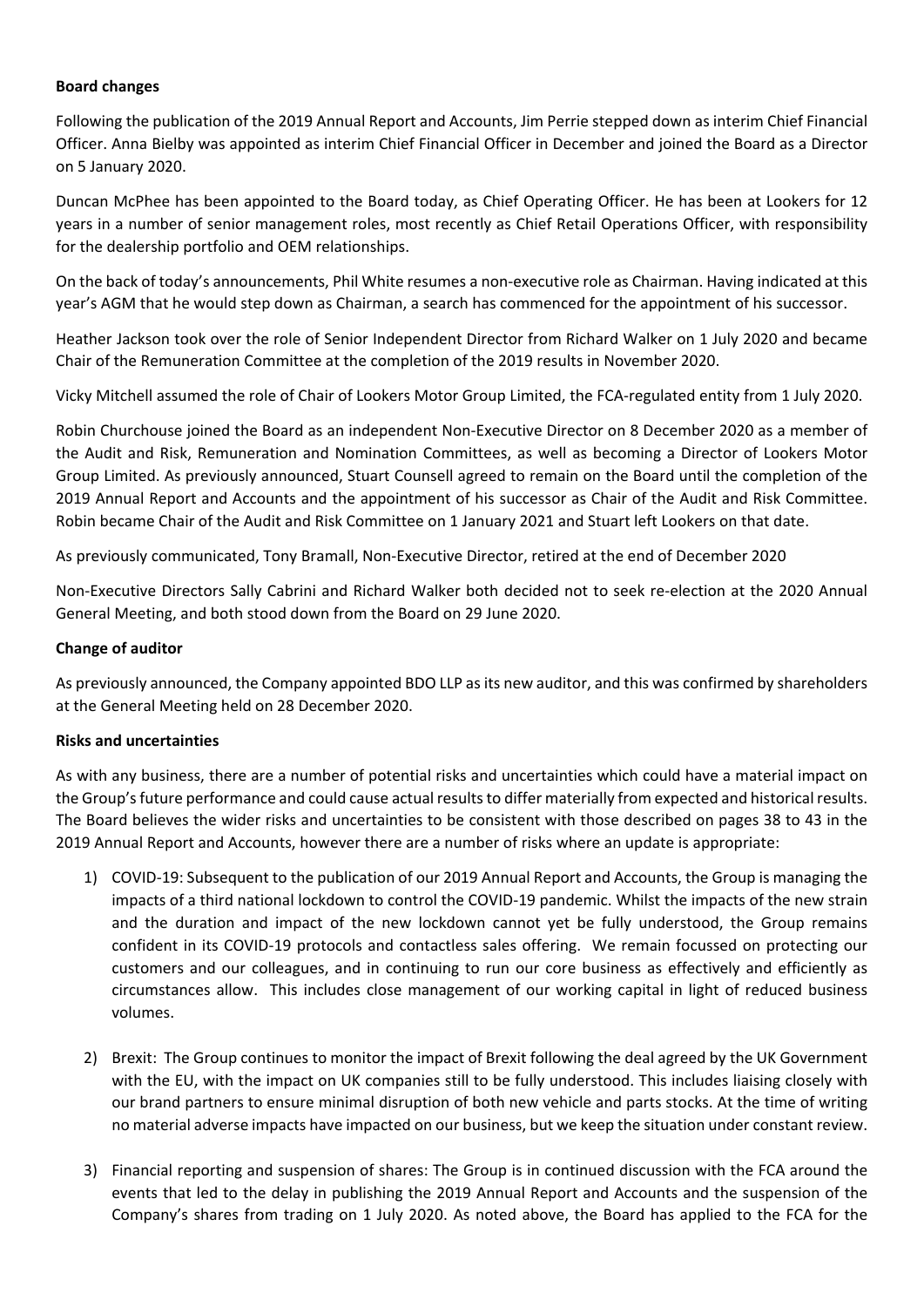restoration of the Company's shares to the premium listing segment of the Official List of the FCA and to trading on the London Stock Exchange.

# **Review of regulated activities**

As previously reported, we have been working internally and with the FCA to review our governance, systems and controls as they relate to our regulated businesses. This programme of work included the design and implementation of revised sales and oversight processes, a robust risk management framework, governance arrangements and systems and controls. This work was sponsored and overseen by the Board and subject to independent assurance through third party FCA Skilled Person Reports. The work included the appointment of a Chief Risk Officer and two additional Non‐Executive Directors with experience in financial services and regulated businesses (with the recent appointment of Robin Churchouse bringing this number to three). Having concluded these reviews, we have, and continue, to focus on ensuring that all the actions identified are fully embedded, and that a programme of assurance of their ongoing effectiveness is in place.

The FCA's investigation into past sales processes is continuing and we are cooperating fully with the regulator. As previously communicated, the Group included a provision of £10.4m in the 2019 Annual Report and Accounts against liabilities that may arise. That provision remains at £10.4m as at 30 June 2020.

### **Brexit**

The UK and the EU have agreed a Free Trade Agreement (FTA) which came into effect, subject to EU ratification, on the 1st January 2021.

For the Group, the immediate impact of the FTA is to continue the tariff-free trade of new vehicles and parts with the EU, so maintaining input price stability.

The Group has a presence in Northern Ireland through its Charles Hurst business.

As part of the EU‐UK Withdrawal Agreement, from the 1st January 2021 Northern Ireland remains within the EU for the supply of goods but has unfettered access to the GB market.

The Group welcomes the decision of the UK Government to reinstate in Northern Ireland the "second-hand margin scheme", which allows traders to pay VAT on the margin of second-hand goods rather than the full cost, and will facilitate the Group continuing to trade vehicles between Great Britain and Northern Ireland. However, the impact of the Northern Ireland Protocol on tariffs has not been concluded and may result in additional industry‐wide costs and/or barriers to trade between Great Britain and Northern Ireland.

The Group has taken necessary actions to prepare for the administrative impacts of Brexit on its Northern Ireland business.

#### **Summary and outlook**

The COVID‐19 global pandemic had an inevitable and unprecedented impact on the Group's operational and financial performance in the first half of 2020. During lockdown, the Group rolled out several new initiatives and implemented a decisive, wide-ranging restructuring plan to ensure the long-term viability of the Group. These actions, together with the invaluable support of our many stakeholders, allowed us to emerge from the initial lockdown period in a strong position.

Trading in the second half of 2020 was encouraging, underpinned by significant outperformance of the retail UK new car market, continued resilient trading in used and aftersales and increasing used car margins. The second half performance also included the early benefits of the Group's restructuring programme.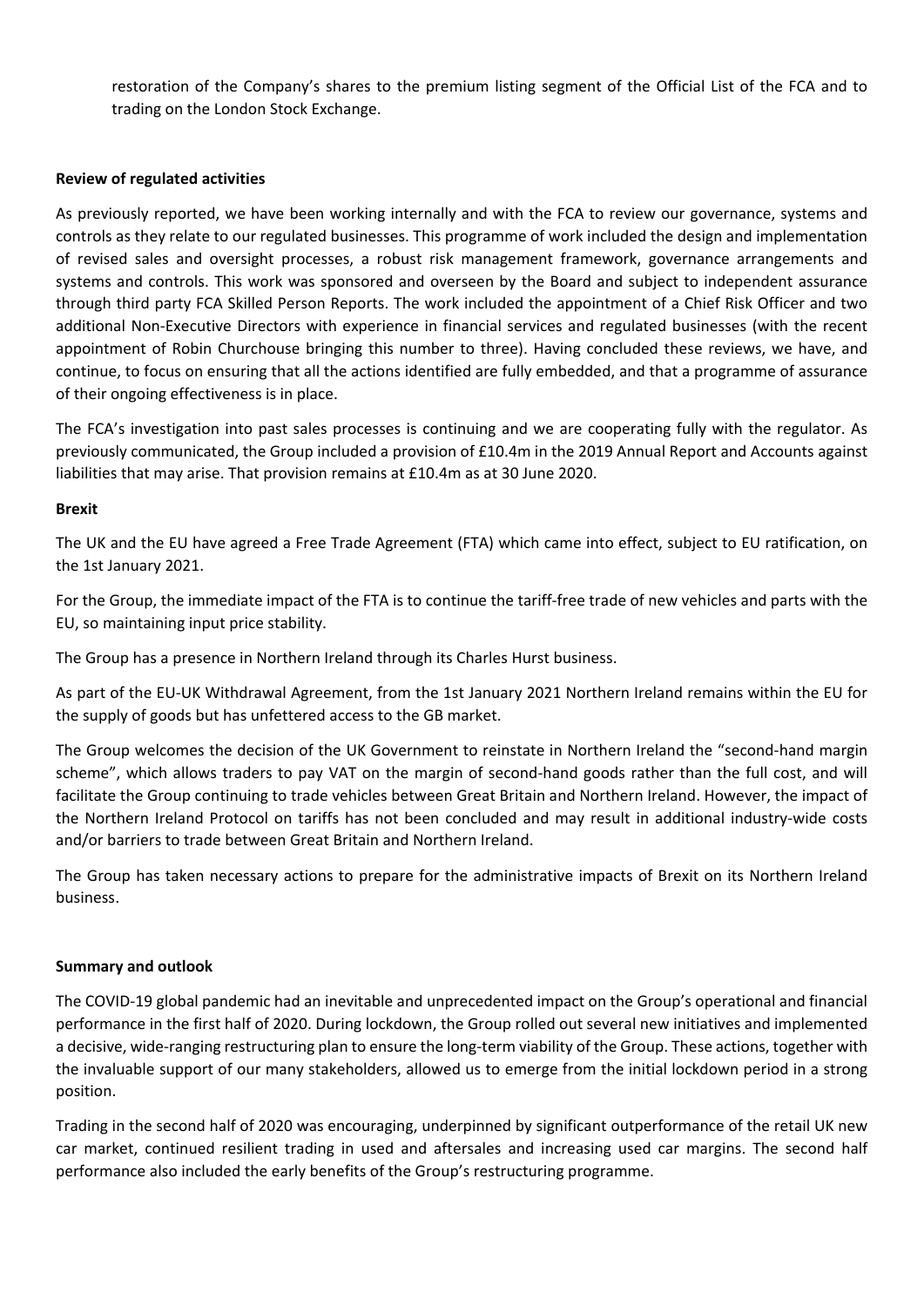Despite the impact of the second national lockdown in November, performance in the second half of the year is expected to be ahead of last year, largely offsetting H1 underlying loss before tax of £36.1m.

In light of the evolving COVID‐19 situation and latest lockdown restrictions impacting much of the Group's portfolio, the Board remains cautious about the outlook for 2021. However, the Board continues to believe the Group is well positioned to benefit from its continued progress and the exciting sector developments including electrification and further digitisation.

In conclusion, on behalf of the Board I would like to thank all our stakeholders and particularly my colleagues across the business for their support and dedication.

# **Mark Raban** Chief Executive Officer

29 January 2021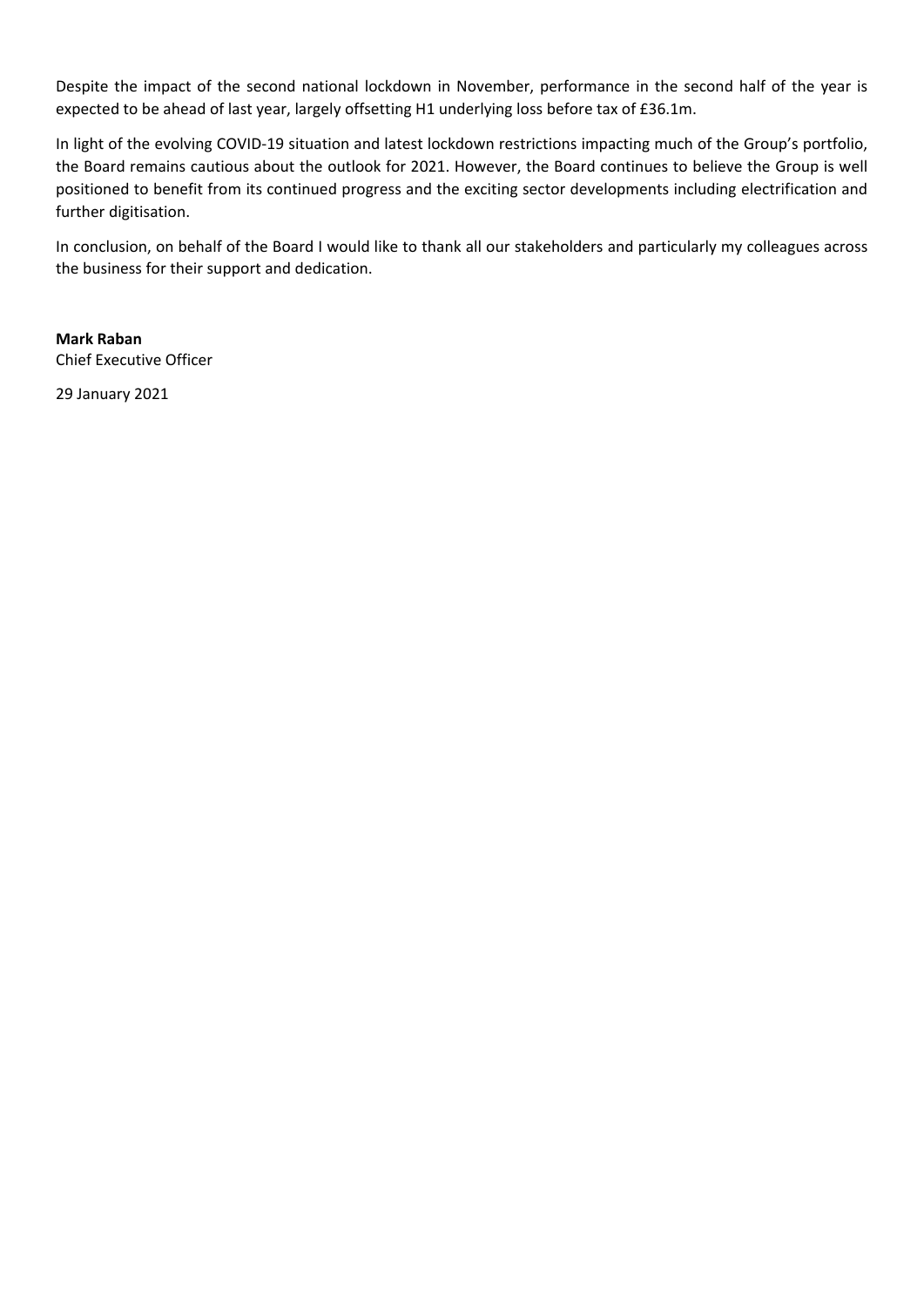# **Condensed Statement of Total Comprehensive Income**

|                                                             |                | <b>Unaudited</b> |                |              |
|-------------------------------------------------------------|----------------|------------------|----------------|--------------|
|                                                             |                | six months       | Unaudited six  | Audited year |
|                                                             |                | ended 30         | months ended   | ended 31     |
|                                                             |                | <b>June 2020</b> | 30 June 2019   | December     |
|                                                             | <b>Note</b>    | £m               | (restated*) £m | 2019 £m      |
| Revenue                                                     | $\overline{2}$ | 1,563.7          | 2,605.1        | 4,787.2      |
| Cost of sales                                               |                | (1, 395.1)       | (2,324.0)      | (4, 274.1)   |
| <b>Gross profit</b>                                         |                | 168.6            | 281.1          | 513.1        |
| Net operating expenses                                      |                | (200.4)          | (242.8)        | (526.3)      |
| <b>Operating (loss)/profit</b>                              |                | (31.8)           | 38.3           | (13.2)       |
|                                                             |                |                  |                |              |
| Underlying operating (loss)/profit                          |                | (17.9)           | 40.7           | 36.5         |
| Non-underlying items                                        | 3              | (13.9)           | (2.4)          | (49.7)       |
|                                                             |                |                  |                |              |
| Net interest                                                | 4              | (18.2)           | (18.7)         | (32.3)       |
| (Loss)/profit before taxation                               |                | (50.0)           | 19.6           | (45.5)       |
|                                                             |                |                  |                |              |
| Underlying (loss)/profit before taxation                    |                | (36.1)           | 22.0           | 4.2          |
| Non-underlying items                                        | 3              | (13.9)           | (2.4)          | (49.7)       |
|                                                             |                |                  |                |              |
| Tax (charge)/credit                                         |                | (0.5)            | (4.2)          | 3.9          |
|                                                             |                |                  |                |              |
| (Loss)/profit for the period/year                           |                | (50.5)           | 15.4           | (41.6)       |
|                                                             |                |                  |                |              |
| Actuarial (losses)/gains on pension scheme obligations (not |                |                  |                |              |
| recycled to profit and loss)                                |                | (17.0)           | (1.7)          | 7.1          |
| Deferred tax on pension scheme obligations (not recycled to |                |                  |                |              |
| profit and loss)                                            |                | 2.9              | 0.3            | (1.2)        |
| Total other comprehensive (expense)/income for the          |                |                  |                |              |
| period/year                                                 |                | (14.1)           | (1.4)          | 5.9          |
|                                                             |                |                  |                |              |
| Total comprehensive (expense)/income for the period/year    |                | (64.6)           | 14.0           | (35.7)       |
|                                                             |                |                  |                |              |
| Attributable to:                                            |                |                  |                |              |
| Shareholders of the company                                 |                | (64.6)           | 14.0           | (35.7)       |
| (Loss)/earnings per share:                                  |                |                  |                |              |
| Basic (loss)/earnings per share (p)                         | 6              | (12.94)          | 3.96           | (10.69)      |
| Diluted (loss)/earnings per share (p)**                     | 6              | (12.94)          | 3.80           | (10.69)      |

\*Details of the restatements due to presentational changes and correction of errors are made in Note 18.

\*\*In the period ended 30 June 2020 and year ended 31 December 2019 the basic and diluted earnings per share are equal as a result of the Group incurring a loss for the period/year.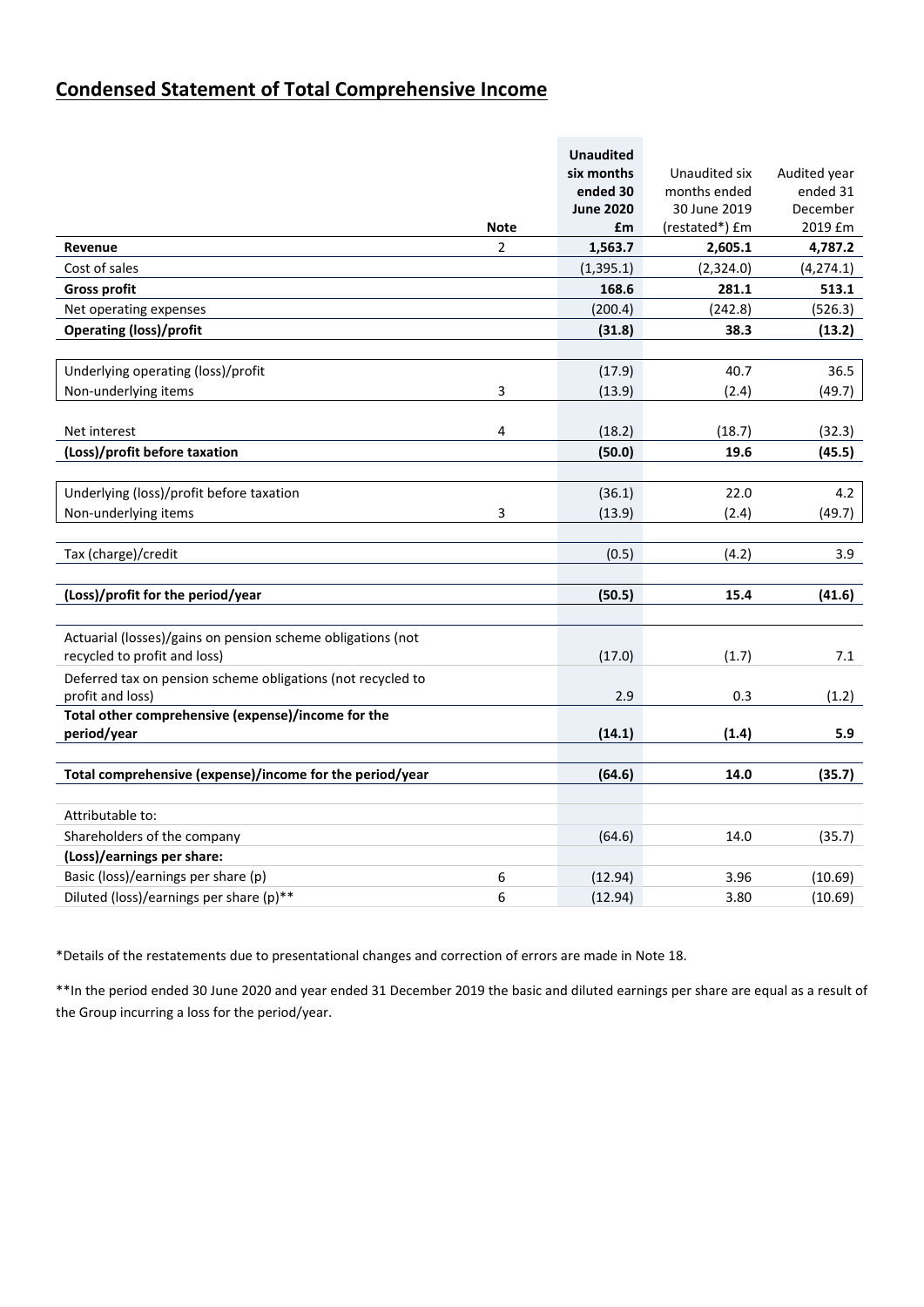# **Condensed Statement of Financial Position**

|                                    |      |                  | Unaudited   |            |
|------------------------------------|------|------------------|-------------|------------|
|                                    |      | <b>Unaudited</b> | 30 June     | Audited 31 |
|                                    |      | 30 June          | 2019        | December   |
|                                    |      | 2020             | (restated*) | 2019       |
|                                    | Note | £m               | £m          | £m         |
| <b>Non-current assets</b>          |      |                  |             |            |
| Goodwill                           | 7    | 79.3             | 111.7       | 81.9       |
| Intangible assets                  | 8    | 112.6            | 114.3       | 114.2      |
| Property, plant and equipment      | 9    | 415.5            | 431.2       | 429.2      |
| Right of use assets                | 10   | 109.7            | 107.9       | 107.7      |
|                                    |      | 717.1            | 765.1       | 733.0      |
| <b>Current assets</b>              |      |                  |             |            |
| Inventories                        | 12   | 856.2            | 922.2       | 956.5      |
| Trade and other receivables        |      | 133.6            | 282.7       | 140.2      |
| Current tax receivable             |      | 6.2              |             | 9.8        |
| Rental fleet vehicles              |      | 54.2             | 64.2        | 59.4       |
| Cash and cash equivalents          |      | 295.5            | 189.7       | 150.3      |
| Assets held for sale               | 11   | 10.6             | 6.5         | 10.0       |
|                                    |      | 1,356.3          | 1,465.3     | 1,326.2    |
| <b>Total assets</b>                |      | 2,073.4          | 2,230.4     | 2,059.2    |
|                                    |      |                  |             |            |
| <b>Current liabilities</b>         |      |                  |             |            |
| <b>Bank loans and overdrafts</b>   | 14   | 92.4             | 108.0       | 119.4      |
| Trade and other payables           |      | 1,232.4          | 1,331.9     | 1,261.5    |
| Lease liabilities                  | 14   | 18.5             | 18.5        | 18.5       |
| Provisions                         | 13   |                  | 2.0         |            |
| Current tax payable                |      |                  | 4.8         |            |
|                                    |      | 1,343.3          | 1,465.2     | 1,399.4    |
|                                    |      |                  |             |            |
| Net current assets / (liabilities) |      | 13.0             | 0.1         | (73.2)     |
| <b>Non-current liabilities</b>     |      |                  |             |            |
| <b>Bank loans</b>                  | 14   | 214.1            | 153.4       | 90.4       |
| Trade and other payables           |      | 38.7             | 31.0        | 42.3       |
| Lease liabilities                  | 14   | 117.3            | 114.5       | 115.6      |
| Provisions                         | 13   | 10.4             |             | 10.4       |
| Pension scheme obligations         |      | 69.5             | 67.4        | 55.7       |
| Deferred tax liabilities           |      |                  |             |            |
|                                    |      | 31.9             | 32.7        | 34.0       |
|                                    |      | 481.9            | 399.0       | 348.4      |
| <b>Total liabilities</b>           |      | 1,825.2          | 1,864.2     | 1,747.8    |
| <b>Net assets</b>                  |      | 248.2            | 366.2       | 311.4      |
|                                    |      |                  |             |            |
| Shareholders' equity               |      |                  |             |            |
| Ordinary share capital             |      | 19.5             | 19.5        | 19.5       |
| Share premium                      |      | 78.4             | 78.4        | 78.4       |
| Capital redemption reserve         |      | 15.1             | 15.1        | 15.1       |
| Retained earnings                  |      | 135.2            | 253.2       | 198.4      |
| <b>Total equity</b>                |      | 248.2            | 366.2       | 311.4      |

\*Details of the restatements due to presentational changes and correction of errors are made in Note 18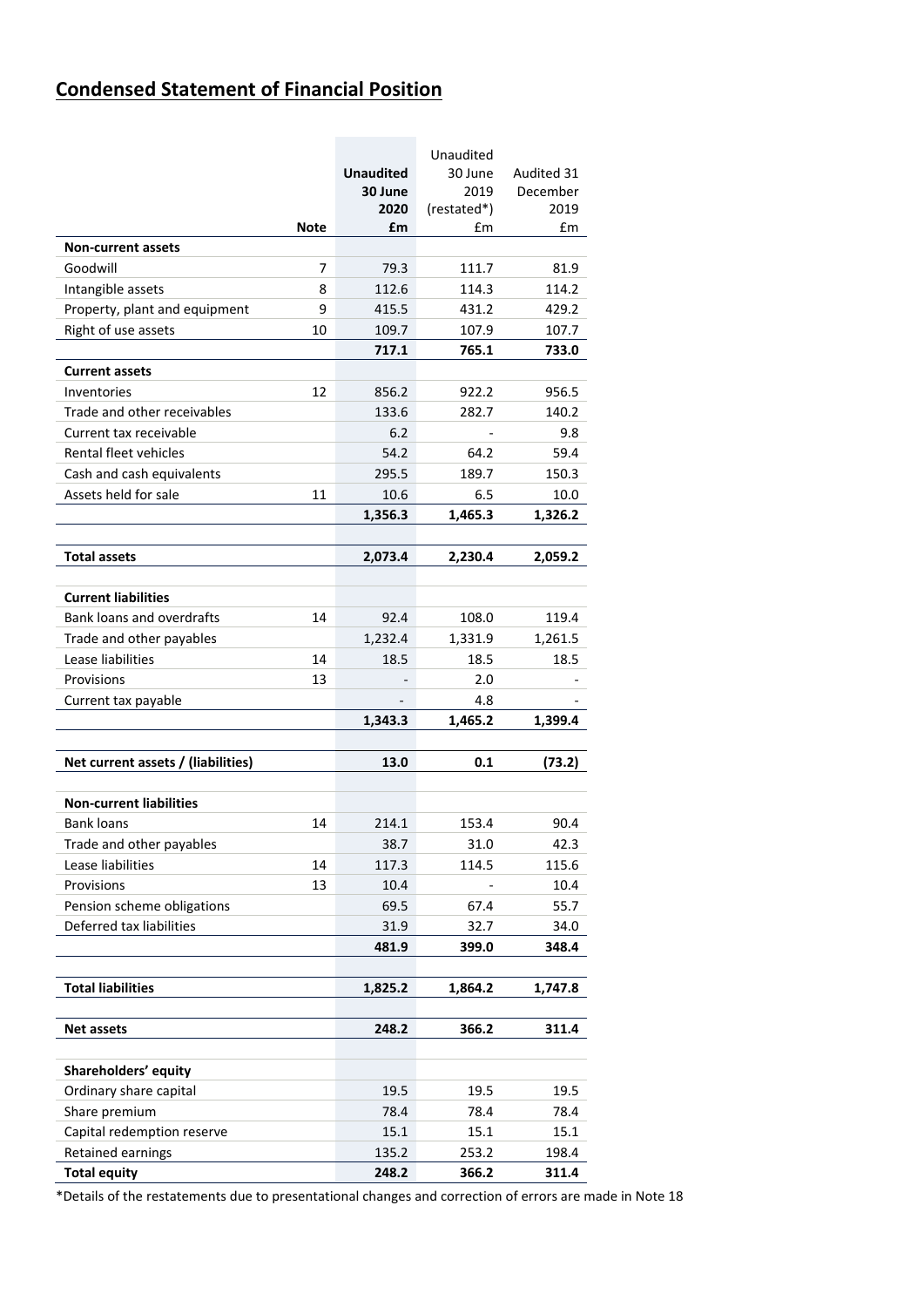# **Condensed Statement of Changes in Equity**

|                                                  |             |                          |                          | Capital                      |                          |              |
|--------------------------------------------------|-------------|--------------------------|--------------------------|------------------------------|--------------------------|--------------|
|                                                  |             | <b>Share</b>             | <b>Share</b>             | redemption                   | <b>Retained</b>          | <b>Total</b> |
|                                                  |             | capital                  | premium                  | reserve                      | earnings                 | equity       |
| Period ended 30 June 2019 (unaudited)            | <b>Note</b> | £m                       | £m                       | £m                           | £m                       | £m           |
| As at 1 January 2019                             |             | 19.4                     | 78.4                     | 15.1                         | 249.0                    | 361.9        |
| Profit for the period (restated*)                |             |                          |                          |                              | 15.4                     | 15.4         |
| Total other comprehensive income for the period  |             |                          |                          |                              | (1.4)                    | (1.4)        |
| Total comprehensive expense for the period       |             |                          | $\overline{a}$           | $\overline{\phantom{a}}$     | 14.0                     | 14.0         |
| New shares issued                                |             | 0.1                      | $\overline{\phantom{a}}$ | $\overline{\phantom{a}}$     |                          | 0.1          |
| Share based compensation                         |             |                          |                          | $\overline{\phantom{m}}$     | 0.8                      | 0.8          |
| Foreign exchange translation differences         |             |                          |                          |                              | (0.5)                    | (0.5)        |
| Dividends paid                                   | 5           | $\overline{a}$           | $\overline{a}$           | $\overline{\phantom{a}}$     | (10.1)                   | (10.1)       |
| As at 30 June 2019                               |             | 19.5                     | 78.4                     | 15.1                         | 253.2                    | 366.2        |
|                                                  |             |                          |                          |                              |                          |              |
| Year ended 31 December 2019 (audited)            |             |                          |                          |                              |                          |              |
| As at 1 January 2019                             |             | 19.4                     | 78.4                     | 15.1                         | 249.0                    | 361.9        |
| Loss for the year                                |             |                          |                          |                              | (41.6)                   | (41.6)       |
| Total other comprehensive expense for the year   |             |                          |                          |                              | 5.9                      | 5.9          |
| Total comprehensive income for the year          |             |                          |                          |                              | (35.7)                   | (35.7)       |
| New shares issued                                |             | 0.1                      | $\overline{a}$           | $\overline{a}$               |                          | 0.1          |
| Share based compensation                         |             |                          |                          | $\overline{\phantom{a}}$     | 1.4                      | 1.4          |
| Foreign exchange translation differences         |             |                          |                          |                              | (0.4)                    | (0.4)        |
| Dividends paid                                   | 5           |                          | $\overline{\phantom{a}}$ | $\qquad \qquad \blacksquare$ | (15.9)                   | (15.9)       |
| As at 31 December 2019                           |             | 19.5                     | 78.4                     | 15.1                         | 198.4                    | 311.4        |
|                                                  |             |                          |                          |                              |                          |              |
| Period ended 30 June 2020 (unaudited)            |             |                          |                          |                              |                          |              |
| As at 1 January 2020                             |             | 19.5                     | 78.4                     | 15.1                         | 198.4                    | 311.4        |
| Loss for the period                              |             |                          |                          |                              | (50.5)                   | (50.5)       |
| Total other comprehensive expense for the period |             |                          |                          |                              | (14.1)                   | (14.1)       |
| Total comprehensive expense for the year         |             |                          | $\overline{a}$           | $\overline{a}$               | (64.6)                   | (64.6)       |
| Share based compensation                         |             | $\overline{\phantom{a}}$ | $\overline{a}$           |                              | 0.6                      | 0.6          |
| Foreign exchange translation differences         |             |                          |                          |                              | 0.8                      | 0.8          |
| Dividends paid                                   | 5           |                          | $\overline{\phantom{a}}$ | $\overline{\phantom{a}}$     | $\overline{\phantom{a}}$ |              |
| As at 30 June 2020                               |             | 19.5                     | 78.4                     | 15.1                         | 135.2                    | 248.2        |

\*Details of the restatements due to presentational changes and correction of errors are made in Note 18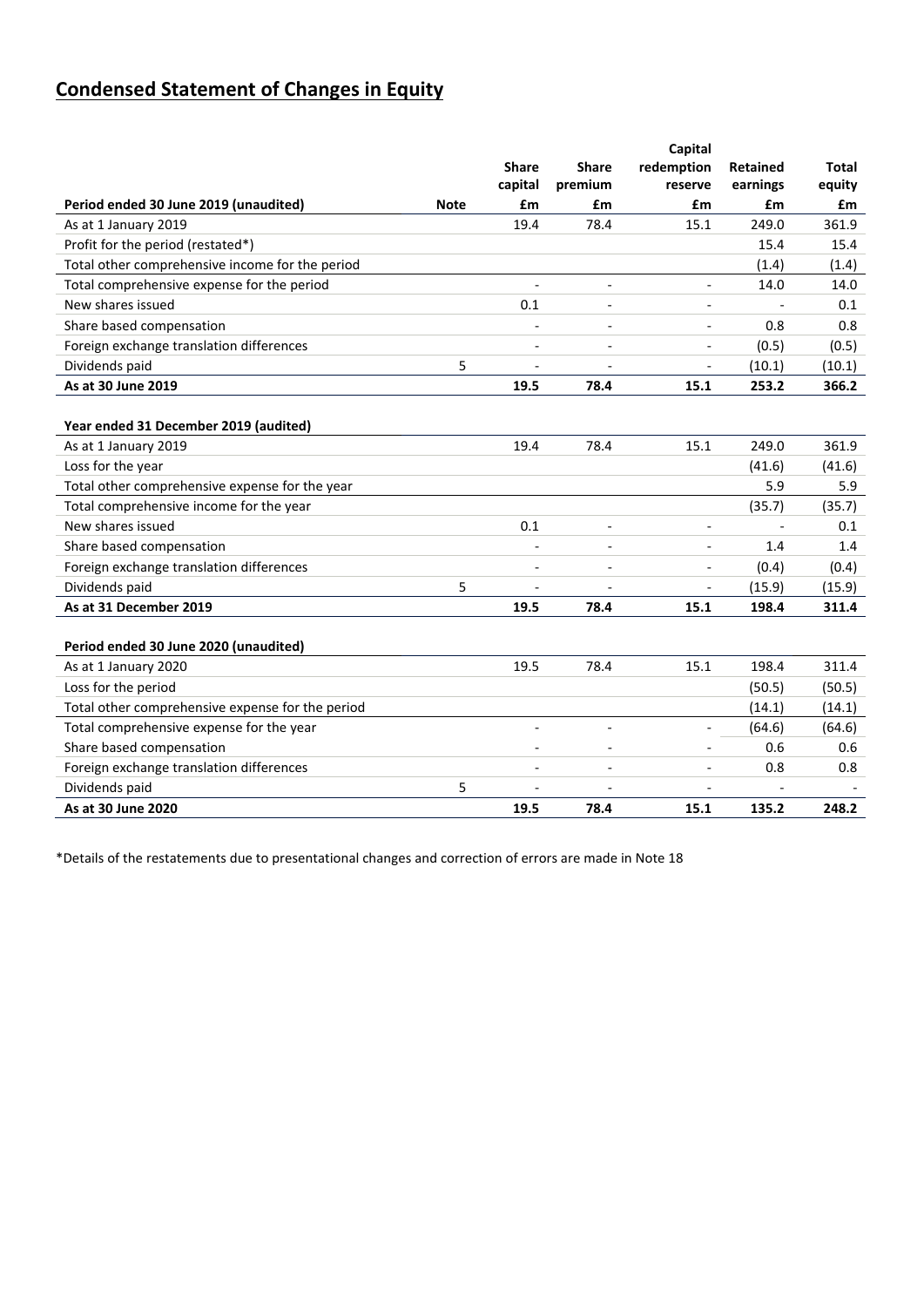# **Condensed Statement of Cash Flows**

| June 2020 £m<br>(restated*) £m<br><b>Note</b><br>£m<br>Cash flows from operating activities<br>(Loss)/profit for the period/year<br>(50.5)<br>15.4<br>(41.6)<br>Tax charge/(credit)<br>0.5<br>4.2<br>(3.9)<br>Depreciation of property, plant and equipment, rental fleet<br>and right of use assets<br>26.7<br>27.2<br>54.1<br>(Gain)/loss on disposal of property, plant and equipment and<br>rental fleet<br>(0.4)<br>(5.2)<br>Gain on lease surrenders<br>10<br>(0.4)<br>Amortisation of intangible assets<br>2.3<br>3.3<br>6.1<br>0.6<br>0.8<br>Share based compensation<br>1.4<br>9<br>3.2<br>Impairment of property, plant and equipment<br>4.3<br>Impairment of right of use assets<br>3<br>0.3<br>1.8<br>Impairment of intangible assets (underlying)<br>0.4<br>Impairment of goodwill and intangible assets (non-<br>3<br>underlying)<br>2.6<br>30.4<br>$\overline{4}$<br>Interest income excluding pension related interest<br>Interest payable excluding pension related interest and debt<br>4<br>17.4<br>17.5<br>30.0<br>issue costs<br>0.2<br>0.2<br>Debt issue costs<br>0.4<br>Difference between pension charge and cash contributions<br>(3.0)<br>(2.9)<br>(6.1)<br>6.3<br>Proceeds from sale of vehicles for long term leasing<br>5.3<br>11.3<br>Proceeds from sale of rental fleet vehicles<br>20.1<br>27.8<br>58.7<br>Creation of provisions<br>2.0<br>10.4<br>Changes in inventories<br>101.0<br>40.1<br>23.1<br>6.6<br>Changes in receivables<br>(121.9)<br>20.6<br>Changes in payables<br>(18.7)<br>93.8<br>25.3<br>Cash generated from operations<br>114.2<br>113.8<br>221.1<br>Interest paid<br>(14.6)<br>(14.6)<br>(24.3)<br>Interest paid - finance leases<br>(2.8)<br>(2.9)<br>(5.7)<br>Interest received<br>0.0<br>Tax received/(paid)<br>3.6<br>(3.2)<br>(9.3)<br>Net cash inflow from operating activities<br>100.4<br>93.1<br>181.8<br>Cash flows from investing activities<br>(45.8)<br>Purchase of property, plant and equipment<br>(9.2)<br>(18.8)<br>Purchase of vehicles for long term leasing<br>(7.1)<br>(17.5)<br>(35.5)<br>Purchase of rental fleet vehicles<br>(21.7)<br>(34.2)<br>(61.7)<br>Purchase of intangibles<br>(0.7)<br>(4.2)<br>(7.9)<br>Proceeds from disposal of property, plant and equipment<br>3.4<br>3.4<br>17.6<br>Net cash outflow from investing activities<br>(133.3)<br>(35.3)<br>(71.3)<br>Cash flows from financing activities<br>Proceeds from issue of ordinary shares<br>0.1<br>Receipt of funding advanced for vehicle leasing arrangements<br>14<br>29.1<br>42.8<br>76.5<br>Repayment of funding advanced for vehicle leasing<br>14<br>(38.7)<br>(32.8)<br>(69.0)<br>arrangements<br>Receipt/(repayment) of loans<br>14<br>0.8<br>2.3<br>(1.4)<br>150.0<br>Draw down on RCF<br>14<br>117.0<br>186.9<br>Repayment on RCF<br>14<br>(26.3)<br>(93.7)<br>(224.2)<br>14<br>Repayment of lease liabilities<br>(7.2)<br>(7.8)<br>(15.6)<br>Receipt of lease incentives<br>14<br>1.2<br>Dividends paid<br>(10.1)<br>(15.9) |  | <b>Unaudited six</b><br>months ended 30 | Unaudited six<br>months ended<br>30 June 2019 | Audited year<br>ended 31<br>December 2019 |
|-------------------------------------------------------------------------------------------------------------------------------------------------------------------------------------------------------------------------------------------------------------------------------------------------------------------------------------------------------------------------------------------------------------------------------------------------------------------------------------------------------------------------------------------------------------------------------------------------------------------------------------------------------------------------------------------------------------------------------------------------------------------------------------------------------------------------------------------------------------------------------------------------------------------------------------------------------------------------------------------------------------------------------------------------------------------------------------------------------------------------------------------------------------------------------------------------------------------------------------------------------------------------------------------------------------------------------------------------------------------------------------------------------------------------------------------------------------------------------------------------------------------------------------------------------------------------------------------------------------------------------------------------------------------------------------------------------------------------------------------------------------------------------------------------------------------------------------------------------------------------------------------------------------------------------------------------------------------------------------------------------------------------------------------------------------------------------------------------------------------------------------------------------------------------------------------------------------------------------------------------------------------------------------------------------------------------------------------------------------------------------------------------------------------------------------------------------------------------------------------------------------------------------------------------------------------------------------------------------------------------------------------------------------------------------------------------------------------------------------------------------------------------------------------------------------------------------------------------------------------------------------------------------------------------------------------------------------------------------------------|--|-----------------------------------------|-----------------------------------------------|-------------------------------------------|
|                                                                                                                                                                                                                                                                                                                                                                                                                                                                                                                                                                                                                                                                                                                                                                                                                                                                                                                                                                                                                                                                                                                                                                                                                                                                                                                                                                                                                                                                                                                                                                                                                                                                                                                                                                                                                                                                                                                                                                                                                                                                                                                                                                                                                                                                                                                                                                                                                                                                                                                                                                                                                                                                                                                                                                                                                                                                                                                                                                                           |  |                                         |                                               |                                           |
|                                                                                                                                                                                                                                                                                                                                                                                                                                                                                                                                                                                                                                                                                                                                                                                                                                                                                                                                                                                                                                                                                                                                                                                                                                                                                                                                                                                                                                                                                                                                                                                                                                                                                                                                                                                                                                                                                                                                                                                                                                                                                                                                                                                                                                                                                                                                                                                                                                                                                                                                                                                                                                                                                                                                                                                                                                                                                                                                                                                           |  |                                         |                                               |                                           |
|                                                                                                                                                                                                                                                                                                                                                                                                                                                                                                                                                                                                                                                                                                                                                                                                                                                                                                                                                                                                                                                                                                                                                                                                                                                                                                                                                                                                                                                                                                                                                                                                                                                                                                                                                                                                                                                                                                                                                                                                                                                                                                                                                                                                                                                                                                                                                                                                                                                                                                                                                                                                                                                                                                                                                                                                                                                                                                                                                                                           |  |                                         |                                               |                                           |
|                                                                                                                                                                                                                                                                                                                                                                                                                                                                                                                                                                                                                                                                                                                                                                                                                                                                                                                                                                                                                                                                                                                                                                                                                                                                                                                                                                                                                                                                                                                                                                                                                                                                                                                                                                                                                                                                                                                                                                                                                                                                                                                                                                                                                                                                                                                                                                                                                                                                                                                                                                                                                                                                                                                                                                                                                                                                                                                                                                                           |  |                                         |                                               |                                           |
|                                                                                                                                                                                                                                                                                                                                                                                                                                                                                                                                                                                                                                                                                                                                                                                                                                                                                                                                                                                                                                                                                                                                                                                                                                                                                                                                                                                                                                                                                                                                                                                                                                                                                                                                                                                                                                                                                                                                                                                                                                                                                                                                                                                                                                                                                                                                                                                                                                                                                                                                                                                                                                                                                                                                                                                                                                                                                                                                                                                           |  |                                         |                                               |                                           |
|                                                                                                                                                                                                                                                                                                                                                                                                                                                                                                                                                                                                                                                                                                                                                                                                                                                                                                                                                                                                                                                                                                                                                                                                                                                                                                                                                                                                                                                                                                                                                                                                                                                                                                                                                                                                                                                                                                                                                                                                                                                                                                                                                                                                                                                                                                                                                                                                                                                                                                                                                                                                                                                                                                                                                                                                                                                                                                                                                                                           |  |                                         |                                               |                                           |
|                                                                                                                                                                                                                                                                                                                                                                                                                                                                                                                                                                                                                                                                                                                                                                                                                                                                                                                                                                                                                                                                                                                                                                                                                                                                                                                                                                                                                                                                                                                                                                                                                                                                                                                                                                                                                                                                                                                                                                                                                                                                                                                                                                                                                                                                                                                                                                                                                                                                                                                                                                                                                                                                                                                                                                                                                                                                                                                                                                                           |  |                                         |                                               |                                           |
|                                                                                                                                                                                                                                                                                                                                                                                                                                                                                                                                                                                                                                                                                                                                                                                                                                                                                                                                                                                                                                                                                                                                                                                                                                                                                                                                                                                                                                                                                                                                                                                                                                                                                                                                                                                                                                                                                                                                                                                                                                                                                                                                                                                                                                                                                                                                                                                                                                                                                                                                                                                                                                                                                                                                                                                                                                                                                                                                                                                           |  |                                         |                                               |                                           |
|                                                                                                                                                                                                                                                                                                                                                                                                                                                                                                                                                                                                                                                                                                                                                                                                                                                                                                                                                                                                                                                                                                                                                                                                                                                                                                                                                                                                                                                                                                                                                                                                                                                                                                                                                                                                                                                                                                                                                                                                                                                                                                                                                                                                                                                                                                                                                                                                                                                                                                                                                                                                                                                                                                                                                                                                                                                                                                                                                                                           |  |                                         |                                               |                                           |
|                                                                                                                                                                                                                                                                                                                                                                                                                                                                                                                                                                                                                                                                                                                                                                                                                                                                                                                                                                                                                                                                                                                                                                                                                                                                                                                                                                                                                                                                                                                                                                                                                                                                                                                                                                                                                                                                                                                                                                                                                                                                                                                                                                                                                                                                                                                                                                                                                                                                                                                                                                                                                                                                                                                                                                                                                                                                                                                                                                                           |  |                                         |                                               |                                           |
|                                                                                                                                                                                                                                                                                                                                                                                                                                                                                                                                                                                                                                                                                                                                                                                                                                                                                                                                                                                                                                                                                                                                                                                                                                                                                                                                                                                                                                                                                                                                                                                                                                                                                                                                                                                                                                                                                                                                                                                                                                                                                                                                                                                                                                                                                                                                                                                                                                                                                                                                                                                                                                                                                                                                                                                                                                                                                                                                                                                           |  |                                         |                                               |                                           |
|                                                                                                                                                                                                                                                                                                                                                                                                                                                                                                                                                                                                                                                                                                                                                                                                                                                                                                                                                                                                                                                                                                                                                                                                                                                                                                                                                                                                                                                                                                                                                                                                                                                                                                                                                                                                                                                                                                                                                                                                                                                                                                                                                                                                                                                                                                                                                                                                                                                                                                                                                                                                                                                                                                                                                                                                                                                                                                                                                                                           |  |                                         |                                               |                                           |
|                                                                                                                                                                                                                                                                                                                                                                                                                                                                                                                                                                                                                                                                                                                                                                                                                                                                                                                                                                                                                                                                                                                                                                                                                                                                                                                                                                                                                                                                                                                                                                                                                                                                                                                                                                                                                                                                                                                                                                                                                                                                                                                                                                                                                                                                                                                                                                                                                                                                                                                                                                                                                                                                                                                                                                                                                                                                                                                                                                                           |  |                                         |                                               |                                           |
|                                                                                                                                                                                                                                                                                                                                                                                                                                                                                                                                                                                                                                                                                                                                                                                                                                                                                                                                                                                                                                                                                                                                                                                                                                                                                                                                                                                                                                                                                                                                                                                                                                                                                                                                                                                                                                                                                                                                                                                                                                                                                                                                                                                                                                                                                                                                                                                                                                                                                                                                                                                                                                                                                                                                                                                                                                                                                                                                                                                           |  |                                         |                                               |                                           |
|                                                                                                                                                                                                                                                                                                                                                                                                                                                                                                                                                                                                                                                                                                                                                                                                                                                                                                                                                                                                                                                                                                                                                                                                                                                                                                                                                                                                                                                                                                                                                                                                                                                                                                                                                                                                                                                                                                                                                                                                                                                                                                                                                                                                                                                                                                                                                                                                                                                                                                                                                                                                                                                                                                                                                                                                                                                                                                                                                                                           |  |                                         |                                               |                                           |
|                                                                                                                                                                                                                                                                                                                                                                                                                                                                                                                                                                                                                                                                                                                                                                                                                                                                                                                                                                                                                                                                                                                                                                                                                                                                                                                                                                                                                                                                                                                                                                                                                                                                                                                                                                                                                                                                                                                                                                                                                                                                                                                                                                                                                                                                                                                                                                                                                                                                                                                                                                                                                                                                                                                                                                                                                                                                                                                                                                                           |  |                                         |                                               |                                           |
|                                                                                                                                                                                                                                                                                                                                                                                                                                                                                                                                                                                                                                                                                                                                                                                                                                                                                                                                                                                                                                                                                                                                                                                                                                                                                                                                                                                                                                                                                                                                                                                                                                                                                                                                                                                                                                                                                                                                                                                                                                                                                                                                                                                                                                                                                                                                                                                                                                                                                                                                                                                                                                                                                                                                                                                                                                                                                                                                                                                           |  |                                         |                                               |                                           |
|                                                                                                                                                                                                                                                                                                                                                                                                                                                                                                                                                                                                                                                                                                                                                                                                                                                                                                                                                                                                                                                                                                                                                                                                                                                                                                                                                                                                                                                                                                                                                                                                                                                                                                                                                                                                                                                                                                                                                                                                                                                                                                                                                                                                                                                                                                                                                                                                                                                                                                                                                                                                                                                                                                                                                                                                                                                                                                                                                                                           |  |                                         |                                               |                                           |
|                                                                                                                                                                                                                                                                                                                                                                                                                                                                                                                                                                                                                                                                                                                                                                                                                                                                                                                                                                                                                                                                                                                                                                                                                                                                                                                                                                                                                                                                                                                                                                                                                                                                                                                                                                                                                                                                                                                                                                                                                                                                                                                                                                                                                                                                                                                                                                                                                                                                                                                                                                                                                                                                                                                                                                                                                                                                                                                                                                                           |  |                                         |                                               |                                           |
|                                                                                                                                                                                                                                                                                                                                                                                                                                                                                                                                                                                                                                                                                                                                                                                                                                                                                                                                                                                                                                                                                                                                                                                                                                                                                                                                                                                                                                                                                                                                                                                                                                                                                                                                                                                                                                                                                                                                                                                                                                                                                                                                                                                                                                                                                                                                                                                                                                                                                                                                                                                                                                                                                                                                                                                                                                                                                                                                                                                           |  |                                         |                                               |                                           |
|                                                                                                                                                                                                                                                                                                                                                                                                                                                                                                                                                                                                                                                                                                                                                                                                                                                                                                                                                                                                                                                                                                                                                                                                                                                                                                                                                                                                                                                                                                                                                                                                                                                                                                                                                                                                                                                                                                                                                                                                                                                                                                                                                                                                                                                                                                                                                                                                                                                                                                                                                                                                                                                                                                                                                                                                                                                                                                                                                                                           |  |                                         |                                               |                                           |
|                                                                                                                                                                                                                                                                                                                                                                                                                                                                                                                                                                                                                                                                                                                                                                                                                                                                                                                                                                                                                                                                                                                                                                                                                                                                                                                                                                                                                                                                                                                                                                                                                                                                                                                                                                                                                                                                                                                                                                                                                                                                                                                                                                                                                                                                                                                                                                                                                                                                                                                                                                                                                                                                                                                                                                                                                                                                                                                                                                                           |  |                                         |                                               |                                           |
|                                                                                                                                                                                                                                                                                                                                                                                                                                                                                                                                                                                                                                                                                                                                                                                                                                                                                                                                                                                                                                                                                                                                                                                                                                                                                                                                                                                                                                                                                                                                                                                                                                                                                                                                                                                                                                                                                                                                                                                                                                                                                                                                                                                                                                                                                                                                                                                                                                                                                                                                                                                                                                                                                                                                                                                                                                                                                                                                                                                           |  |                                         |                                               |                                           |
|                                                                                                                                                                                                                                                                                                                                                                                                                                                                                                                                                                                                                                                                                                                                                                                                                                                                                                                                                                                                                                                                                                                                                                                                                                                                                                                                                                                                                                                                                                                                                                                                                                                                                                                                                                                                                                                                                                                                                                                                                                                                                                                                                                                                                                                                                                                                                                                                                                                                                                                                                                                                                                                                                                                                                                                                                                                                                                                                                                                           |  |                                         |                                               |                                           |
|                                                                                                                                                                                                                                                                                                                                                                                                                                                                                                                                                                                                                                                                                                                                                                                                                                                                                                                                                                                                                                                                                                                                                                                                                                                                                                                                                                                                                                                                                                                                                                                                                                                                                                                                                                                                                                                                                                                                                                                                                                                                                                                                                                                                                                                                                                                                                                                                                                                                                                                                                                                                                                                                                                                                                                                                                                                                                                                                                                                           |  |                                         |                                               |                                           |
|                                                                                                                                                                                                                                                                                                                                                                                                                                                                                                                                                                                                                                                                                                                                                                                                                                                                                                                                                                                                                                                                                                                                                                                                                                                                                                                                                                                                                                                                                                                                                                                                                                                                                                                                                                                                                                                                                                                                                                                                                                                                                                                                                                                                                                                                                                                                                                                                                                                                                                                                                                                                                                                                                                                                                                                                                                                                                                                                                                                           |  |                                         |                                               |                                           |
|                                                                                                                                                                                                                                                                                                                                                                                                                                                                                                                                                                                                                                                                                                                                                                                                                                                                                                                                                                                                                                                                                                                                                                                                                                                                                                                                                                                                                                                                                                                                                                                                                                                                                                                                                                                                                                                                                                                                                                                                                                                                                                                                                                                                                                                                                                                                                                                                                                                                                                                                                                                                                                                                                                                                                                                                                                                                                                                                                                                           |  |                                         |                                               |                                           |
|                                                                                                                                                                                                                                                                                                                                                                                                                                                                                                                                                                                                                                                                                                                                                                                                                                                                                                                                                                                                                                                                                                                                                                                                                                                                                                                                                                                                                                                                                                                                                                                                                                                                                                                                                                                                                                                                                                                                                                                                                                                                                                                                                                                                                                                                                                                                                                                                                                                                                                                                                                                                                                                                                                                                                                                                                                                                                                                                                                                           |  |                                         |                                               |                                           |
|                                                                                                                                                                                                                                                                                                                                                                                                                                                                                                                                                                                                                                                                                                                                                                                                                                                                                                                                                                                                                                                                                                                                                                                                                                                                                                                                                                                                                                                                                                                                                                                                                                                                                                                                                                                                                                                                                                                                                                                                                                                                                                                                                                                                                                                                                                                                                                                                                                                                                                                                                                                                                                                                                                                                                                                                                                                                                                                                                                                           |  |                                         |                                               |                                           |
|                                                                                                                                                                                                                                                                                                                                                                                                                                                                                                                                                                                                                                                                                                                                                                                                                                                                                                                                                                                                                                                                                                                                                                                                                                                                                                                                                                                                                                                                                                                                                                                                                                                                                                                                                                                                                                                                                                                                                                                                                                                                                                                                                                                                                                                                                                                                                                                                                                                                                                                                                                                                                                                                                                                                                                                                                                                                                                                                                                                           |  |                                         |                                               |                                           |
|                                                                                                                                                                                                                                                                                                                                                                                                                                                                                                                                                                                                                                                                                                                                                                                                                                                                                                                                                                                                                                                                                                                                                                                                                                                                                                                                                                                                                                                                                                                                                                                                                                                                                                                                                                                                                                                                                                                                                                                                                                                                                                                                                                                                                                                                                                                                                                                                                                                                                                                                                                                                                                                                                                                                                                                                                                                                                                                                                                                           |  |                                         |                                               |                                           |
|                                                                                                                                                                                                                                                                                                                                                                                                                                                                                                                                                                                                                                                                                                                                                                                                                                                                                                                                                                                                                                                                                                                                                                                                                                                                                                                                                                                                                                                                                                                                                                                                                                                                                                                                                                                                                                                                                                                                                                                                                                                                                                                                                                                                                                                                                                                                                                                                                                                                                                                                                                                                                                                                                                                                                                                                                                                                                                                                                                                           |  |                                         |                                               |                                           |
|                                                                                                                                                                                                                                                                                                                                                                                                                                                                                                                                                                                                                                                                                                                                                                                                                                                                                                                                                                                                                                                                                                                                                                                                                                                                                                                                                                                                                                                                                                                                                                                                                                                                                                                                                                                                                                                                                                                                                                                                                                                                                                                                                                                                                                                                                                                                                                                                                                                                                                                                                                                                                                                                                                                                                                                                                                                                                                                                                                                           |  |                                         |                                               |                                           |
|                                                                                                                                                                                                                                                                                                                                                                                                                                                                                                                                                                                                                                                                                                                                                                                                                                                                                                                                                                                                                                                                                                                                                                                                                                                                                                                                                                                                                                                                                                                                                                                                                                                                                                                                                                                                                                                                                                                                                                                                                                                                                                                                                                                                                                                                                                                                                                                                                                                                                                                                                                                                                                                                                                                                                                                                                                                                                                                                                                                           |  |                                         |                                               |                                           |
|                                                                                                                                                                                                                                                                                                                                                                                                                                                                                                                                                                                                                                                                                                                                                                                                                                                                                                                                                                                                                                                                                                                                                                                                                                                                                                                                                                                                                                                                                                                                                                                                                                                                                                                                                                                                                                                                                                                                                                                                                                                                                                                                                                                                                                                                                                                                                                                                                                                                                                                                                                                                                                                                                                                                                                                                                                                                                                                                                                                           |  |                                         |                                               |                                           |
|                                                                                                                                                                                                                                                                                                                                                                                                                                                                                                                                                                                                                                                                                                                                                                                                                                                                                                                                                                                                                                                                                                                                                                                                                                                                                                                                                                                                                                                                                                                                                                                                                                                                                                                                                                                                                                                                                                                                                                                                                                                                                                                                                                                                                                                                                                                                                                                                                                                                                                                                                                                                                                                                                                                                                                                                                                                                                                                                                                                           |  |                                         |                                               |                                           |
|                                                                                                                                                                                                                                                                                                                                                                                                                                                                                                                                                                                                                                                                                                                                                                                                                                                                                                                                                                                                                                                                                                                                                                                                                                                                                                                                                                                                                                                                                                                                                                                                                                                                                                                                                                                                                                                                                                                                                                                                                                                                                                                                                                                                                                                                                                                                                                                                                                                                                                                                                                                                                                                                                                                                                                                                                                                                                                                                                                                           |  |                                         |                                               |                                           |
|                                                                                                                                                                                                                                                                                                                                                                                                                                                                                                                                                                                                                                                                                                                                                                                                                                                                                                                                                                                                                                                                                                                                                                                                                                                                                                                                                                                                                                                                                                                                                                                                                                                                                                                                                                                                                                                                                                                                                                                                                                                                                                                                                                                                                                                                                                                                                                                                                                                                                                                                                                                                                                                                                                                                                                                                                                                                                                                                                                                           |  |                                         |                                               |                                           |
|                                                                                                                                                                                                                                                                                                                                                                                                                                                                                                                                                                                                                                                                                                                                                                                                                                                                                                                                                                                                                                                                                                                                                                                                                                                                                                                                                                                                                                                                                                                                                                                                                                                                                                                                                                                                                                                                                                                                                                                                                                                                                                                                                                                                                                                                                                                                                                                                                                                                                                                                                                                                                                                                                                                                                                                                                                                                                                                                                                                           |  |                                         |                                               |                                           |
|                                                                                                                                                                                                                                                                                                                                                                                                                                                                                                                                                                                                                                                                                                                                                                                                                                                                                                                                                                                                                                                                                                                                                                                                                                                                                                                                                                                                                                                                                                                                                                                                                                                                                                                                                                                                                                                                                                                                                                                                                                                                                                                                                                                                                                                                                                                                                                                                                                                                                                                                                                                                                                                                                                                                                                                                                                                                                                                                                                                           |  |                                         |                                               |                                           |
|                                                                                                                                                                                                                                                                                                                                                                                                                                                                                                                                                                                                                                                                                                                                                                                                                                                                                                                                                                                                                                                                                                                                                                                                                                                                                                                                                                                                                                                                                                                                                                                                                                                                                                                                                                                                                                                                                                                                                                                                                                                                                                                                                                                                                                                                                                                                                                                                                                                                                                                                                                                                                                                                                                                                                                                                                                                                                                                                                                                           |  |                                         |                                               |                                           |
|                                                                                                                                                                                                                                                                                                                                                                                                                                                                                                                                                                                                                                                                                                                                                                                                                                                                                                                                                                                                                                                                                                                                                                                                                                                                                                                                                                                                                                                                                                                                                                                                                                                                                                                                                                                                                                                                                                                                                                                                                                                                                                                                                                                                                                                                                                                                                                                                                                                                                                                                                                                                                                                                                                                                                                                                                                                                                                                                                                                           |  |                                         |                                               |                                           |
|                                                                                                                                                                                                                                                                                                                                                                                                                                                                                                                                                                                                                                                                                                                                                                                                                                                                                                                                                                                                                                                                                                                                                                                                                                                                                                                                                                                                                                                                                                                                                                                                                                                                                                                                                                                                                                                                                                                                                                                                                                                                                                                                                                                                                                                                                                                                                                                                                                                                                                                                                                                                                                                                                                                                                                                                                                                                                                                                                                                           |  |                                         |                                               |                                           |
|                                                                                                                                                                                                                                                                                                                                                                                                                                                                                                                                                                                                                                                                                                                                                                                                                                                                                                                                                                                                                                                                                                                                                                                                                                                                                                                                                                                                                                                                                                                                                                                                                                                                                                                                                                                                                                                                                                                                                                                                                                                                                                                                                                                                                                                                                                                                                                                                                                                                                                                                                                                                                                                                                                                                                                                                                                                                                                                                                                                           |  |                                         |                                               |                                           |
|                                                                                                                                                                                                                                                                                                                                                                                                                                                                                                                                                                                                                                                                                                                                                                                                                                                                                                                                                                                                                                                                                                                                                                                                                                                                                                                                                                                                                                                                                                                                                                                                                                                                                                                                                                                                                                                                                                                                                                                                                                                                                                                                                                                                                                                                                                                                                                                                                                                                                                                                                                                                                                                                                                                                                                                                                                                                                                                                                                                           |  |                                         |                                               |                                           |
|                                                                                                                                                                                                                                                                                                                                                                                                                                                                                                                                                                                                                                                                                                                                                                                                                                                                                                                                                                                                                                                                                                                                                                                                                                                                                                                                                                                                                                                                                                                                                                                                                                                                                                                                                                                                                                                                                                                                                                                                                                                                                                                                                                                                                                                                                                                                                                                                                                                                                                                                                                                                                                                                                                                                                                                                                                                                                                                                                                                           |  |                                         |                                               |                                           |
|                                                                                                                                                                                                                                                                                                                                                                                                                                                                                                                                                                                                                                                                                                                                                                                                                                                                                                                                                                                                                                                                                                                                                                                                                                                                                                                                                                                                                                                                                                                                                                                                                                                                                                                                                                                                                                                                                                                                                                                                                                                                                                                                                                                                                                                                                                                                                                                                                                                                                                                                                                                                                                                                                                                                                                                                                                                                                                                                                                                           |  |                                         |                                               |                                           |
|                                                                                                                                                                                                                                                                                                                                                                                                                                                                                                                                                                                                                                                                                                                                                                                                                                                                                                                                                                                                                                                                                                                                                                                                                                                                                                                                                                                                                                                                                                                                                                                                                                                                                                                                                                                                                                                                                                                                                                                                                                                                                                                                                                                                                                                                                                                                                                                                                                                                                                                                                                                                                                                                                                                                                                                                                                                                                                                                                                                           |  |                                         |                                               |                                           |
|                                                                                                                                                                                                                                                                                                                                                                                                                                                                                                                                                                                                                                                                                                                                                                                                                                                                                                                                                                                                                                                                                                                                                                                                                                                                                                                                                                                                                                                                                                                                                                                                                                                                                                                                                                                                                                                                                                                                                                                                                                                                                                                                                                                                                                                                                                                                                                                                                                                                                                                                                                                                                                                                                                                                                                                                                                                                                                                                                                                           |  |                                         |                                               |                                           |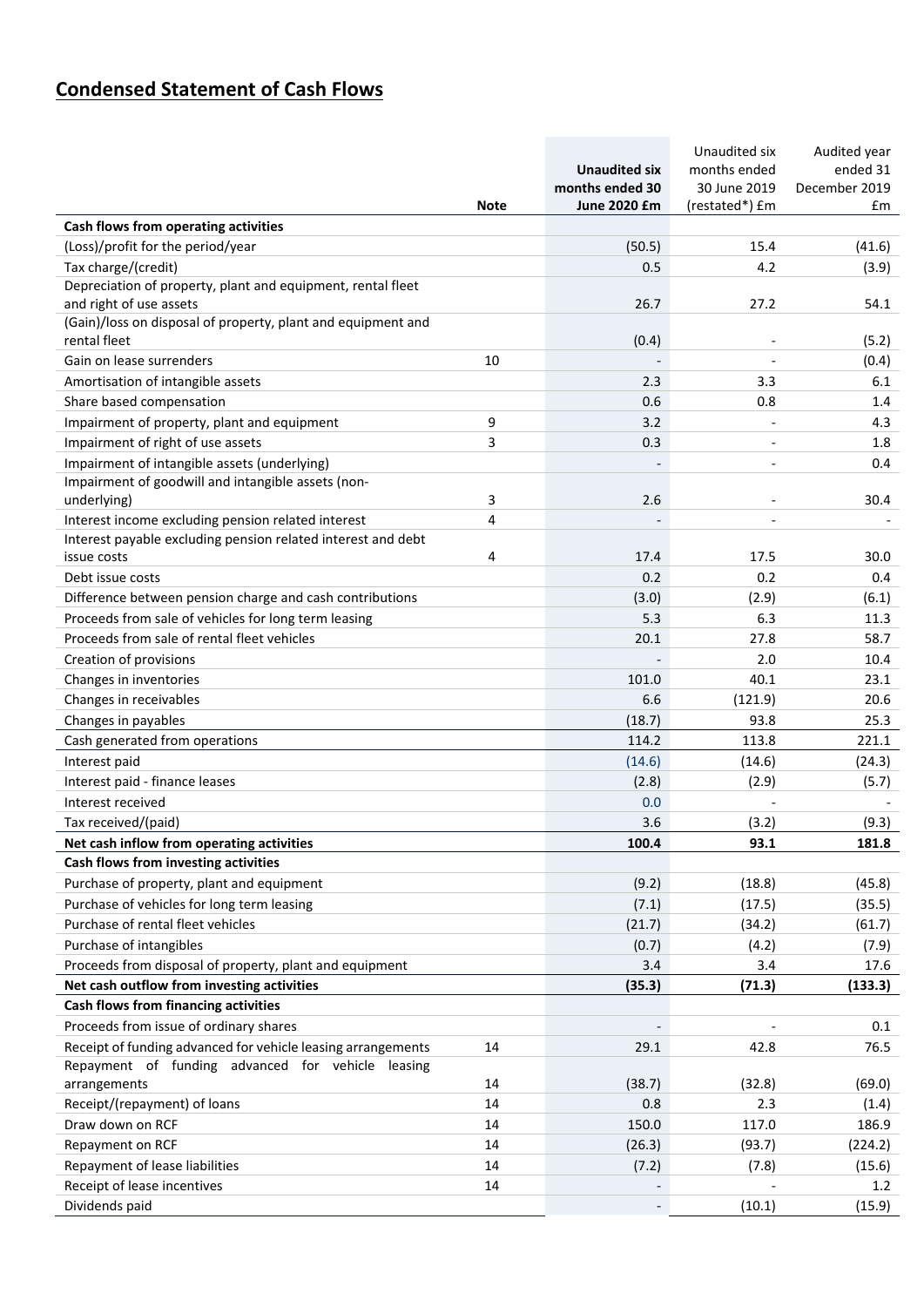| Net cash inflow / (outflow) from financing activities | 107.7  | 17.7    | (61.4)  |
|-------------------------------------------------------|--------|---------|---------|
| Increase / (decrease) in cash and cash equivalents    | 172.8  | 39.6    | (12.9)  |
| Cash and cash equivalents at 1 January                | 31.4   | 44.3    | 44.3    |
| Cash and cash equivalents at 30 June/31 December      | 204.2  | 83.9    | 31.4    |
| Analysis of cash and cash equivalents                 |        |         |         |
| Cash and cash equivalents                             | 295.5  | 189.7   | 150.3   |
| Bank overdraft                                        | (91.3) | (105.8) | (118.9) |
| Cash and cash equivalents at 30 June/31 December      | 204.2  | 83.9    | 31.4    |
|                                                       |        |         |         |

\* Details of the presentational adjustments and corrections of errors are made in Note 18

# **Notes to the Financial Information**

### **General information**

Lookers plc is a public limited company incorporated in the United Kingdom under the Companies Act 2006, with registered number 111876 in England and Wales and a registered office of Lookers House, 3 Etchells Road, West Timperley, Altrincham, WA14 5XS.

# **1. Basis of preparation**

This condensed consolidated interim financial report for the half‐year reporting period ended 30 June 2020 has been prepared on a going concern basis in accordance with Accounting Standard IAS 34 Interim Financial Reporting and the Disclosure and Transparency Rules of the Financial Conduct Authority.

These condensed consolidated interim financial statements do not comprise statutory accounts within the meaning of section 434 of the Companies Act 2006. Statutory accounts for the year ended 31 December 2019 were approved by the Board of Directors on 25 November 2020 and filed with the Registrar of Companies on 29 December 2020. The report of the auditors on those accounts was unqualified, but contained an emphasis of matter paragraph in respect of going concern. It did not contain any statement under section 498 of the Companies Act 2006.

The financial information for the six months ended 30 June 2020 and 30 June 2019 is unaudited and has not been externally reviewed. The financial information for the year ended 31 December 2019 has been based on the audited financial statements for that year.

The interim report does not include all the notes of the type normally included in an annual financial report. Accordingly, these condensed consolidated interim financial statements should be read in conjunction with 2019 Annual Report and Accounts, which have been prepared in accordance with IFRS as adopted by the European Union.

#### **Accounting policies**

The accounting policies applied are consistent with those of the annual financial statements for the year ended 31 December 2019, as described in the 2019 Annual Report & Accounts, except where disclosed otherwise in these notes. Corporation tax in the interim periods is accrued using the estimated tax rate that would be applicable to expected total annual earnings.

#### **Critical accounting estimates and judgments**

The preparation of interim financial information requires management to make judgments, estimates and assumptions that affect the application of accounting policies and the reported amounts of assets and liabilities, income and expense. Actual results may differ from these estimates. In preparing these condensed consolidated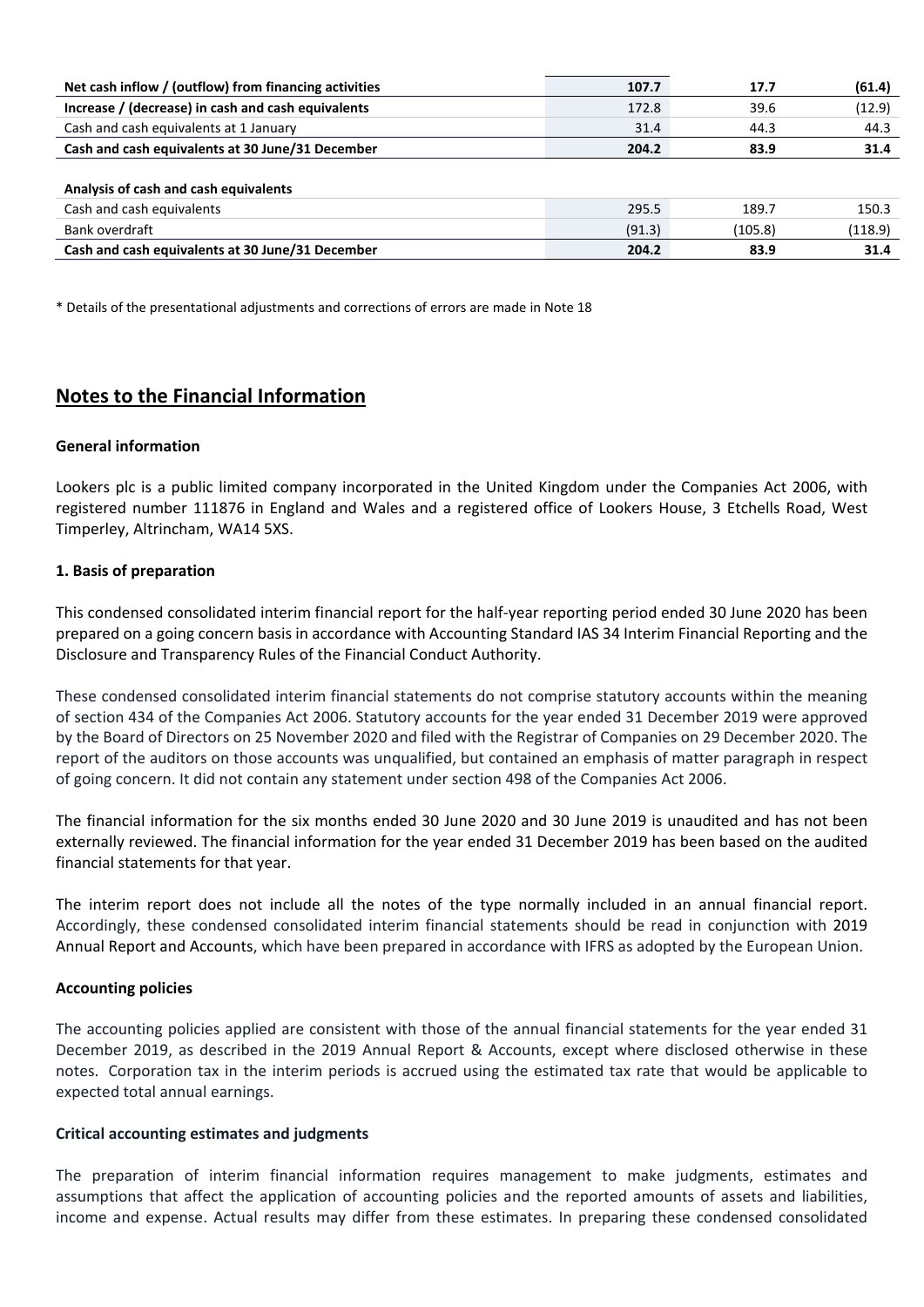interim financial statements, the significant judgments made by management in applying the Group's accounting policies and the key sources of estimation uncertainty were the same as those that applied to the consolidated financial statements for the year ended 31 December 2019, with the exception of the consideration of the potential impact of the ongoing COVID‐19 pandemic There have been no material revisions to either the nature or amount of estimates reported in prior periods. However, the ongoing impacts of the COVID‐19 pandemic have required both significant new critical accounting judgements and estimates to be made as well as immaterial changes to certain existing critical accounting judgements and estimates. The Group has revised its financial forecasts used in assessing the carrying value of its goodwill balance, and further details can be found in Note 7.

# **Going concern**

The Directors have made an assessment of going concern, considering the Group's cash and liquidity position, current performance and outlook, using the information available up to the date of issue of these condensed consolidated interim financial statements and which considered the impact of the COVID‐19 pandemic and the measures taken to mitigate its impact on the Group. The Board has also considered the impact on the going concern assumption of general economic conditions, Brexit, its ongoing FCA investigation and its banking relationships

In making this assessment the Directors have considered available liquidity in relation to net debt and committed facilities, the Group's latest forecasts for 2021 cash flows, together with COVID-19 adjusted scenarios. The Board is satisfied that the Group will be able to operate within the level of its committed facilities for the foreseeable future.

During the lockdown period, management worked closely with its key OEM partners, who have positively supported the business throughout 2020 and are continuing to do so in 2021. Management continue to take the appropriate actions to protect the balance sheet and cash flow including furloughing of employees, use of HMRC VAT deferral scheme, deferral of capital expenditure and identification of property assets available for sale, and cessation of the dividend for 2020.

Additionally, management has taken a number of longer term actions to protect cash including accelerating and investing in the development of the Group's end-to-end online ordering capability, a comprehensive review of working capital management, taking additional measures to resize the operating footprint and cost base of the business, and changed operational practices to de‐risk the intra‐month cash requirements.

Following the third COVID‐19 lockdown in early 2021, management ran a number of forecast scenarios to assess the impact of the current COVID‐19 situation on our trading and hence on the liquidity needs of the business and the likely impact on banking covenants, These scenarios explored the continuation of the current lockdown for varying periods and more severe trading impacts where "Click and Drive" could no longer operate and so volumes were more severely impacted. These tests made varying assumptions on how strongly the market did or did not bounce back after lockdown ended. Management also ran a number of reverse stress tests to identify the point where covenant compliance would become an issue, and in parallel identified a range of mitigating actions it could reasonably assume to address both liquidity and profitability. In running and assessing these tests, and in particular in assessing their likelihood, management has also taken into consideration our performance to date under the current lockdown.

In the core tests the Group had sufficient liquidity and was able to comply with its banking covenants. In the reverse stress tests management were satisfied that the stresses were sufficiently severe, and that sufficient mitigating actions are available to them, for these tests to not impact on going concern considerations.

The Group has certain reporting obligations with its lenders. Delays in achievement of deadlines could also cause a covenant breach. In such circumstances and without actioning the various mitigating actions available, the Group may be unable to realise assets and discharge liabilities in the normal course of business.

In view of the various COVID-19 sensitivities and reverse stress testing, the Board concludes that preparing the accounts on the basis of Going Concern is appropriate.

At 31 December 2020 the Group had net debt of c.£45.0m (2019: £59.5m).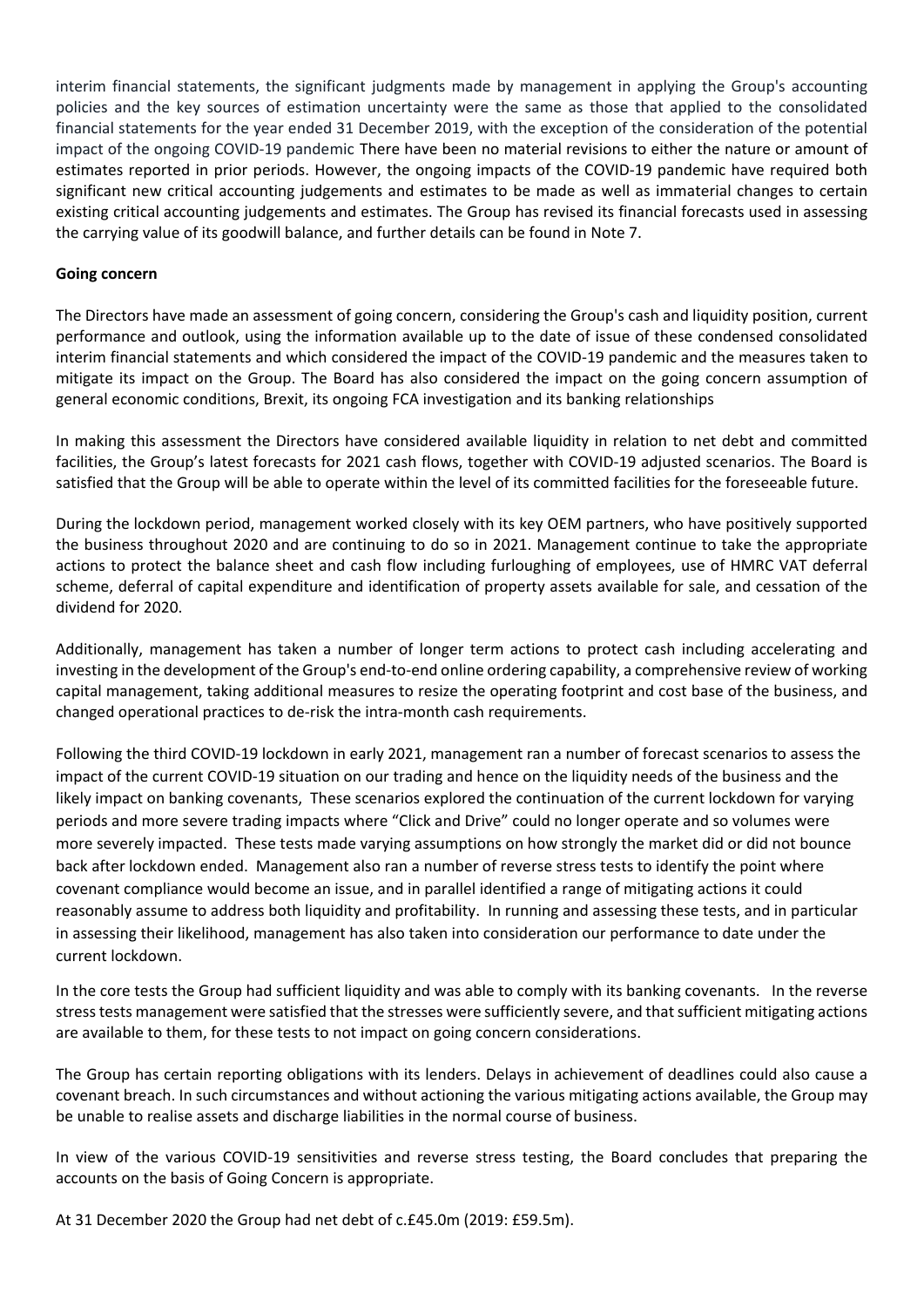At 31 December 2020 the banking facilities included a revolving credit facility of up to £238m. These facilities are due for renewal before March 2022.

The Group has agreed revised covenants with its banking partners for the period to June 2021.

# **Alternative Performance Measures**

The Group uses a number of Alternative Performance Measures (APMs) which are non‐IFRS (International Financial Reporting Standards) measures in establishing their financial performance. The Group believes the APMs provide useful, historical financial information to assist investors and other stakeholders to evaluate the performance of the business and are measures commonly used by certain investors for evaluating the performance of the Group. APMs should be considered in addition to IFRS measures and are not intended to be a substitute for IFRS measurements.

Following the introduction of non‐underlying items in the Statement of Total Comprehensive Income the Group's APMs have also been redefined to be based around underlying measures, whereas previously the basis had been to use adjusted profit measures. More details of the APMs and a reconciliation of the IFRS measures used in the Interim Report to those APMs used for KPI monitoring are including in Note 17.

Like-for-Like is the collection of dealerships and other trading businesses that have both a full period of trading activity in the current and prior periods.

|                    | <b>Unaudited</b><br>six<br>months<br>ended 30<br><b>June 2020</b> |                          | <b>Unaudited</b><br>six months<br>ended 30<br><b>June 2019</b><br>(restated) |                          | Audited<br>year<br>ended 31<br><b>December</b> |        |
|--------------------|-------------------------------------------------------------------|--------------------------|------------------------------------------------------------------------------|--------------------------|------------------------------------------------|--------|
|                    | £m                                                                | $Mix*$                   | £m                                                                           | $Mix*$                   | 2019 £m                                        | $Mix*$ |
| New cars           | 705.2                                                             | 41.7%                    | 1,267.0                                                                      | 45.3%                    | 2,226.4                                        | 43.0%  |
| Used cars          | 770.0                                                             | 45.6%                    | 1,232.0                                                                      | 44.0%                    | 2,326.3                                        | 44.9%  |
| <b>Aftersales</b>  | 162.1                                                             | 9.6%                     | 254.0                                                                        | 9.1%                     | 495.3                                          | 9.5%   |
| Leasing and other  | 52.5                                                              | 3.1%                     | 45.9                                                                         | 1.6%                     | 134.0                                          | 2.6%   |
| Less: intercompany | (126.1)                                                           | $\overline{\phantom{a}}$ | (193.8)                                                                      | $\overline{\phantom{a}}$ | (394.8)                                        |        |
| Revenue            | 1.563.7                                                           | 100%                     | 2.605.1                                                                      | 100%                     | 4.787.2                                        | 100%   |

# **2. Segmental reporting**

\*Mix calculation excludes the effect of intercompany revenues.

# **3. Non‐underlying items**

Non-underlying items relate to costs or incomes which are not incurred in the normal course of business or due to their size, nature and irregularity are not included in the assessment of financial performance in order to reflect management's view of the core‐trading performance of the Group.

|                                                 | <b>Unaudited</b><br>six months<br>ended 30<br><b>June 2020</b> | <b>Unaudited</b><br>six months<br>ended 30<br><b>June 2019</b><br>(restated) | <b>Audited year</b><br>ended 31<br><b>December</b> |
|-------------------------------------------------|----------------------------------------------------------------|------------------------------------------------------------------------------|----------------------------------------------------|
| <b>Note</b>                                     | £m                                                             | £m                                                                           | 2019 £m                                            |
| Non-underlying items at operating profit        |                                                                |                                                                              |                                                    |
| 1 - Loss/(gain) on property disposals           | 0.1                                                            | 0.3                                                                          | (4.9)                                              |
| 2 - Impairment of property, plant and equipment | 3.2                                                            | $\overline{\phantom{a}}$                                                     | 3.7                                                |
| 2 - Impairment of right of use assets           | 0.3                                                            | $\overline{\phantom{a}}$                                                     | 1.8                                                |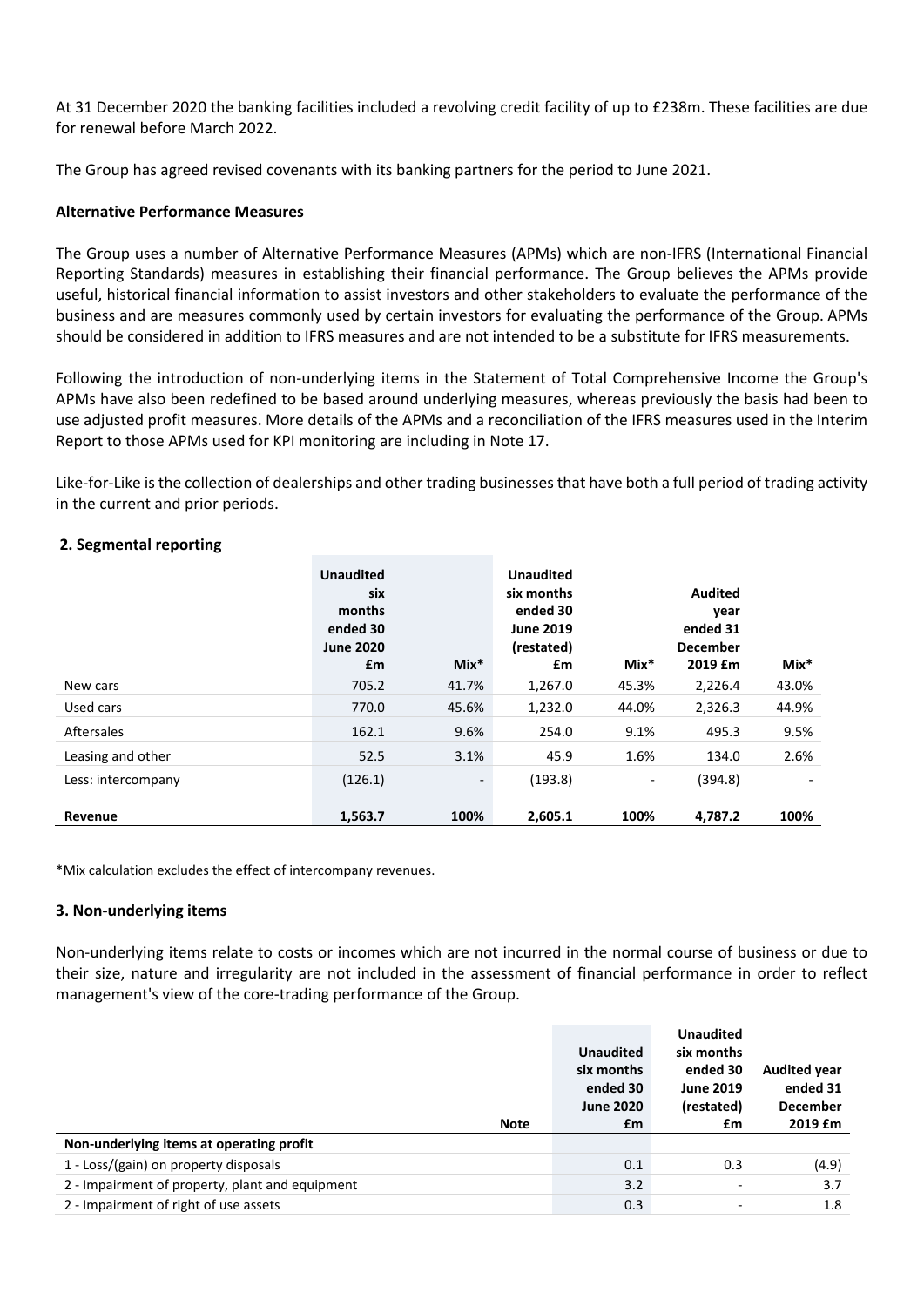| 2 - Restructuring costs                          | 4.2  | 0.1                      | 8.8   |
|--------------------------------------------------|------|--------------------------|-------|
| 3 - Impairment of goodwill and intangible assets | 2.6  |                          | 30.4  |
| 4 - Value added tax (VAT)                        |      | $\overline{\phantom{0}}$ | (6.2) |
| 5 - Restructure of regulated activities          |      | 2.0                      | 4.7   |
| 5 - FCA provision                                |      |                          | 10.4  |
| 6 - Accrual for potential tax penalties          |      |                          | 1.0   |
| 7 - Professional fees                            | 3.5  |                          |       |
| Non-underlying items at operating profit         | 13.9 | 24                       | 49.7  |

The following details items of income and expenditure that the Group has classified as non-underlying in its statement of total comprehensive income.

1 ‐ Property disposals in H1 2020 relate to a loss following the sale and leaseback of a property and disposals in H1 2019 relate to a loss following the sale of freehold properties. Details of the items affecting the year ended 31 December 2019 are made in the 2019 Annual Report & Accounts.

2 ‐ Costs relating to the group‐wide restructuring, site closure and impairment losses have been recognised during the period. Details of the items affecting the year ended 31 December 2019 are made in the 2019 Annual Report & Accounts. Onerous lease provisions reclassified against the carrying values of right of use assets in the year ended 31 December 2019 have been similarly re-presented in Note 10 as at 30 June 2019; this reclassification does not give rise to a P&L charge in H1 2019.

3 ‐ During the period the Directors have concluded that impairment of some of the Group's intangible asset base is required given the current market conditions (see Note 7). Details of the items affecting the year ended 31 December 2019 are made in the 2019 Annual Report & Accounts.

4,5,6 ‐ Details of the items affecting the year ended 31 December 2019 are made in the 2019 Annual Report & Accounts.

7 ‐ During H1 2020 the Group has incurred certain professional fees in relation to the fraud investigation procedures carried out by a number of advisory firms (see 'Financial statements restatement and presentational changes' in Note 18).

#### **4. Net interest**

|                                                                            | <b>Unaudited six</b><br>months ended 30<br>June 2020 £m | Unaudited six<br>months ended<br>30 June 2019<br>(restated) £m | <b>Audited year</b><br>ended 31<br>December 2019<br>£m |
|----------------------------------------------------------------------------|---------------------------------------------------------|----------------------------------------------------------------|--------------------------------------------------------|
| Interest expense:                                                          |                                                         |                                                                |                                                        |
| Interest payable on bank borrowings                                        | (5.0)                                                   | (4.5)                                                          | (10.0)                                                 |
| Interest on consignment, repurchase vehicle liabilities and stocking loans | (6.1)                                                   | (6.2)                                                          | (12.1)                                                 |
| Interest on vehicle rental finance liabilities                             | (3.5)                                                   | (3.9)                                                          | (2.2)                                                  |
| Interest on lease liabilities                                              | (2.8)                                                   | (2.9)                                                          | (5.7)                                                  |
| Interest cost on defined benefit pension obligation                        | (2.9)                                                   | (4.2)                                                          | (8.1)                                                  |
| Debt issue costs                                                           | (0.2)                                                   | (0.2)                                                          | (0.4)                                                  |
|                                                                            | (20.5)                                                  | (21.9)                                                         | (38.5)                                                 |
| Interest income:                                                           |                                                         |                                                                |                                                        |
| Interest income on bank balances                                           |                                                         |                                                                |                                                        |
| Interest income on pension scheme assets                                   | 2.3                                                     | 3.2                                                            | 6.2                                                    |
|                                                                            | 2.3                                                     | 3.2                                                            | 6.2                                                    |
|                                                                            |                                                         |                                                                |                                                        |
| <b>Net interest</b>                                                        | (18.2)                                                  | (18.7)                                                         | (32.3)                                                 |

\* Details of the presentational adjustments and corrections of errors are made in Note 18.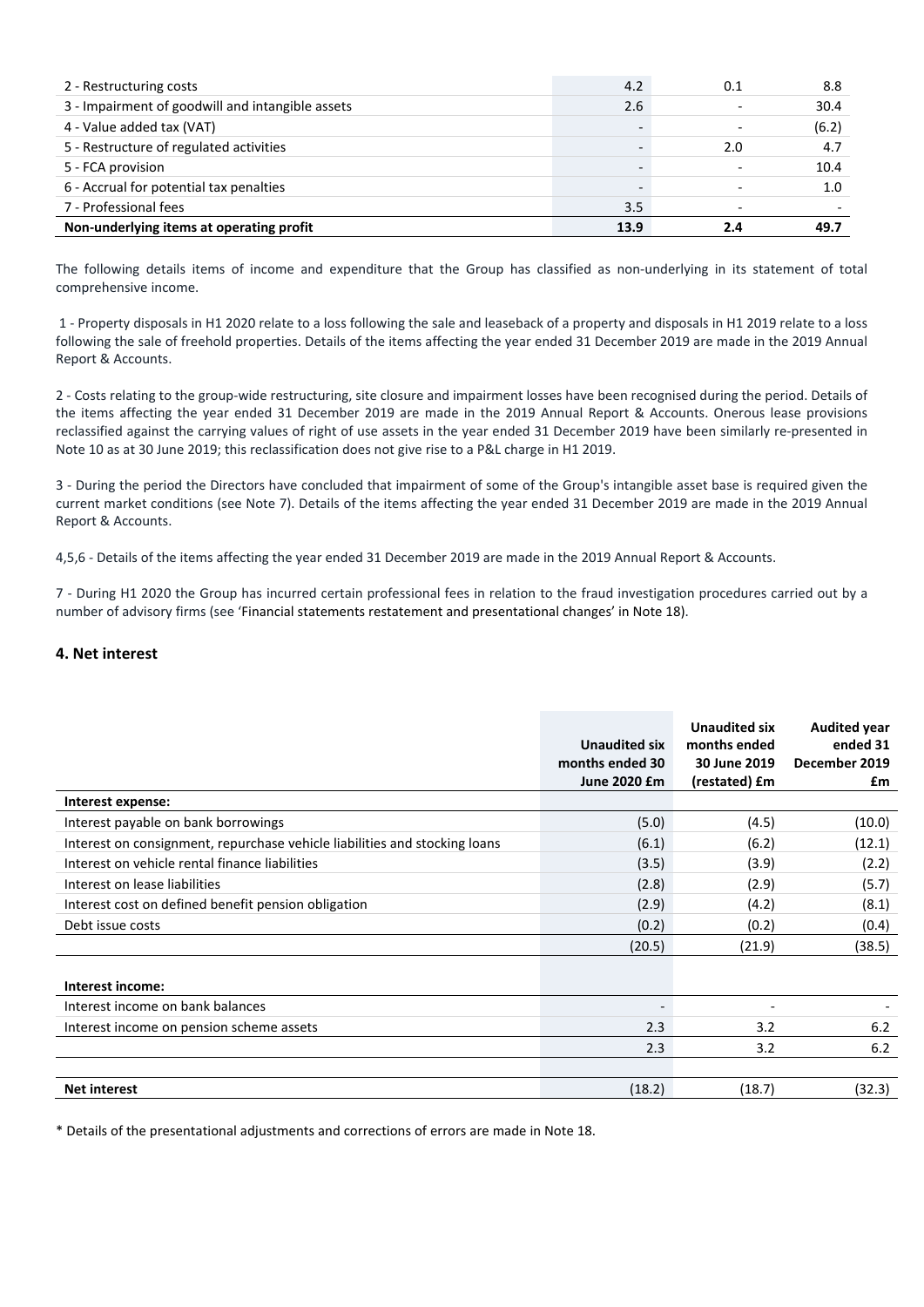# **5. Dividends**

|                                                             | <b>Unaudited</b><br>six months<br>ended 30<br><b>June 2020</b><br>£m | <b>Unaudited</b><br>six months<br>ended 30<br><b>June 2019</b><br>£m | Audited<br>vear ended<br>31<br><b>December</b><br>2019 Em |
|-------------------------------------------------------------|----------------------------------------------------------------------|----------------------------------------------------------------------|-----------------------------------------------------------|
| Interim dividend for the years ended 31 December 2019 1.48p |                                                                      |                                                                      | 5.8                                                       |
| Final dividend for the years ended 31 December 2018 2.60p   |                                                                      | 10.1                                                                 | 10.1                                                      |
|                                                             |                                                                      | 10.1                                                                 | 15.9                                                      |

The Directors do not propose an interim dividend for 2020 (2019: interim dividend 1.48p).

## **6. Earnings per share**

|                                                                                                  | <b>Unaudited six</b><br>months ended 30<br><b>June 2020</b> | <b>Unaudited six</b><br>months ended 30<br><b>June 2019</b><br>(restated) | <b>Audited year</b><br>ended 31<br>December 2019 |
|--------------------------------------------------------------------------------------------------|-------------------------------------------------------------|---------------------------------------------------------------------------|--------------------------------------------------|
| (Loss)/earnings attributable to ordinary shareholders (£m)                                       | (50.5)                                                      | 15.4                                                                      | (41.6)                                           |
| Weighted average number of shares in issue                                                       | 390,138,374                                                 | 389,084,483                                                               | 389,182,654                                      |
| Basic (loss)/earnings per share (p)                                                              | (12.94)                                                     | 3.96                                                                      | (10.69)                                          |
|                                                                                                  |                                                             |                                                                           |                                                  |
|                                                                                                  |                                                             |                                                                           |                                                  |
| (Loss)/earnings attributable to ordinary shareholders (£m)                                       | (50.5)                                                      | 15.4                                                                      | (41.6)                                           |
| Dilutive effect of share based payment options and<br>weighted average number of shares in issue | 390,138,374                                                 | 404,826,421                                                               | 389,182,654                                      |
| Diluted (loss)/earnings per share (p)                                                            | (12.94)                                                     | 3.80                                                                      | (10.69)                                          |
|                                                                                                  |                                                             |                                                                           |                                                  |
| (Loss)/profit before tax (£m)                                                                    | (50.0)                                                      | 19.6                                                                      | (45.5)                                           |
| Add: Non-underlying items (£m)                                                                   | 13.9                                                        | 2.4                                                                       | 49.7                                             |
| Underlying (loss)/profit before tax (£m)                                                         | (36.1)                                                      | 22.0                                                                      | 4.2                                              |
| Tax rate                                                                                         | 19.0%                                                       | 19.0%                                                                     | 19.0%                                            |
| Underlying tax (£m)                                                                              | 6.9                                                         | (4.2)                                                                     | (0.8)                                            |
| Underlying earnings attributable to ordinary shareholders<br>(fm)                                | (29.2)                                                      | 17.8                                                                      | 3.4                                              |
| Weighted average number of shares in issue                                                       | 390,138,374                                                 | 389,084,483                                                               | 389,182,654                                      |
| Underlying basic (loss)/earnings per share (p)                                                   | (7.50)                                                      | 4.58                                                                      | 0.87                                             |

In the periods to 31 December 2019 and 30 June 2020 the basic and diluted earnings per share are equal as a result of the Group incurring a loss for the period / year. This has therefore created an anti-dilutive impact. Earnings per share have been restated following the recognition of prior period adjustments.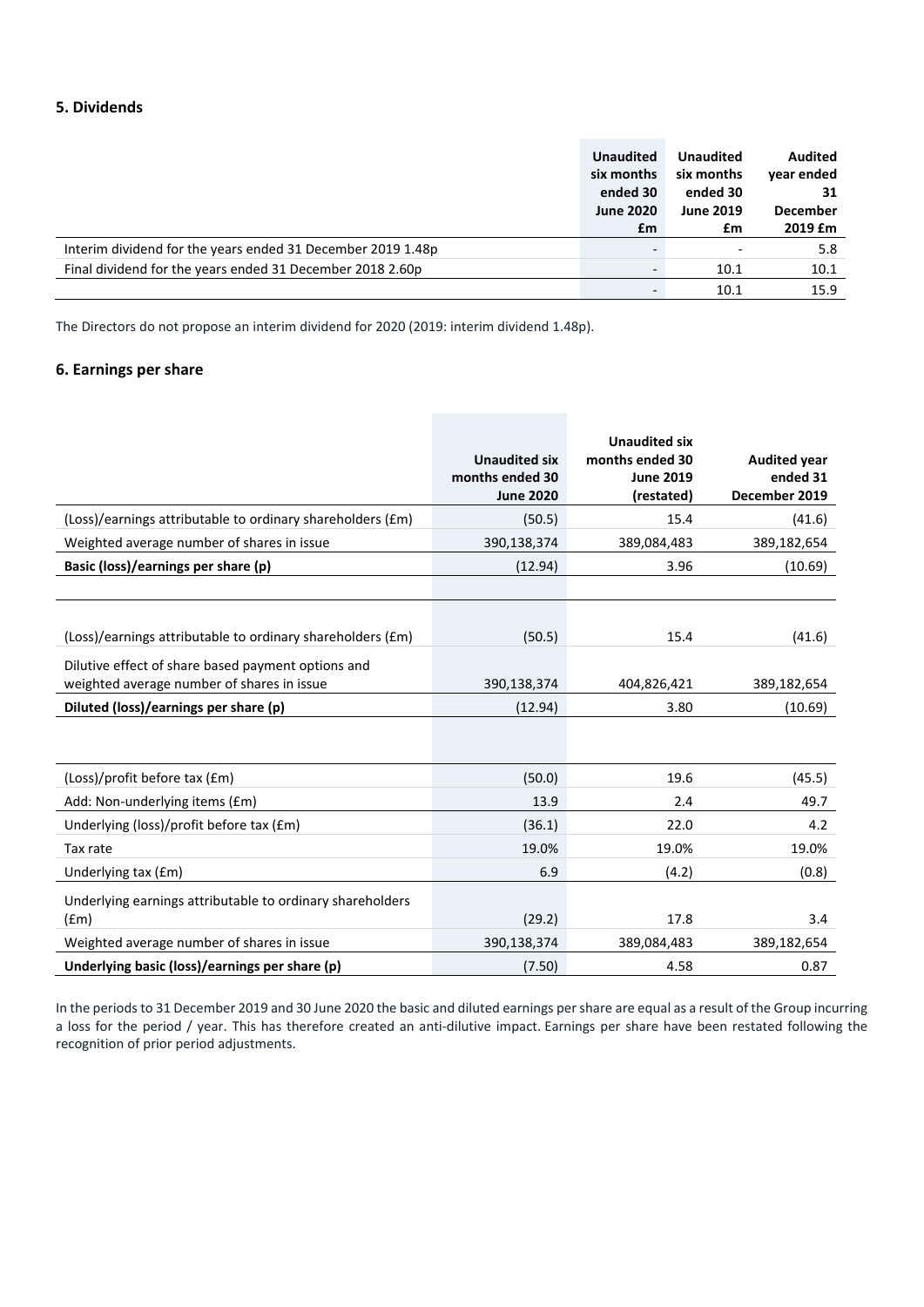# **7. Goodwill**

|                                 |                  | <b>Unaudited</b>         |                 |
|---------------------------------|------------------|--------------------------|-----------------|
|                                 | <b>Unaudited</b> | six months               | <b>Audited</b>  |
|                                 | six months       | ended 30                 | vear ended      |
|                                 | ended 30         | <b>June 2019</b>         | 31              |
|                                 | <b>June 2020</b> | (restated)               | <b>December</b> |
| Cost                            | £m               | £m                       | 2019 £m         |
| As at 1 January and 31 December | 122.4            | 122.4                    | 122.4           |
|                                 |                  |                          |                 |
| Aggregate impairment            |                  |                          |                 |
| At 1 January                    | 40.5             | 10.7                     | 10.7            |
| Charge for the period/year      | 2.6              | $\overline{\phantom{a}}$ | 29.8            |
| As at 31 December               | 43.1             | 10.7                     | 40.5            |
|                                 |                  |                          |                 |
| Carrying amount at 31 December  | 79.3             | 111.7                    | 81.9            |

Following an update to the Group's annual impairment review and reflecting a deterioration in expected market conditions as a result of COVID‐19 underpinning the value in use calculations, an impairment charge of £2.6m has been recognised during the period against the Ford CGU.

The following table summarises goodwill and intangibles with an indefinite useful economic life allocated by CGU:

|                               |                | 2020<br><b>Interim</b>   |         |          | 2019<br><b>Interim</b> |              |          | 2019                     |       |
|-------------------------------|----------------|--------------------------|---------|----------|------------------------|--------------|----------|--------------------------|-------|
|                               | 2020           | Licences                 | 2020    | 2019     | Licences               | 2019         |          | Licences                 |       |
|                               | <b>Interim</b> | and                      | Interim | Interim  | and                    | Interim      | 2019     | and                      | 2019  |
| <b>CGU</b>                    | Goodwill       | brands                   | Total   | Goodwill | brands                 | <b>Total</b> | Goodwill | brands                   | Total |
|                               | £m             | £m                       | £m      | £m       | £m                     | £m           | £m       | £m                       | £m    |
| <b>JLR</b>                    | 9.0            | $\overline{\phantom{a}}$ | 9.0     | 11.8     |                        | 11.8         | 9.0      | $\overline{\phantom{a}}$ | 9.0   |
| Audi                          | 22.1           | 28.9                     | 51.0    | 22.1     | 28.9                   | 51.0         | 22.1     | 28.9                     | 51.0  |
| <b>Charles Hurst</b>          | 9.4            | $\overline{\phantom{a}}$ | 9.4     | 9.4      |                        | 9.4          | 9.4      | $\overline{\phantom{a}}$ | 9.4   |
| Renault Nissan Dacia Vauxhall | 2.8            | 2.9                      | 5.7     | 2.8      | 2.9                    | 5.7          | 2.8      | 2.9                      | 5.7   |
| Mercedes-Benz                 | 15.2           | 28.2                     | 43.4    | 15.2     | 28.2                   | 43.4         | 15.2     | 28.2                     | 43.4  |
| Volkswagen                    | 6.9            | 15.9                     | 22.8    | 6.9      | 15.9                   | 22.8         | 6.9      | 15.9                     | 22.8  |
| Ford                          | 4.8            | 2.9                      | 7.7     | 24.8     | 2.9                    | 27.7         | 7.4      | 2.9                      | 10.3  |
| <b>BMW</b>                    | 0.0            | 21.7                     | 21.7    | 9.6      | 22.3                   | 31.9         | 0.0      | 21.7                     | 21.7  |
| Fleet & Leasing               | 9.1            | -                        | 9.1     | 9.1      |                        | 9.1          | 9.1      | $\overline{\phantom{a}}$ | 9.1   |
|                               | 79.3           | 100.5                    | 179.8   | 111.7    | 101.1                  | 212.8        | 81.9     | 100.5                    | 182.4 |

During 2020 the Group has merged the operational activities of the former Renault Nissan Dacia CGU with that of the former Vauxhall CGU. The above table therefore disclosures the new CGU following the transfer of £0.2m of goodwill relating to Vauxhall.

The Group prepares forecasts that consider the Group's profit and loss, cashflows, debt and other key financial ratios over the relevant period. There are a number of key assumptions within these forecasts and these have been based on management's past experience and knowledge of the market. The key assumptions that have been used in determining the value in use of each cash generating unit in the impairment model are set out in the table below:

| <b>Assumption</b>                          |              |              |                 |              |
|--------------------------------------------|--------------|--------------|-----------------|--------------|
|                                            | 2020 H1      | 2019 FY      | 2018 FY         | 2017 FY      |
| One to five year revenue growth            | 0.0% to 1.0% | 0.0% to 1.0% | 0.0% to 1.4%    | 0.0% to 1.6% |
| One to five year operating expenses growth | 0.0% to 2.0% | 0.0% to 2.0% | $0.0\%$ to 1.1% | 0.0% to 1.1% |
| Post year five growth rate                 | 0%           | 0%           | 0%              | 0%           |
| Discount rate                              | 8.14%        | 8.51%        | 8.70%           | 9.70%        |

The value‐in‐use of each CGU is calculated using cash flow projections for a five‐year period; from 1 January 2021 to 31 December 2025. These projections are based on the budget for the year ended 31 December 2021 and form the basis for the Group's strategic plan. The key assumptions in the most recent annual budget on which the cash flow projections are based relate to expectations of sales volumes and margins and expectations around changes in the operating cost base.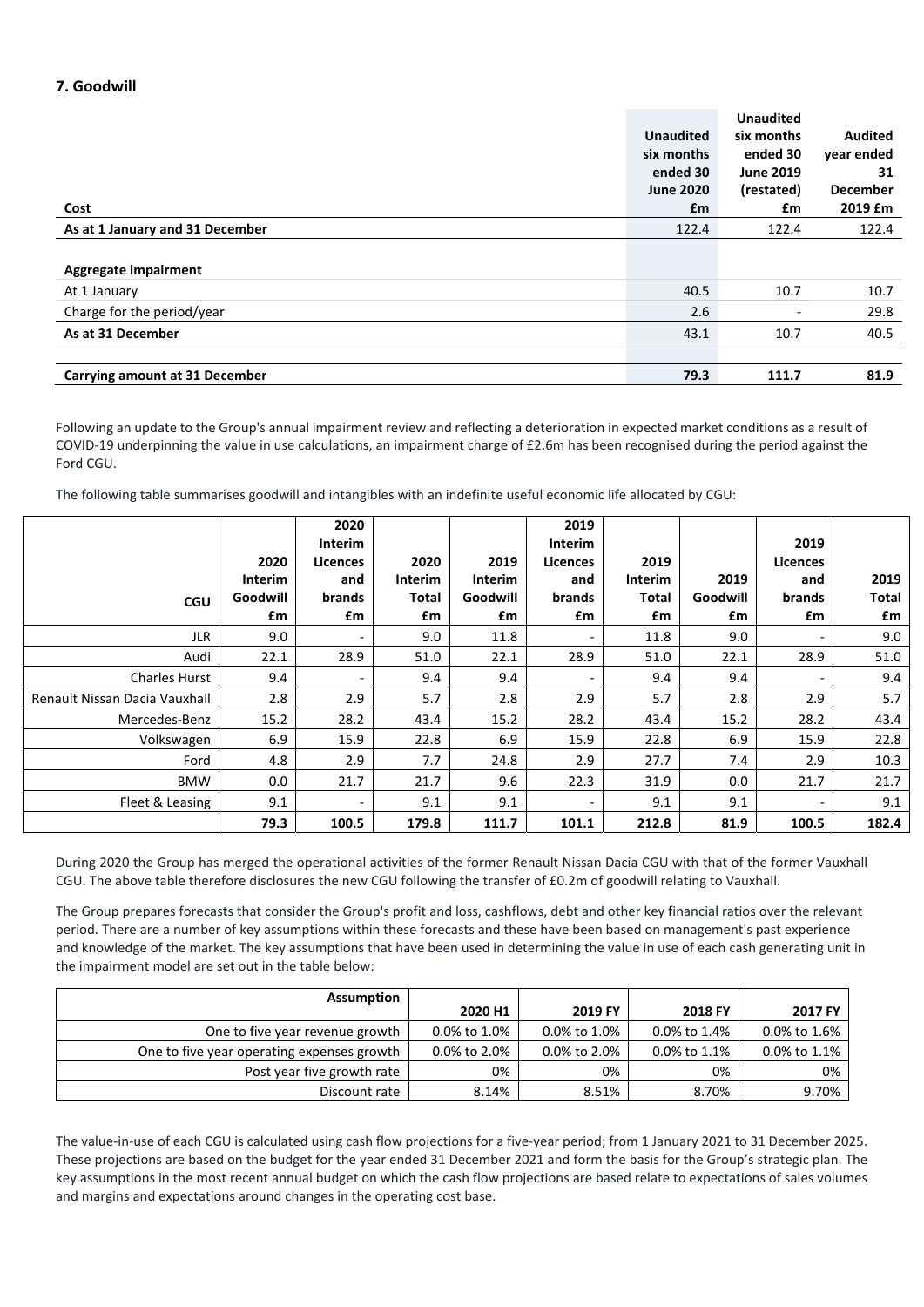The pre-tax adjusted discount rate used has been calculated using the Group's estimated cost of capital, adjusted for the impact of IFRS 16 and benchmarked against externally available data. The Directors believe this is an appropriate proxy for industry cost of capital.

Details regarding sensitivity analysis are included in the 2019 Annual Report & Accounts. Following the completion of the updated interim impairment review the Directors are still of the same view that the Ford, BMW and JLR CGUs are the most susceptible to potential further impairments and they will continue to monitor the headroom of these CGUs when undertaking the 2020 annual impairment review for the purpose of the 2020 Annual Report & Accounts.

Details with regards to subsequent events affecting the carrying value of goodwill and non‐amortised intangible assets are provided in Note 15.

#### **8. Intangible assets**

|                                         | <b>Licences and</b> | IT          |              |
|-----------------------------------------|---------------------|-------------|--------------|
|                                         | <b>brands</b>       | development | <b>Total</b> |
| <b>Group</b>                            | £m                  | £m          | £m           |
| Cost                                    |                     |             |              |
| At 1 January 2019                       | 102.6               | 31.7        | 134.3        |
| Additions                               |                     | 4.2         | 4.2          |
| At 30 June 2019                         | 102.6               | 35.9        | 138.5        |
|                                         |                     |             |              |
| At 1 January 2019                       | 102.6               | 31.7        | 134.3        |
| Additions                               |                     | 7.9         | 7.9          |
| At 31 December 2019                     | 102.6               | 39.6        | 142.2        |
|                                         |                     |             |              |
| At 1 January 2020                       | 102.6               | 39.6        | 142.2        |
| Additions                               |                     | 0.7         | 0.7          |
| At 30 June 2020                         | 102.6               | 40.3        | 142.9        |
|                                         |                     |             |              |
| Accumulated amortisation and impairment |                     |             |              |
| At 1 January 2019 (restated)            | 1.5                 | 19.4        | 20.9         |
| Charge for the period                   |                     | 3.3         | 3.3          |
| At 30 June 2019 (restated)              | 1.5                 | 22.7        | 24.2         |
|                                         |                     |             |              |
| At 1 January 2019 (restated)            | 1.5                 | 19.4        | 20.9         |
| Charge for the period                   |                     | 6.1         | 6.1          |
| Impairment charge                       | 0.6                 | 0.4         | 1.0          |
| At 31 December 2019                     | 2.1                 | 25.9        | 28.0         |
|                                         |                     |             |              |
| At 1 January 2020                       | 2.1                 | 25.9        | 28.0         |
| Charge for the period                   |                     | 2.3         | 2.3          |
| At 30 June 2020                         | 2.1                 | 28.2        | 30.3         |
|                                         |                     |             |              |
|                                         |                     |             |              |
| <b>Carrying amount</b>                  |                     |             |              |
| As at 30 June 2019 (restated)           | 101.1               | 13.2        | 114.3        |
| As at 31 December 2019                  | 100.5               | 13.7        | 114.2        |
| As at 30 June 2020                      | 100.5               | 12.1        | 112.6        |
|                                         |                     |             |              |

Details of the items affecting the year ended 31 December 2019 are made in the 2019 Annual Report & Accounts.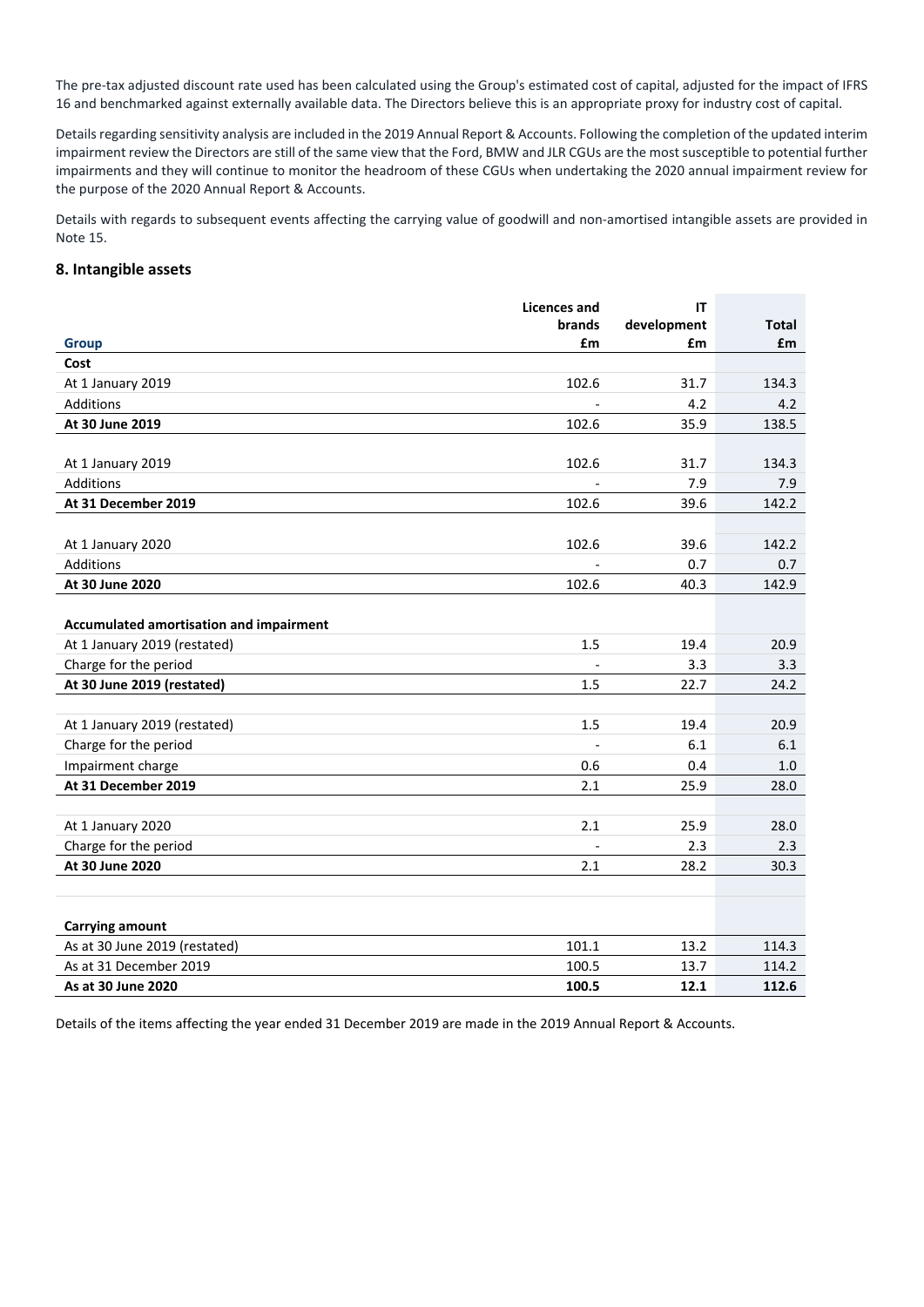# **9. Property, plant and equipment**

|                                         |                              |                          | <b>Motor</b>             |                          |              |
|-----------------------------------------|------------------------------|--------------------------|--------------------------|--------------------------|--------------|
|                                         | Freehold                     | Leasehold                | vehicles for             |                          |              |
| Cost                                    | property                     | property                 | rental                   | Other                    | <b>Total</b> |
|                                         | £m                           | £m                       | £m                       | £m                       | £m           |
| At 1 January 2019 (restated)            | 268.5                        | 77.4                     | 98.5                     | 84.9                     | 529.3        |
| Movements in foreign exchange           | 2.3                          | $\overline{\phantom{a}}$ | $\blacksquare$           |                          | 2.3          |
| Additions                               | 1.7                          | 1.5                      | 17.5                     | 15.6                     | 36.3         |
| Disposals                               | (0.7)                        | (1.0)                    | (0.9)                    | (2.4)                    | (5.0)        |
| Transfers                               | $\qquad \qquad \blacksquare$ | 3.1                      | $\overline{\phantom{a}}$ | (3.1)                    |              |
| Transfers to inventories                | $\overline{a}$               | $\overline{\phantom{0}}$ | (13.2)                   |                          | (13.2)       |
| Transfers to assets held for sale       | $\overline{\phantom{a}}$     |                          |                          |                          |              |
| At 30 June 2019 (restated)              | 271.8                        | 81.0                     | 101.9                    | 95.0                     | 549.7        |
|                                         |                              |                          |                          |                          |              |
| At 1 January 2019 (restated)            | 268.5                        | 77.4                     | 98.5                     | 84.9                     | 529.3        |
| Movements in foreign exchange           | (1.0)                        | $\overline{\phantom{a}}$ | $\overline{\phantom{a}}$ | (0.1)                    | (1.1)        |
| Additions                               | 3.7                          | 10.5                     | 35.5                     | 31.6                     | 81.3         |
| Disposals                               | (9.7)                        | (1.6)                    | (0.4)                    | (10.2)                   | (21.9)       |
| Transfers                               | 15.3                         | 6.6                      | $\overline{\phantom{a}}$ | (21.9)                   |              |
| Transfers to inventories                |                              |                          | (32.5)                   |                          | (32.5)       |
| Transfers to assets held for sale       | (6.6)                        | $\overline{\phantom{a}}$ | $\overline{\phantom{a}}$ |                          | (6.6)        |
| At 31 December 2019                     | 270.2                        | 92.9                     | 101.1                    | 84.3                     | 548.5        |
|                                         |                              |                          |                          |                          |              |
| At 1 January 2020                       | 270.2                        | 92.9                     | 101.1                    | 84.3                     | 548.5        |
| Movements in foreign exchange           | 0.3                          | $\overline{\phantom{a}}$ | $\overline{\phantom{a}}$ | $\overline{\phantom{a}}$ | 0.3          |
| Additions                               | 0.8                          | 0.8                      | 7.1                      | 7.6                      | 16.3         |
| Disposals                               | (3.7)                        | $\overline{\phantom{a}}$ | (0.8)                    | (1.7)                    | (6.2)        |
| Transfers                               | (2.6)                        | 2.6                      | $\blacksquare$           | $\overline{\phantom{a}}$ |              |
| Transfers to inventories                | $\overline{a}$               | $\blacksquare$           | (11.0)                   |                          | (11.0)       |
| Transfers to assets held for sale       | (0.6)                        |                          |                          |                          | (0.6)        |
| At 30 June 2020                         | 264.4                        | 96.3                     | 96.4                     | 90.2                     | 547.3        |
|                                         |                              |                          |                          |                          |              |
| Accumulated depreciation and impairment |                              |                          |                          |                          |              |
| At 1 January 2019 (restated)            | 19.8                         | 16.6                     | 30.9                     | 45.2                     | 112.5        |
| Movements in foreign exchange           |                              |                          | $\blacksquare$           |                          |              |
| Charge for the period                   | 1.3                          | 1.3                      | 12.0                     | 2.7                      | 17.3         |
| Impairment loss                         |                              | $\overline{\phantom{a}}$ | $\overline{\phantom{a}}$ | $\overline{\phantom{a}}$ |              |
| Disposals                               | (0.2)                        | (0.2)                    | (0.5)                    | (1.6)                    | (2.5)        |
| Transfers to inventories                | $\frac{1}{2}$                |                          |                          |                          | (7.2)        |
| Transfers to assets held for sale       | (1.6)                        |                          | (7.2)                    |                          |              |
| At 30 June 2019 (restated)              | 19.3                         | $\overline{\phantom{a}}$ | $\overline{\phantom{a}}$ | $\overline{\phantom{a}}$ | (1.6)        |
|                                         |                              | 17.7                     | 35.2                     | 46.3                     | 118.5        |
| At 1 January 2019 (restated)            | 19.8                         | 16.6                     | 30.9                     | 45.2                     | 112.5        |
| Movements in foreign exchange           |                              |                          |                          | (0.1)                    | (0.1)        |
| Charge for the year                     | 2.5                          | 3.0                      | 19.0                     | 9.5                      | 34.0         |
| Impairment loss                         | 3.1                          |                          |                          |                          |              |
|                                         |                              |                          |                          | 1.2                      | 4.3          |
| <b>Disposals</b>                        | (0.6)                        | (1.3)                    | (0.4)                    | (10.0)                   | (12.3)       |
| Transfers to inventories                | $\overline{a}$               | $\overline{\phantom{0}}$ | (17.6)                   |                          | (17.6)       |
| Transfers to assets held for sale       | (1.5)                        |                          |                          |                          | (1.5)        |
| At 31 December 2019                     | 23.3                         | 18.3                     | 31.9                     | 45.8                     | 119.3        |
|                                         |                              |                          |                          |                          |              |
| At 1 January 2020                       | 23.3                         | 18.3                     | 31.9                     | 45.8                     | 119.3        |
| Movements in foreign exchange           |                              | $\overline{\phantom{a}}$ |                          |                          |              |
| Charge for the period                   | 1.2                          | 1.3                      | 10.6                     | 4.8                      | 17.9         |
| Impairment loss                         | 3.0                          | 0.1                      |                          | 0.1                      | 3.2          |
| Disposals                               | (0.2)                        | $\overline{\phantom{a}}$ | (0.5)                    | (1.5)                    | (2.2)        |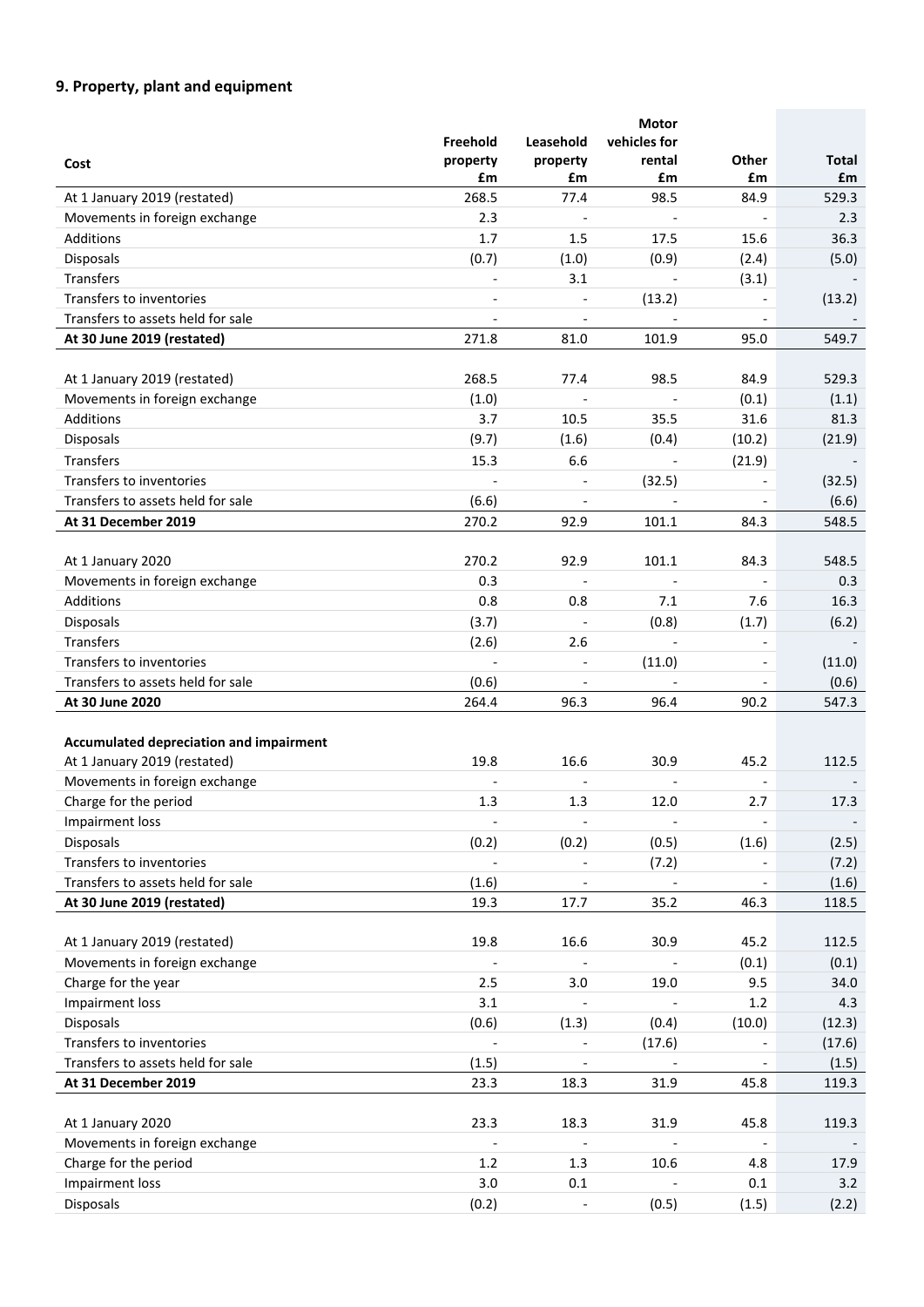| Transfers to inventories          | $\overline{\phantom{a}}$ | $\overline{\phantom{0}}$ | (6.4)                    | $\overline{\phantom{0}}$ | (6.4) |
|-----------------------------------|--------------------------|--------------------------|--------------------------|--------------------------|-------|
| Transfers to assets held for sale | $\overline{\phantom{a}}$ | $\overline{\phantom{0}}$ | $\overline{\phantom{a}}$ | $\overline{\phantom{0}}$ |       |
| At 30 June 2020                   | 27.3                     | 19.7                     | 35.6                     | 49.2                     | 131.8 |
|                                   |                          |                          |                          |                          |       |
| Carrying amount                   |                          |                          |                          |                          |       |
| As at 30 June 2019 (restated)     | 252.5                    | 63.3                     | 66.7                     | 48.7                     | 431.2 |
| As at 31 December 2019            | 246.9                    | 74.6                     | 69.2                     | 38.5                     | 429.2 |
| As at 30 June 2020                | 237.1                    | 76.6                     | 60.8                     | 41.0                     | 415.5 |

# **10. Right of Use Assets**

|                                                | Property | Other | <b>Total</b> |
|------------------------------------------------|----------|-------|--------------|
|                                                | £m       | £m    | £m           |
| Cost                                           |          |       |              |
| At 1 January 2019                              | 240.1    | 6.0   | 246.1        |
| Additions                                      | 11.1     | 2.0   | 13.1         |
| Retirements and surrenders                     | (0.1)    | (2.0) | (2.1)        |
| At 30 June 2019                                | 251.1    | 6.0   | 257.1        |
|                                                |          |       |              |
| At 1 January 2019                              | 240.1    | 6.0   | 246.1        |
| <b>Additions</b>                               | 19.5     | 2.9   | 22.4         |
| Retirements and surrenders                     | (5.3)    | (2.6) | (7.9)        |
| At 31 December 2019                            | 254.3    | 6.3   | 260.6        |
|                                                |          |       |              |
| At 1 January 2020                              | 254.3    | 6.3   | 260.6        |
| Additions                                      | 8.2      | 0.2   | 8.4          |
| Retirements and surrenders                     |          | (2.0) | (2.0)        |
| At 30 June 2020                                | 262.5    | 4.5   | 267.0        |
|                                                |          |       |              |
|                                                |          |       |              |
| <b>Accumulated depreciation and impairment</b> |          |       |              |
| At 1 January 2019                              | 138.9    | 3.9   | 142.8        |
| Charge for the period                          | 5.7      | 1.4   | 7.1          |
| Impairment charge                              | 1.4      |       | 1.4          |
| Retirements and surrenders                     | (0.1)    | (2.0) | (2.1)        |
| At 30 June 2019                                | 145.9    | 3.3   | 149.2        |
|                                                |          |       |              |
| At 1 January 2019                              | 138.9    | 3.9   | 142.8        |
| Charge for the year                            | 11.5     | 2.8   | 14.3         |
| Impairment charge                              | 1.8      |       | 1.8          |
| Retirements and surrenders                     | (3.4)    | (2.6) | (6.0)        |
| At 31 December 2019                            | 148.8    | 4.1   | 152.9        |
|                                                | 148.8    | 4.1   | 152.9        |
| At 1 January 2020<br>Charge for the period     | 5.0      | 1.1   | 6.1          |
|                                                | 0.3      |       | 0.3          |
| Impairment charge                              |          |       |              |
| Retirements and surrenders                     |          | (2.0) | (2.0)        |
| At 30 June 2020                                | 154.1    | 3.2   | 157.3        |
| <b>Carrying amount</b>                         |          |       |              |
| As at 30 June 2019                             | 105.2    | 2.7   | 107.9        |
| As at 31 December 2019                         | 105.5    | 2.2   | 107.7        |
| As at 30 June 2020                             | 108.4    | 1.3   | 109.7        |
|                                                |          |       |              |

Details of the items affecting the year ended 31 December 2019 are made in the 2019 Annual Report & Accounts.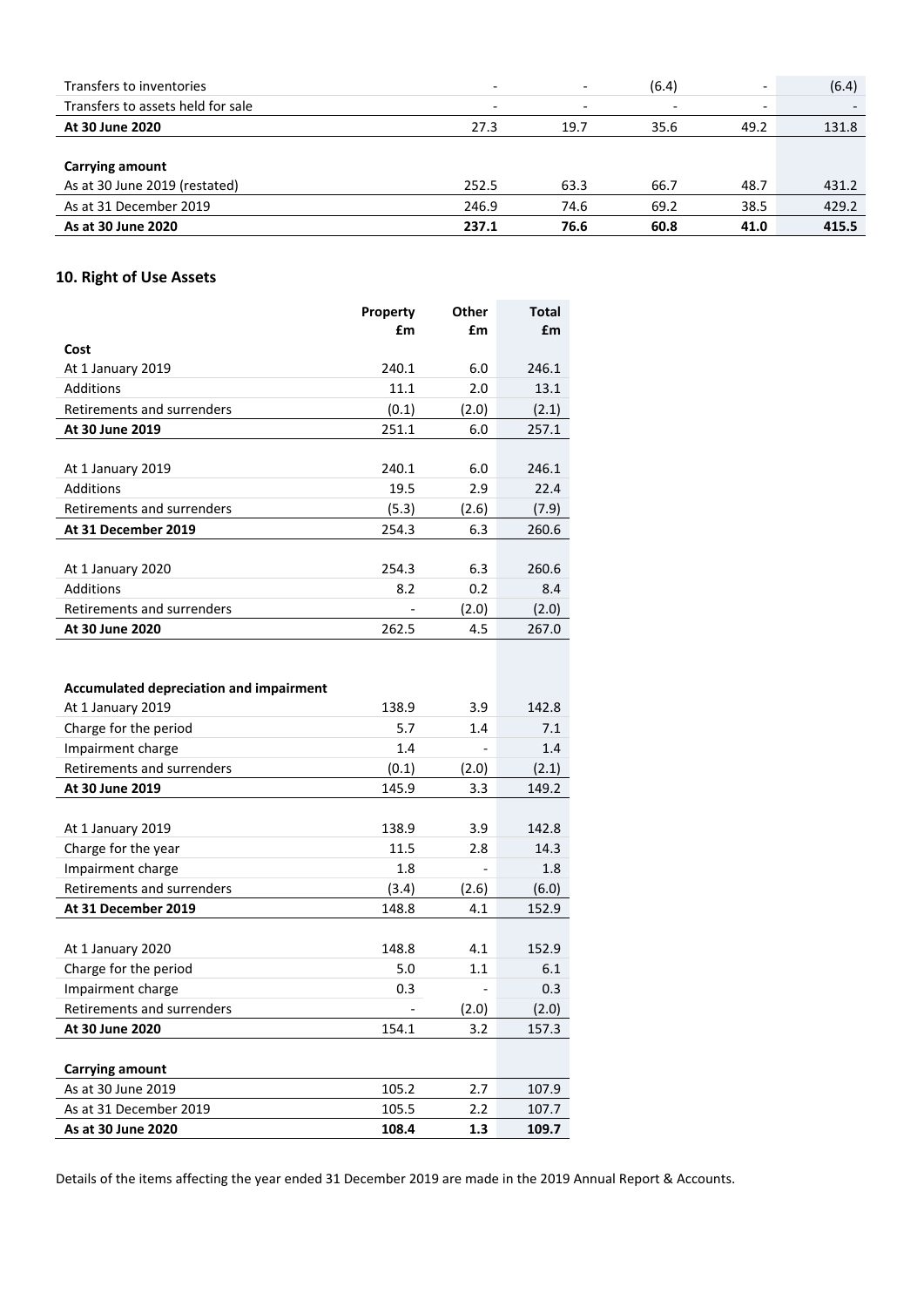Impairment charges totalling £1.4m in H1 2019 have been reclassified from onerous lease accruals previously held in the balance sheet; this reclassification does not give rise to a P&L charge in H1 2019

## **11. Assets held for sale**

|                                                                               |                                      |                                      | <b>Audited</b><br>31    |
|-------------------------------------------------------------------------------|--------------------------------------|--------------------------------------|-------------------------|
| Lower of carrying amount and fair value less cost to sell                     | <b>Unaudited</b><br><b>June 2020</b> | <b>Unaudited</b><br><b>June 2019</b> | <b>December</b><br>2019 |
|                                                                               | £m                                   | £m                                   | £m                      |
| At 1 January                                                                  | 10.0                                 | 8.0                                  | 8.0                     |
| Net transfers from property, plant and equipment and financial<br>liabilities | 0.6                                  | 1.6                                  | 5.1                     |
| <b>Disposals</b>                                                              |                                      | (3.1)                                | (3.1)                   |
| At 30 June/31 December                                                        | 10.6                                 | 6.5                                  | 10.0                    |

During the prior period and prior year the total carrying amount disposed from held for sale amounted to £3.1m. Total proceeds received was £2.9m resulting in a loss on property disposals of £0.2m. As a result of the restructuring events during 2019 and 2020 certain properties have been transferred from property, plant and equipment into assets held for sale at 30 June 2019, 31 December 2019 and 30 June 2020 respectively.

## **12. Inventories**

|                                |                  | <b>Unaudited</b> | <b>Audited 31</b> |
|--------------------------------|------------------|------------------|-------------------|
|                                | <b>Unaudited</b> | <b>June 2019</b> | <b>December</b>   |
|                                | <b>June 2020</b> | (restated)       | 2019              |
|                                | £m               | £m               | £m                |
| Goods for resale               | 307.2            | 448.4            | 398.7             |
| Vehicle spare parts for resale | 18.9             | 21.2             | 24.1              |
| Consignment vehicles           | 530.1            | 452.6            | 533.7             |
|                                | 856.2            | 922.2            | 956.5             |

#### **13. Provisions**

|                                            | <b>Unaudited June</b><br>2020<br>£m | <b>Unaudited June</b><br>2019<br>£m | <b>Audited 31</b><br>December 2019<br>£m |
|--------------------------------------------|-------------------------------------|-------------------------------------|------------------------------------------|
| Restructure of regulated activities        |                                     | 2.0                                 |                                          |
| Provision in respect of regulatory matters | 10.4                                | $\overline{\phantom{0}}$            | 10.4                                     |
| At 31 December                             | 10.4                                | 2.0                                 | 10.4                                     |

|                       | <b>Provisions for</b><br>other charges |
|-----------------------|----------------------------------------|
| Created in the year   |                                        |
| Created in the period | 2.0                                    |
| At 30 June 2019       | 2.0                                    |
|                       |                                        |
| At 1 January 2019     |                                        |
| Created in the year   | 10.4                                   |
| At 31 December 2019   | 10.4                                   |
|                       |                                        |
| At 1 January 2020     | 10.4                                   |
| Created in the period |                                        |
| At 30 June 2020       | 10.4                                   |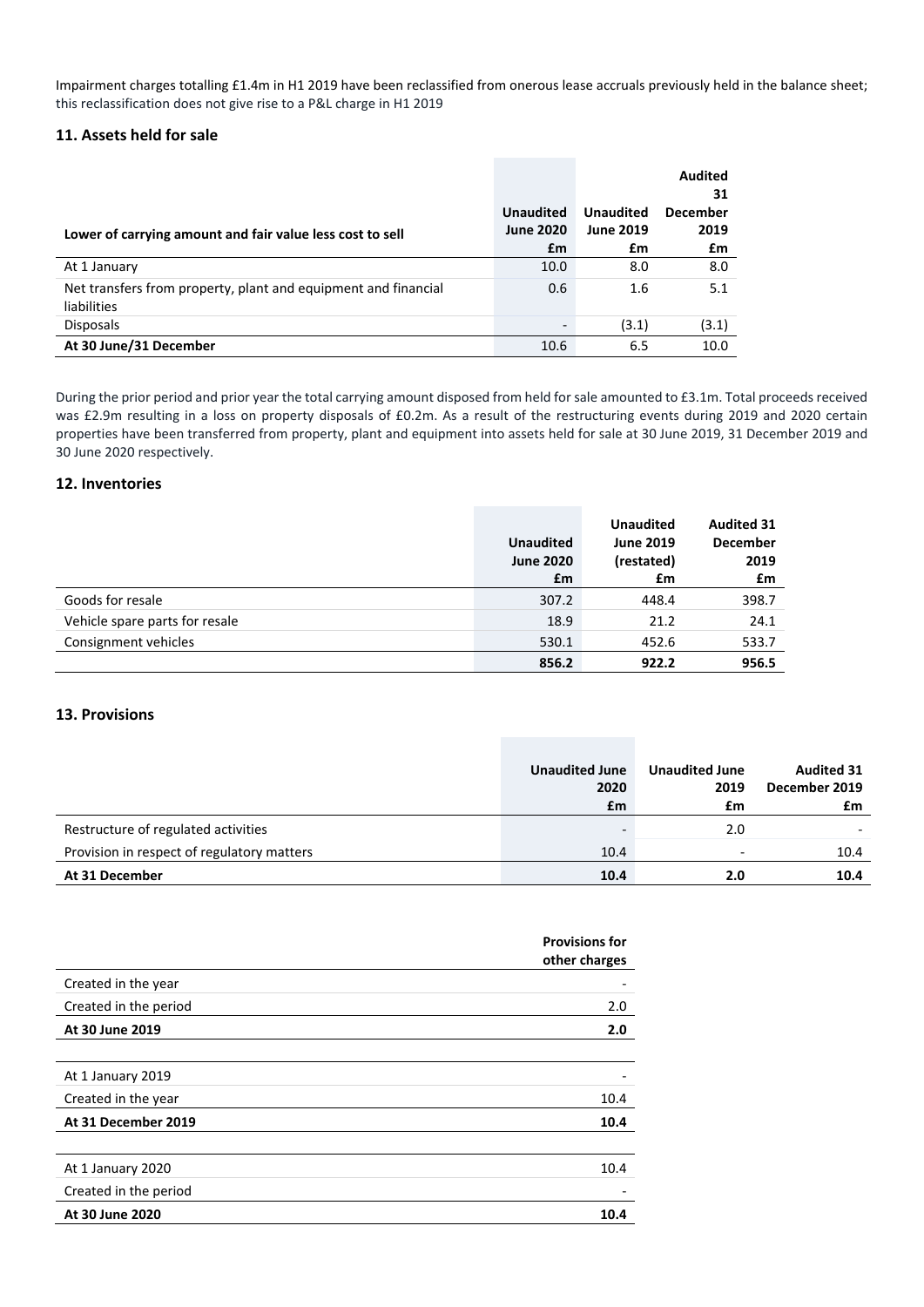The Group is currently in discussion with the FCA on a number of matters including the past business review, ongoing enforcement review and the events that led to the delay in publishing the 2019 Annual Report & Accounts, these 2020 interim statements and the suspension of shares on 1 July 2020. After careful consideration of the open matters, the Board has concluded that it is more likely than not that the Group will incur an outflow of economic resources in respect of at least some of these matters and, as previously communicated, the Group included a provision of £10.4m in the 2019 Annual Report and Accounts against liabilities that may arise.

**At 30**

# **14. Financial Instruments**

|                                          |                  |                          |                          |                          |                          |                          |                          | AL JU        |
|------------------------------------------|------------------|--------------------------|--------------------------|--------------------------|--------------------------|--------------------------|--------------------------|--------------|
|                                          | At 1 Jan<br>2019 | <b>Net RCF</b>           | Loan                     | Lease                    | Lease                    | Lease                    | Non-cash                 | June<br>2019 |
|                                          | (restated)       | movement                 | receipt                  | incentives               | repayment                | receipt                  | movement                 | (restated)   |
| <b>Movement in financial liabilities</b> | £m               | £m                       | £m                       | £m                       | £m                       | £m                       | £m                       | £m           |
| Other loans                              | 11.5             |                          | 2.3                      | $\overline{a}$           | $\overline{a}$           | $\overline{\phantom{a}}$ | $\overline{a}$           | 13.8         |
| <b>RCF</b>                               | 118.7            | 23.3                     | $\overline{\phantom{a}}$ | $\overline{\phantom{a}}$ | $\overline{\phantom{a}}$ | $\overline{\phantom{a}}$ | (0.2)                    | 141.8        |
| Lease liabilities                        | 128.4            |                          | $\overline{a}$           | $\overline{\phantom{a}}$ | (7.8)                    | $\overline{\phantom{a}}$ | 12.4                     | 133.0        |
| Vehicle rental finance liabilities       | 89.7             | $\overline{\phantom{a}}$ | $\overline{\phantom{a}}$ | $\overline{\phantom{a}}$ | (32.8)                   | 42.8                     | $\overline{\phantom{a}}$ | 99.7         |
|                                          | 348.3            | 23.3                     | 2.3                      | $\overline{a}$           | (40.6)                   | 42.8                     | 12.2                     | 388.3        |
|                                          |                  |                          |                          |                          |                          |                          |                          |              |
| Cash and cash equivalents                | (152.8)          |                          |                          |                          |                          |                          |                          | (189.7)      |
| Bank overdraft                           | 108.5            |                          |                          |                          |                          |                          |                          | 105.8        |
| Net debt excluding lease and vehicle     |                  |                          |                          |                          |                          |                          |                          |              |
| rental liabilities                       | 85.9             |                          |                          |                          |                          |                          |                          | 71.7         |
| Net debt including lease and vehicle     |                  |                          |                          |                          |                          |                          |                          |              |
| rental liabilities                       | 304.0            |                          |                          |                          |                          |                          |                          | 304.4        |
|                                          |                  |                          |                          |                          |                          |                          |                          |              |
|                                          |                  |                          |                          |                          |                          |                          |                          |              |
|                                          | At 1 Jan         |                          |                          |                          |                          |                          |                          |              |
|                                          | 2019             | <b>Net RCF</b>           | Loan                     | Lease                    | Lease                    | Lease                    | Non-cash                 | At 31 Dec    |
|                                          | (restated)       | movement                 | repayment                | incentives               | repayment                | receipt                  | movement                 | 2019         |
| <b>Movement in financial liabilities</b> | £m               | £m                       | £m                       | £m                       | £m                       | £m                       | £m                       | £m           |
| Other loans                              | 11.5             |                          | (1.4)                    | $\overline{\phantom{a}}$ | $\overline{\phantom{a}}$ | $\overline{\phantom{a}}$ | $\overline{a}$           | 10.1         |
| <b>RCF</b>                               | 118.7            | (37.3)                   |                          | $\overline{\phantom{a}}$ | $\blacksquare$           | $\overline{\phantom{a}}$ | (0.6)                    | 80.8         |
| Lease liabilities                        | 128.4            |                          |                          | 1.2                      | (15.6)                   | $\overline{\phantom{a}}$ | 20.1                     | 134.1        |
| Vehicle rental finance liabilities       | 89.7             | $\overline{a}$           | $\overline{a}$           | $\overline{a}$           | (69.0)                   | 76.5                     |                          | 97.2         |
|                                          | 348.3            | (37.3)                   | (1.4)                    | 1.2                      | (84.6)                   | 76.5                     | 19.5                     | 322.2        |
|                                          |                  |                          |                          |                          |                          |                          |                          |              |
| Cash and cash equivalents                | (152.8)          |                          |                          |                          |                          |                          |                          | (150.3)      |
| <b>Bank overdraft</b>                    | 108.5            |                          |                          |                          |                          |                          |                          | 118.9        |
| Net debt excluding lease and vehicle     |                  |                          |                          |                          |                          |                          |                          |              |
| rental liabilities                       | 85.9             |                          |                          |                          |                          |                          |                          | 59.5         |
| Net debt including lease and vehicle     |                  |                          |                          |                          |                          |                          |                          |              |
| rental liabilities                       | 304.0            |                          |                          |                          |                          |                          |                          | 290.8        |

| <b>Movement in financial liabilities</b> | At 1 Jan<br>2020<br>£m | <b>Net RCF</b><br>movement<br>£m | Loan<br>receipt<br>£m    | Lease<br>incentives<br>£m | Lease<br>repayment<br>£m | Lease<br>receipt<br>£m | Non-cash<br>movement<br>£m | At 30<br><b>June 2020</b><br>£m |
|------------------------------------------|------------------------|----------------------------------|--------------------------|---------------------------|--------------------------|------------------------|----------------------------|---------------------------------|
| Other loans                              | 10.1                   | $\overline{\phantom{a}}$         | 0.8                      | $\overline{\phantom{0}}$  | $\overline{\phantom{a}}$ |                        | $\overline{\phantom{0}}$   | 10.9                            |
| <b>RCF</b>                               | 80.8                   | 123.7                            | $\overline{\phantom{a}}$ | $\overline{\phantom{a}}$  | $\overline{\phantom{0}}$ | -                      | (0.2)                      | 204.3                           |
| Lease liabilities                        | 134.1                  | $\overline{\phantom{0}}$         | $\overline{\phantom{a}}$ | $\overline{\phantom{0}}$  | (7.2)                    | -                      | 8.9                        | 135.8                           |
| Vehicle rental finance liabilities       | 97.2                   | $\overline{\phantom{a}}$         | $\overline{\phantom{a}}$ | $\overline{\phantom{0}}$  | (38.7)                   | 29.1                   | -                          | 87.6                            |
|                                          | 322.2                  | 123.7                            | 0.8                      | $\overline{\phantom{0}}$  | (45.9)                   | 29.1                   | 8.7                        | 438.6                           |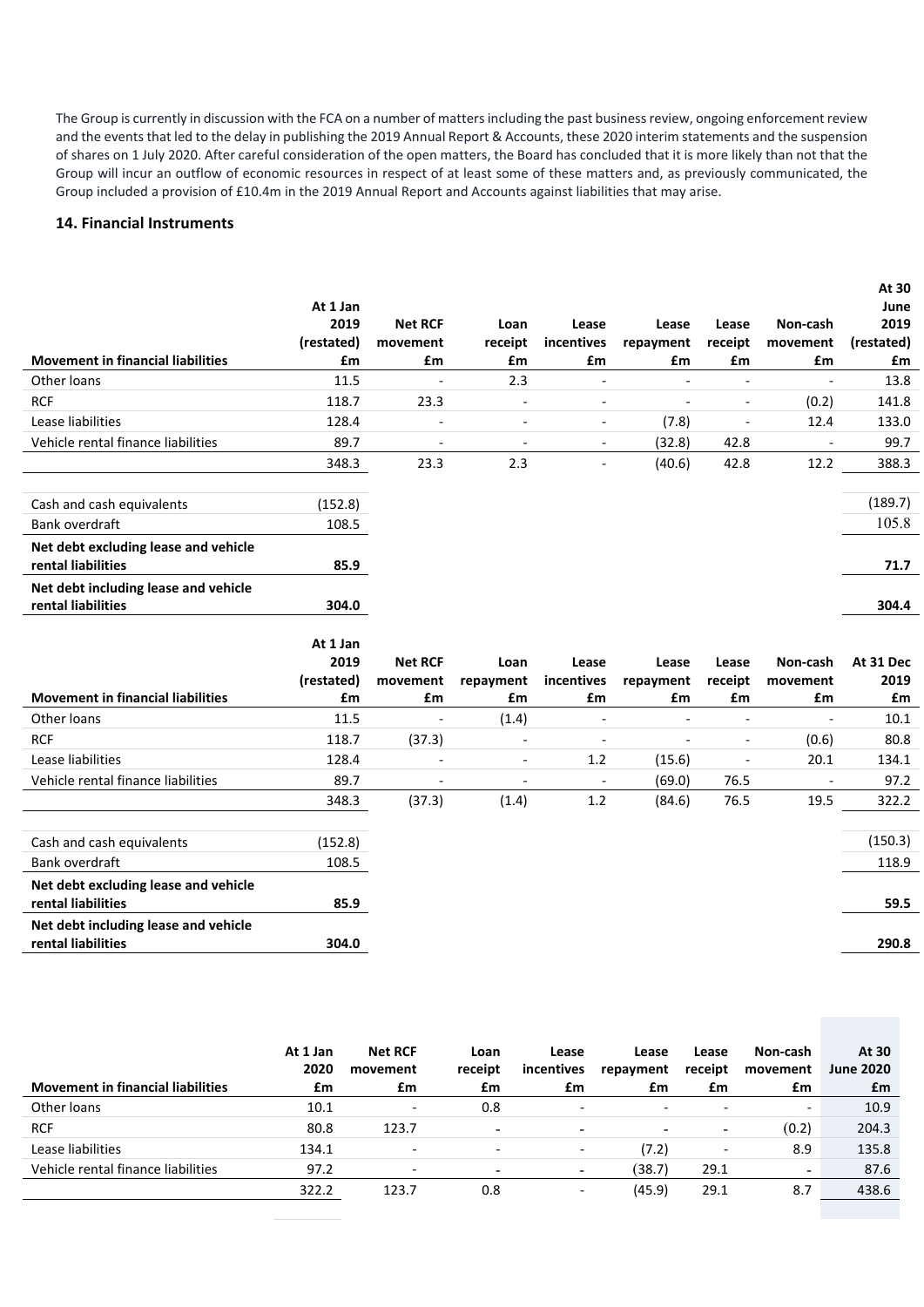| Cash and cash equivalents            | (150.3) |
|--------------------------------------|---------|
| Bank overdraft                       | 118.9   |
| Net debt excluding lease and vehicle |         |
| rental liabilities                   | 59.5    |
| Net debt including lease and vehicle |         |
| rental liabilities                   | 290.8   |

Non‐cash movements arise following the retranslation of a Euro denominated loan and the reclassification and amortisation of the Group's debt issue costs. Non-cash movements in relation to IFRS 16 relate to the recognition and de-recognition of lease liabilities.

### **15. Subsequent events**

### **COVID‐19**

Subsequent to the balance sheet date the UK continues to be subject to the COVID‐19 pandemic. Given the inherent uncertainties it is not possible at this time to fully quantify the impact of COVID-19 nor provide a quantitative assessment of this impact.

During the second and third national lockdowns in November 2020 and January 2021 respectively, pre‐booked aftersales servicing continues to be provided in compliance with lockdown restrictions, with new and used vehicle sales activity carried out via 'Click & Drive'. The impact of COVID-19 has resulted in a contraction of the market and thereby had a detrimental impact on the Group's expected revenues and cash inflows. It is too early to fully quantify what the impact will be in terms of the cash realisation relating to the Group's inventories and whether the Group's property portfolio and the carrying values of goodwill and non‐amortised intangible assets will be adversely affected.

The Board'simpairment review assessment over goodwill and non‐amortised intangible assets was based on economic and market conditions prevalent at 30 June 2020. Following the completion of this impairment review as at 30 June 2020, the Directors are of the view that the Ford, BMW and JLR CGUs are the most susceptible to potential further impairments and they will continue to monitor the headroom of these CGUs when undertaking the 2020 annual impairment review for the purpose of the 2020 Annual Report & Accounts.

The Group continues to draw down on its revolving credit facility in order to ensure it has sufficient cash reserves available to meet its short‐term financial liabilities.

The Group has also reassessed the impact on the Lookers Pension Plan (the Group's largest scheme) at 30 September 2020. The deficit of this scheme has been estimated to increase to £69.7m (31 December 2019: £56.7m) based on a decrease in the discount rate applied of 1.6% which has increased the estimate of the total of the defined benefit obligation. This increase in the benefit obligation has been offset somewhat by an increase in expected returns of scheme assets but not to the same extent. The effect of these is shown in the increase in the overall scheme deficit compared with 31 December 2019.

#### **Other pension scheme matters**

As referred to in the 2019 Annual Report & Accounts, negotiations following the triennial review of the Lookers Pension Plan at 31 March 2019 have concluded. The Group has now received approval from its lenders to increase pension deficit payments on the Lookers Pension Plan to £12m plus expenses and PPF levy, all subject to increases linked to CPI. The revised contributions were effective from 1 July 2020.

During 2020 the Dutton Forshaw Pension Plan trustees resolved the transfer of all remaining assets and liabilities to the Lookers Pension Plan.

The triennial valuation at 31 December 2019 of the Benfield Pension Plan remains ongoing. Management is working closely with the actuary and advisors to agree the ongoing level of contributions and expenses. The current deficit contributions are £0.3m plus expenses and PPF levy.

In a ruling issued on 20 November 2020, the High Court indicated that the trustees of the Group's defined benefit schemes could not rely on any statutory provisions, scheme rules or any discharge agreements made with the transferring members that would prevent the schemes needing to pay additional top‐ups in respect of GMP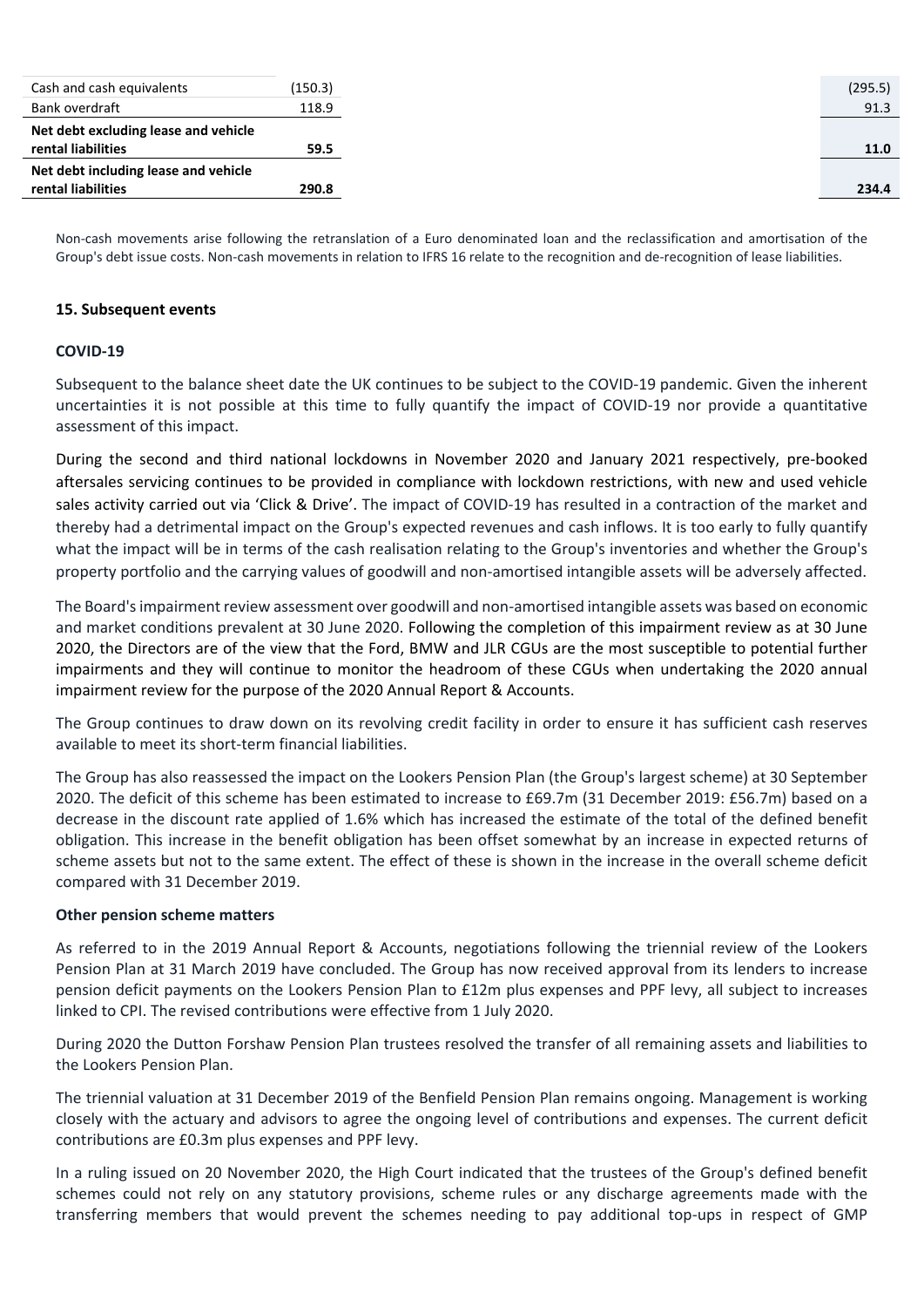equalisation. As a result, all transfers out since 17 May 1990 will need to be equalised. The Group is currently assessing the potential impact of this ruling on transfers out from its relevant pension schemes but does not believe that this impact will be material.

# **Restructuring and portfolio management**

As referred to in the 2019 Annual Report & Accounts, the Board considered the future structure of Lookers in light of potential demand, a smaller dealership estate and the structural changes taking place across the industry. As a result, the Group took the difficult decision to commence redundancy consultations across all areas of the Group which resulted in approximately 1,500 redundancies. The Board carefully considered all options and regrettably considered this action as being necessary in the current environment to sustain and protect the Lookers business over the long term.

In addition, and having worked closely with our brand partners, the Group identified a further 12 sites(including seven freehold sites) for either closure, consolidation or refranchising. Closure of these sites is now complete, with related property disposals ongoing. Following these closures, the Group now operates from a portfolio of 140 dealerships.

# **Banking facilities**

The Group has reduced its RCF commitment with its Lenders from £250.0m to £238.1m. Refinancing conversations with the Group's banking syndicate are ongoing.

# **16. Related parties**

There have been no material changes to the Group's principal subsidiaries as listed in the 2019 Annual Report & Accounts.

The following table provides the total amount of transactions that have been entered into with related parties for the relevant financial period:

|                                        |                             |                          |                  | <b>Amounts</b>           | <b>Amounts</b> |
|----------------------------------------|-----------------------------|--------------------------|------------------|--------------------------|----------------|
|                                        |                             |                          | <b>Purchases</b> | owed by                  | owed to        |
|                                        |                             | Sales to                 | from             | related                  | related        |
|                                        |                             | related                  | related          | parties                  | parties        |
|                                        |                             | parties £m               | parties £m       | £m                       | £m             |
| Key management personnel of the Group: |                             |                          |                  |                          |                |
| Other directors' interests:            | period ended 30 June 2020   | $\blacksquare$           | 0.1              | $\blacksquare$           |                |
|                                        | period ended 30 June 2019   | $\overline{\phantom{a}}$ | 0.1              | $\overline{\phantom{0}}$ |                |
|                                        | year ended 31 December 2019 | 0.9                      | 0.4              | $\overline{\phantom{0}}$ |                |

During 2019, Group companies made sales at market prices to Winterquay Limited, Bramall Properties Limited and Vantage Motor Group Limited. During both 2020 and 2019, Group companies made purchases at market prices from Bramall Properties Limited. These are considered to be related parties due to them having directors common to those of Lookers plc.

# **17. Reconciliation of Alternative Performance Measures**

The Group uses a number of Alternative Performance Measures (APMs) which are non‐IFRS measures in establishing their financial performance. Like for Like is the collection of dealerships and other trading businesses that have both a full year of trading activity in the current year and prior year. The Group believes these Measures provide useful, historical financial information to assist investors and other stakeholders to evaluate the performance of the business and are measures commonly used by certain investors for evaluating the performance of the Group. In particular, the Group uses Measures which reflect the underlying performance on the basis that this provides users of the financial statements with additional useful information to better assess the a more relevant focus on the core business performance of the Group. Details of the definitions of APMs are made within the Glossary. The table below shows restated comparative figures to show the impact of the adjustments identified in the notes below. A reconciliation of the statutory measures to the Alternative Performance Measures is set out below: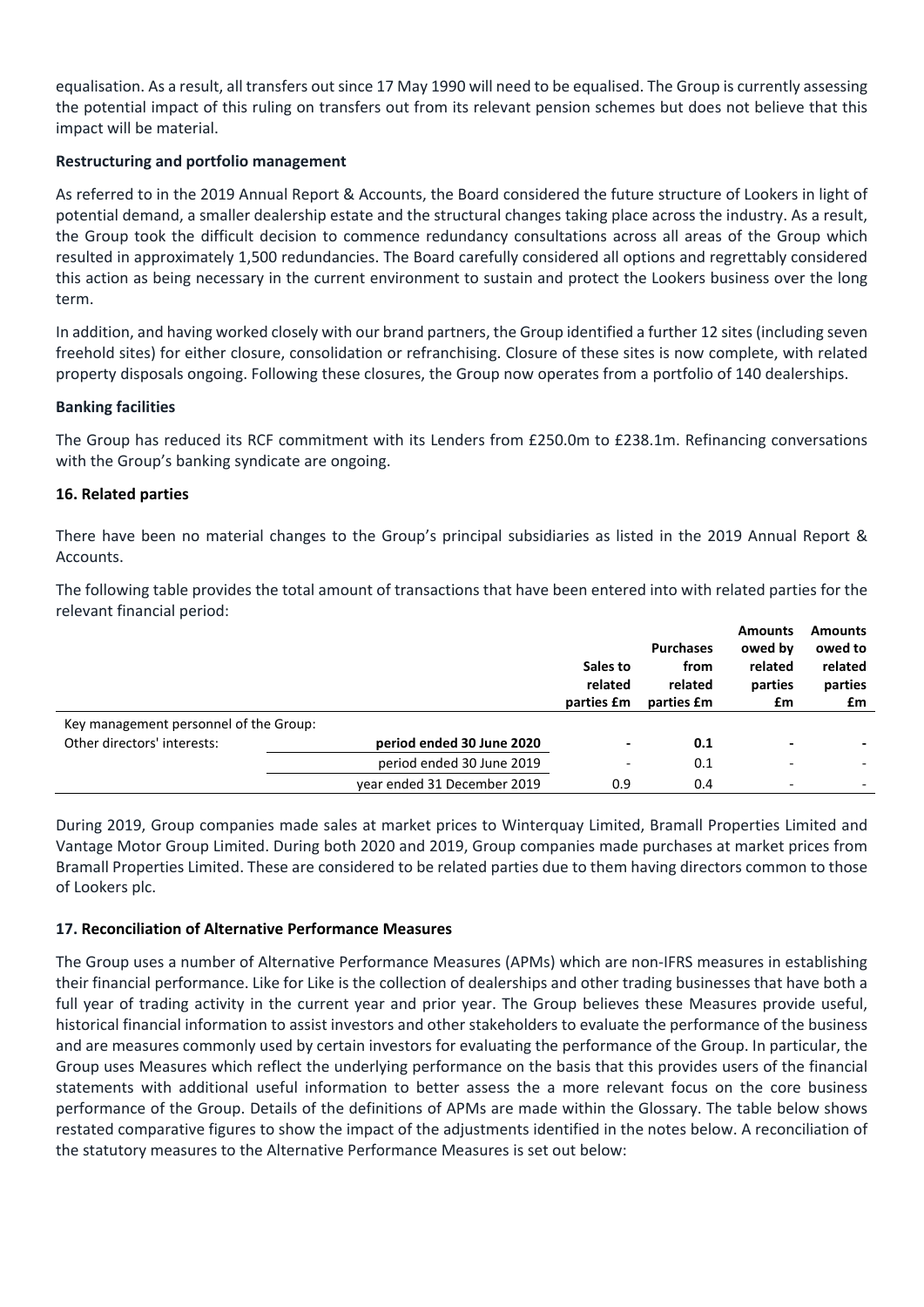|                                                                             |                  | <b>Unaudited</b> |                   |
|-----------------------------------------------------------------------------|------------------|------------------|-------------------|
| Like-for-like revenue                                                       | <b>Unaudited</b> | <b>June 2019</b> | <b>Audited 31</b> |
|                                                                             | <b>June 2020</b> | (restated)       | December 2019     |
| Revenue (£m)                                                                | 1,563.7          | 2,605.1          | 4,787.2           |
| Less: Non like-for-like revenue                                             | (38.8)           | (144.0)          | (228.4)           |
| Like-for-like revenue (£m)                                                  | 1,524.9          | 2,461.1          | 4,558.8           |
|                                                                             |                  |                  |                   |
| Underlying operating (loss)/profit (£m)                                     |                  |                  |                   |
| <b>Operating (loss)/profit (£m)</b>                                         | (31.8)           | 38.3             | (13.2)            |
| Add: Non-underlying items (£m) - Note 3                                     | 13.9             | 2.4              | 49.7              |
| Underlying operating (loss)/profit (£m)                                     | (17.9)           | 40.7             | 36.5              |
|                                                                             |                  |                  |                   |
| Underlying profit before tax and underlying basic EPS                       |                  |                  |                   |
| (Loss)/profit before tax (£m)                                               | (50.0)           | 19.6             | (45.5)            |
| Add: Non-underlying items (£m) - Note 3                                     | 13.9             | 2.4              | 49.7              |
| Underlying profit before tax (£m)                                           | (36.1)           | 22.0             | 4.2               |
| Tax rate (%)                                                                | 19%              | 19%              | 19%               |
| Underlying tax (£m)                                                         | 6.9              | (4.2)            | (0.8)             |
| Underlying profit after tax (£m)                                            | (29.2)           | 17.8             | 3.4               |
| Weighted average number of shares in issue - Note 6                         | 390,138,374.0    | 389,084,483.2    | 389,182,653.8     |
| Underlying basic EPS (p)                                                    | (7.5)            | 4.6              | 0.9               |
|                                                                             |                  |                  |                   |
| Property portfolio and property portfolio by share                          |                  |                  |                   |
| Property, plant and equipment (£m)                                          | 415.5            | 431.2            | 429.2             |
| Less: Other property, plant and equipment (£m) - Note 9                     | (41.0)           | (48.7)           | (38.5)            |
| Less: Motor vehicles (£m) - Note 9                                          | (60.8)           | (66.7)           | (69.2)            |
| Property portfolio (£m)                                                     | 313.7            | 315.8            | 321.5             |
| Share capital at 30 June/31 December                                        | 390,138,374.0    | 389,237,645.0    | 390,138,374.0     |
| Property portfolio per share (p)                                            | 80.4             | 81.1             | 82.4              |
|                                                                             |                  |                  |                   |
| Net debt excluding lease liabilities and rental vehicle finance liabilities |                  |                  |                   |
| <b>Bank loans and overdrafts (£m)</b>                                       | 306.5            | 261.4            | 209.8             |
| Less: Cash and cash equivalents (£m)                                        | (295.5)          | (189.7)          | (150.3)           |

# **18. Other presentational changes and prior period adjustments**

# **Financial statements restatement and presentational changes**

As announced on 10 March 2020 and subsequently updated in RNS announcements, following the identification of a potential fraud and other issues in an operating division, in conjunction with Grant Thornton the Board immediately commenced a two-stage Investigation. Initially, the first stage, conducted by Grant Thornton, reviewed the operating division concerned and subsequently the Board extended the work performed by Grant Thornton and also implemented an extensive internal review. Together these are considered "the Investigation". Further details of the Investigation and of the remediation activity being undertaken to address the issues identified are provided in the 2019 Annual Report & Accounts.

**Net debt (£m) 11.0 71.7 59.5** 

The Investigation led to the identification of adjustments required to the 2019 Profit before Tax and 31 December 2019 Balance Sheet, and these are detailed in the 2019 Annual Report & Accounts.

These prior year restatements have now been assessed and the accounts for the six months ended 30 June 2019 restated to reflect these adjustments. These restatements are within those disclosed in the 2019 Annual Report & Accounts.

The adjustments that have now been made to the 2019 half year accounts comprise items that can be clearly and specifically identified as belonging to the first half of the year, and/or items where a reasonable apportionment of the full year total can be made between the first and second halves of the year. In identifying the prior year restatements,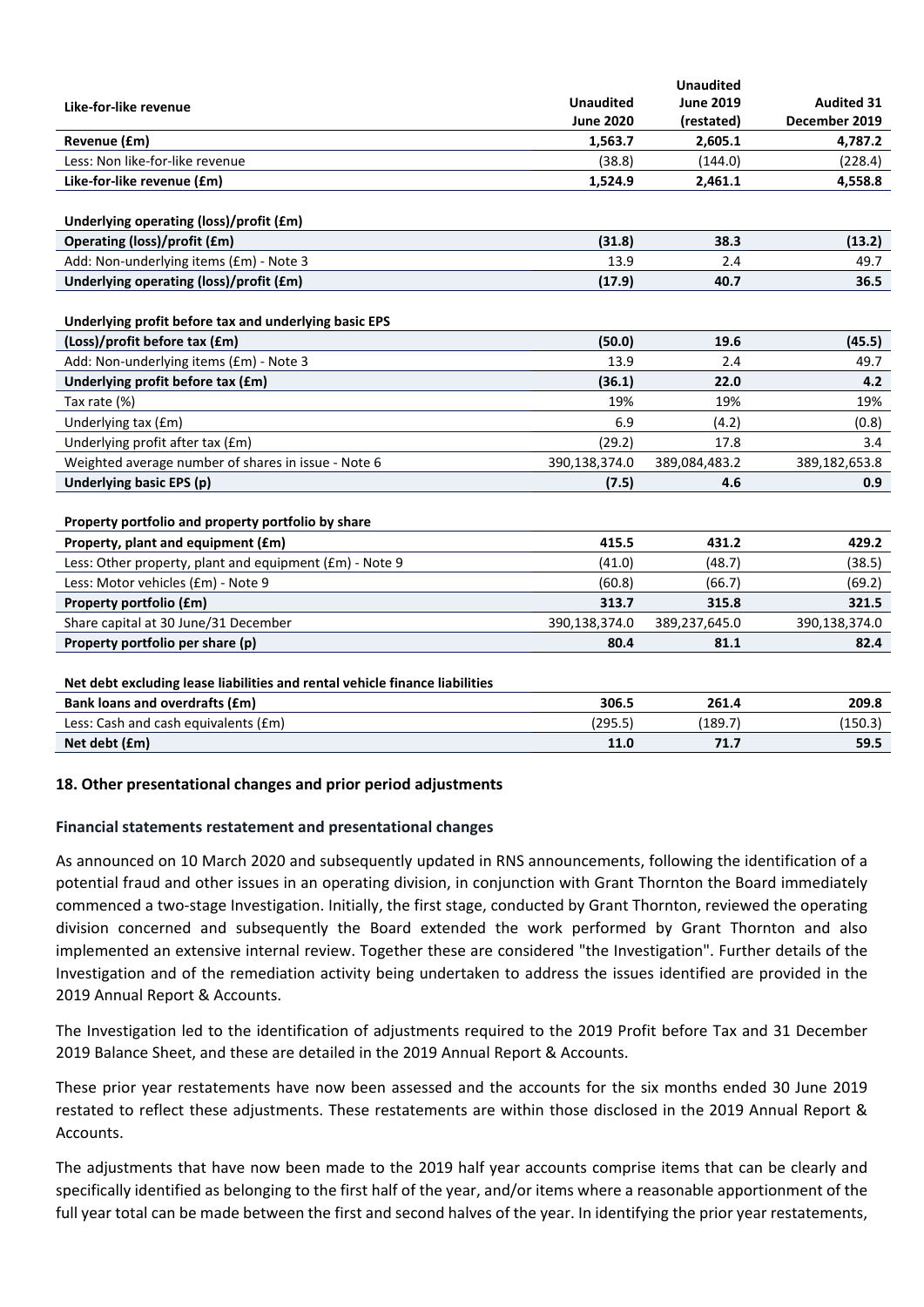the aim and priority was to ensure the closing 2019 year-end balance sheet reflected all prior year adjustments. Although a similar exercise was carried out on the half year balance sheet, it was not as comprehensive as for the full year. It is important to note that this restatement exercise has therefore involved an element of judgement by management. Our substantive review of H1 2019 and H1 2020 did not identify any additional issues that required adjustment.

This has resulted in a total of £5.8m of adjustments to the H1 2019 Profit before Tax (£7.7m adjustment at the Underlying Profit before Tax level).

Further changes are made to ensure that the presentation of H1 2019 is consistent with the 2019 Annual Report & Accounts. In particular, voluntary changes were made to the presentational disclosure of the Income Statement, and there are a number of Balance Sheet reclassifications arising from the update of assumptions on discount rates applied in the adoption of IFRS 16 Leasing. The net impact of these further changes on the H1 2019 Underlying Profit before Tax is £0.5m.

For the purposes of this report, and to assist understanding, the adjustments have been aggregated where the nature and cause of the misstatement is similar. These groupings are as follows:

- Presentational adjustments
- Correction of fictitious transactions
- Correction of errors arising from inappropriate or inconsistent accounting standards application 'Policy misapplication'
- Correction of errors arising from weaknesses in controls grouped by nature 'Control weaknesses'.
- Impact of IFRS 16

A summary of the adjustments to Profit and Loss items arising from the Investigation is presented below, consistent with the table and supporting analysis on pages 32‐35 of the 2019 Annual Report & Accounts:

| <b>Nature of adjustment</b>                            | H1 2019 Impact - £m | FY 2019 Impact - £m |
|--------------------------------------------------------|---------------------|---------------------|
| <b>Fictitious transactions</b>                         | (1.2)               | (1.2)               |
| <b>Policy misapplication</b>                           |                     |                     |
| Cash and bank                                          |                     | (0.3)               |
| Leasing companies                                      | 0.3                 | 0.3                 |
| Staff car schemes                                      | (0.1)               | (1.2)               |
|                                                        | 0.2                 | (1.2)               |
| <b>Control weaknesses</b>                              |                     |                     |
| Property, plant and equipment<br>and intangible assets | (0.4)               | (5.9)               |
| Manufacturer bonuses                                   | (0.6)               | (0.4)               |
| Central finance function                               | (2.5)               | 1.6                 |
| Divisional finance function                            | (1.3)               | (3.8)               |
|                                                        | (4.8)               | (8.5)               |
| <b>Impact before taxation</b>                          | (5.8)               | (10.9)              |
| <b>Taxation</b>                                        | 0.8                 | 2.6                 |
| <b>Total Retained Earnings Impact</b>                  | (5.0)               | (8.3)               |

Further details of these adjustments are made in the restatement tables below:

**Condensed Statement of Total Comprehensive Income (restated)**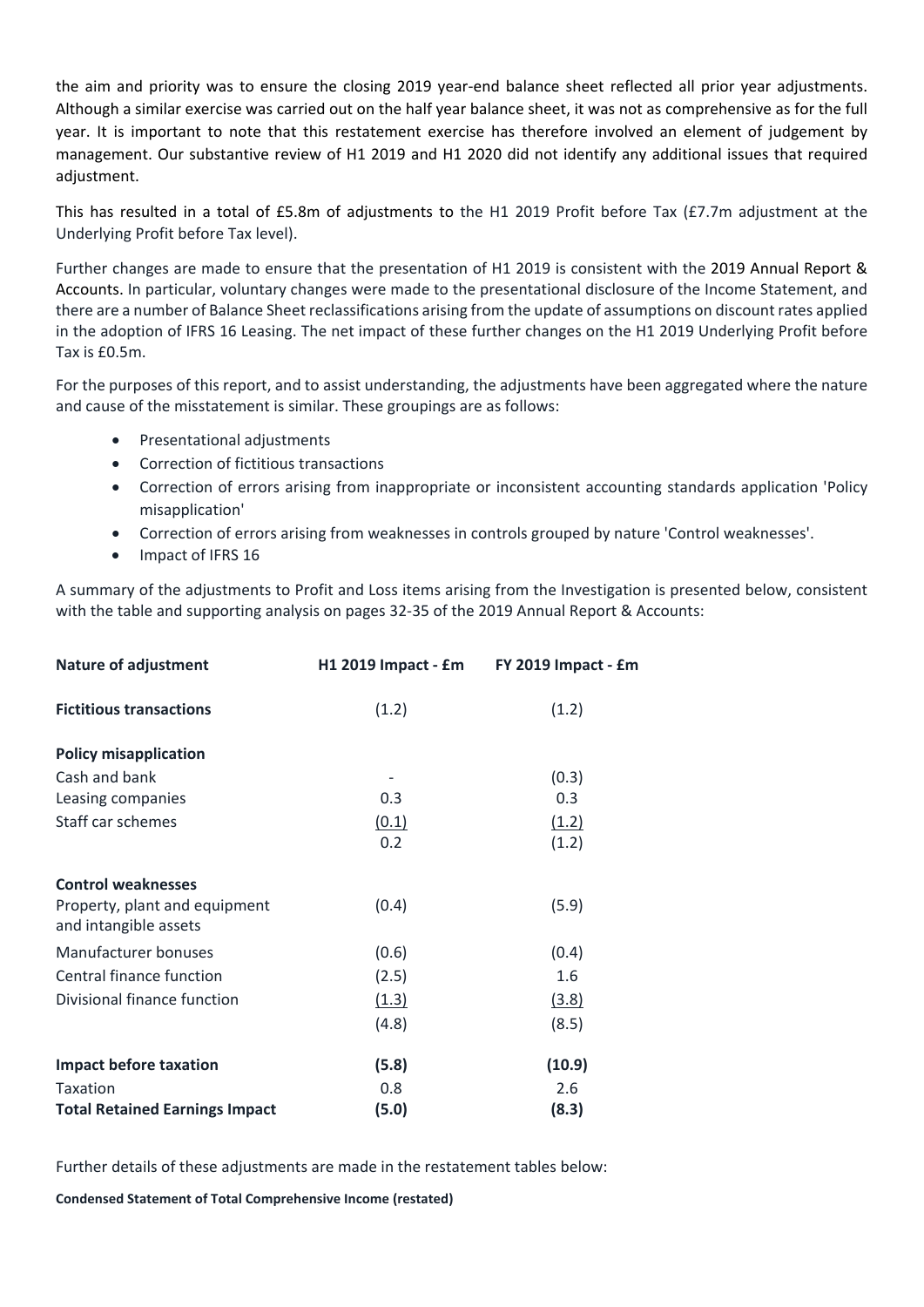|                                                                            | As<br>previously<br>reported<br>unaudited<br>30 June<br>2019 | Presentational<br>adjustments | <b>Correction</b><br>of errors -<br>fictitious<br>transactions | <b>Correction of</b><br>errors -<br>accounting<br>policy<br>misapplication | <b>Correction</b><br>of errors -<br>control<br>weaknesses | <b>Subtotal</b>          | Impact<br>of IFRS<br>16  | As<br>restated<br>unaudited<br>30 June<br>2019 |
|----------------------------------------------------------------------------|--------------------------------------------------------------|-------------------------------|----------------------------------------------------------------|----------------------------------------------------------------------------|-----------------------------------------------------------|--------------------------|--------------------------|------------------------------------------------|
| Period ended 30 June 2019                                                  | £m                                                           | £m                            | £m                                                             | £m                                                                         | £m                                                        | - £m                     | £m                       | £m                                             |
| Revenue                                                                    | 2,646.4                                                      | $\blacksquare$                | $\overline{\phantom{a}}$                                       | (41.2)                                                                     | (0.1)                                                     | 2,605.1                  | $\blacksquare$           | 2,605.1                                        |
| Cost of sales                                                              | (2, 372.2)                                                   | $\overline{\phantom{a}}$      | (1.2)                                                          | 49.4                                                                       | $\overline{\phantom{a}}$                                  | (2,324.0)                | $\blacksquare$           | (2,324.0)                                      |
| <b>Gross profit</b>                                                        | 274.2                                                        | $\overline{a}$                | (1.2)                                                          | 8.2                                                                        | (0.1)                                                     | 281.1                    | $\mathbb{L}$             | 281.1                                          |
| Net operating expenses                                                     | (234.2)                                                      | (0.3)                         |                                                                | (4.1)                                                                      | (4.6)                                                     | (243.2)                  | 0.4                      | (242.8)                                        |
| Loss on property, plant and<br>equipment                                   | (0.3)                                                        | 0.3                           |                                                                | $\overline{\phantom{a}}$                                                   | $\overline{\phantom{a}}$                                  | $\overline{a}$           | $\overline{\phantom{a}}$ |                                                |
| <b>Operating profit</b>                                                    | 39.7                                                         |                               | (1.2)                                                          | 4.1                                                                        | (4.7)                                                     | 37.9                     | 0.4                      | 38.3                                           |
| Underlying operating profit                                                | 42.8                                                         | (0.8)                         | (1.2)                                                          | 4.1                                                                        | (4.6)                                                     | 40.3                     | 0.4                      | 40.7                                           |
| Non-underlying items                                                       | (3.1)                                                        | 0.8                           |                                                                |                                                                            | (0.1)                                                     | (2.4)                    |                          | (2.4)                                          |
| Net interest                                                               | (13.6)                                                       | (1.2)                         | $\overline{\phantom{a}}$                                       | (3.9)                                                                      | (0.1)                                                     | (18.8)                   | 0.1                      | (18.7)                                         |
| Net interest on pension                                                    |                                                              |                               |                                                                |                                                                            |                                                           |                          |                          |                                                |
| scheme obligations                                                         | (1.0)                                                        | 1.0                           |                                                                |                                                                            |                                                           |                          |                          |                                                |
| Debt issue costs                                                           | (0.2)                                                        | 0.2                           | $\overline{\phantom{a}}$                                       | $\overline{\phantom{a}}$                                                   | $\overline{\phantom{a}}$                                  | $\overline{\phantom{a}}$ | $\overline{\phantom{a}}$ | $\overline{\phantom{a}}$                       |
| <b>Profit before taxation</b>                                              | 24.9                                                         | $\overline{\phantom{a}}$      | (1.2)                                                          | 0.2                                                                        | (4.8)                                                     | 19.1                     | 0.5                      | 19.6                                           |
| Underlying profit before                                                   |                                                              |                               |                                                                |                                                                            |                                                           |                          |                          |                                                |
| taxation                                                                   | 29.2                                                         | (2.0)                         | (1.2)                                                          | 0.2                                                                        | (4.7)                                                     | 21.5                     | 0.5                      | 22.0                                           |
| Non-underlying items                                                       | (4.3)                                                        | 2.0                           |                                                                | $\overline{\phantom{a}}$                                                   | (0.1)                                                     | (2.4)                    | $\overline{\phantom{a}}$ | (2.4)                                          |
| Tax charge                                                                 | (4.8)                                                        | $\overline{\phantom{a}}$      |                                                                |                                                                            | 0.8                                                       | (4.0)                    | (0.2)                    | (4.2)                                          |
| Profit for the period                                                      | 20.1                                                         | $\overline{\phantom{a}}$      | (1.2)                                                          | 0.2                                                                        | (4.0)                                                     | 15.1                     | 0.3                      | 15.4                                           |
| Actuarial losses on pension                                                |                                                              |                               |                                                                |                                                                            |                                                           |                          |                          |                                                |
| scheme obligations                                                         | (1.7)                                                        |                               |                                                                |                                                                            |                                                           | (1.7)                    |                          | (1.7)                                          |
| Deferred tax on pension                                                    |                                                              |                               |                                                                |                                                                            |                                                           |                          |                          |                                                |
| scheme obligations                                                         | 0.3                                                          |                               |                                                                |                                                                            |                                                           | 0.3                      |                          | 0.3                                            |
| <b>Total other comprehensive</b><br>expense for the period                 | (1.4)                                                        |                               |                                                                |                                                                            |                                                           | (1.4)                    |                          | (1.4)                                          |
| <b>Total comprehensive</b><br>income/(expense) for the<br>period           | 18.7                                                         |                               | (1.2)                                                          | 0.2                                                                        | (4.0)                                                     | 13.7                     | 0.3                      | 14.0                                           |
|                                                                            |                                                              |                               |                                                                |                                                                            |                                                           |                          |                          |                                                |
| (Loss)/earnings per share:                                                 |                                                              |                               |                                                                |                                                                            |                                                           |                          |                          |                                                |
| Basic (loss)/earnings per share                                            |                                                              |                               |                                                                |                                                                            |                                                           |                          |                          |                                                |
| (p)                                                                        | 5.2                                                          |                               | (0.3)                                                          | $0.1\,$                                                                    | (1.0)                                                     | 3.9                      | 0.1                      | 4.0                                            |
| Diluted (loss)/earnings per                                                |                                                              |                               |                                                                |                                                                            |                                                           |                          |                          |                                                |
| share (p)                                                                  | $5.0\,$                                                      |                               | (0.3)                                                          | $0.0\,$                                                                    | (1.0)                                                     | 3.7                      | 0.1                      | 3.8                                            |
| Non-underlying items at<br>operating profit<br>Gain on property, plant and |                                                              |                               |                                                                |                                                                            |                                                           |                          |                          |                                                |
| equipment                                                                  | (0.3)                                                        |                               |                                                                |                                                                            |                                                           | (0.3)                    |                          | (0.3)                                          |
| Share based compensation                                                   | (0.8)                                                        | 0.8                           |                                                                |                                                                            | $\overline{a}$                                            | $\overline{a}$           | $\blacksquare$           |                                                |
| Restructure of regulated                                                   |                                                              |                               |                                                                |                                                                            |                                                           |                          |                          |                                                |
| activities                                                                 | (2.0)                                                        |                               |                                                                |                                                                            |                                                           | (2.0)                    |                          | (2.0)                                          |
| <b>Restructuring costs</b>                                                 |                                                              | $\overline{\phantom{a}}$      |                                                                | $\overline{\phantom{a}}$                                                   | (0.1)                                                     | (0.1)                    | $\blacksquare$           | (0.1)                                          |
|                                                                            | (3.1)                                                        | 0.8                           | $\blacksquare$                                                 | $\blacksquare$                                                             | (0.1)                                                     | (2.4)                    | $\blacksquare$           | (2.4)                                          |
| Non-underlying items below<br>operating profit<br>Net interest on pension  |                                                              |                               |                                                                |                                                                            |                                                           |                          |                          |                                                |
| scheme obligations                                                         | (1.0)                                                        | 1.0                           |                                                                |                                                                            | $\overline{\phantom{a}}$                                  |                          |                          |                                                |
| Debt issue costs                                                           | (0.2)                                                        | 0.2                           | $\overline{\phantom{a}}$                                       |                                                                            | $\overline{\phantom{a}}$                                  | $\overline{\phantom{a}}$ |                          |                                                |
|                                                                            | (1.2)                                                        | $1.2$                         |                                                                |                                                                            |                                                           |                          |                          |                                                |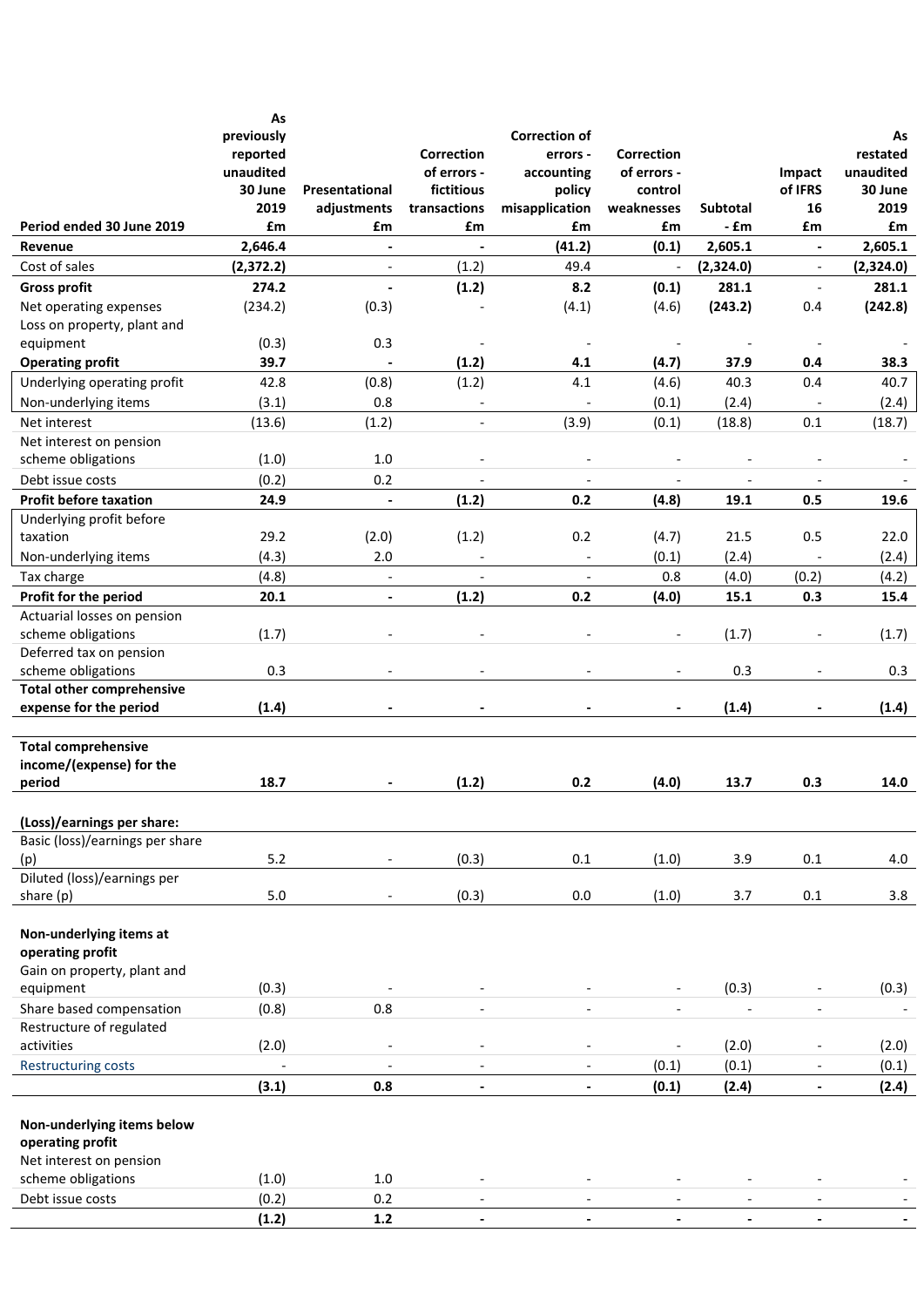| Nor<br>!IIS dt<br>$-$ |     |     |  |     |  |   |
|-----------------------|-----|-----|--|-----|--|---|
| profit<br>tax         | - - | Z.U |  | 10. |  | . |

#### **Statement of Financial Position (restated)**

l

|                                | As<br>previously<br>reported<br>unaudited<br>30 June<br>2019<br>£m | Correction<br>of errors -<br>fictitious<br>transactions<br>£m | <b>Correction of</b><br>errors -<br>accounting<br>policy<br>misapplication<br>£m | <b>Correction</b><br>of errors -<br>control<br>weaknesses<br>£m | Impact of<br><b>IFRS 16</b><br>£m | As restated<br>unaudited<br>at 30 June<br>2019<br>£m |
|--------------------------------|--------------------------------------------------------------------|---------------------------------------------------------------|----------------------------------------------------------------------------------|-----------------------------------------------------------------|-----------------------------------|------------------------------------------------------|
| <b>Non-current assets</b>      |                                                                    |                                                               |                                                                                  |                                                                 |                                   |                                                      |
| Goodwill                       | 116.2                                                              |                                                               |                                                                                  | (4.5)                                                           |                                   | 111.7                                                |
| Intangible assets              | 115.4                                                              |                                                               |                                                                                  | (1.1)                                                           |                                   | 114.3                                                |
| Property, plant and equipment  | 364.5                                                              | $\overline{\phantom{a}}$                                      | 70.2                                                                             | (0.4)                                                           | (3.1)                             | 431.2                                                |
| Right of use assets            | 81.7                                                               |                                                               | $\overline{\phantom{a}}$                                                         |                                                                 | 26.2                              | 107.9                                                |
|                                | 677.8                                                              | $\overline{\phantom{a}}$                                      | 70.2                                                                             | (6.0)                                                           | 23.1                              | 765.1                                                |
| <b>Current assets</b>          |                                                                    |                                                               |                                                                                  |                                                                 |                                   |                                                      |
| Inventories                    | 990.9                                                              | $\qquad \qquad -$                                             | (68.7)                                                                           | $\overline{\phantom{a}}$                                        | $\overline{\phantom{a}}$          | 922.2                                                |
| Trade and other receivables    | 302.3                                                              | (2.7)                                                         | (0.5)                                                                            | (16.4)                                                          | $\qquad \qquad \blacksquare$      | 282.7                                                |
| Current tax receivable         | $\overline{\phantom{a}}$                                           | $\overline{\phantom{a}}$                                      | $\overline{\phantom{a}}$                                                         | $\overline{\phantom{a}}$                                        | $\overline{\phantom{a}}$          |                                                      |
| Rental fleet vehicles          | 64.2                                                               | $\overline{\phantom{a}}$                                      |                                                                                  | $\overline{a}$                                                  | $\overline{\phantom{a}}$          | 64.2                                                 |
| Cash and cash equivalents      | 93.6                                                               | $\overline{\phantom{a}}$                                      | 96.1                                                                             | $\overline{\phantom{a}}$                                        | $\overline{\phantom{a}}$          | 189.7                                                |
| Assets held for sale           | 6.5                                                                |                                                               | $\overline{\phantom{a}}$                                                         |                                                                 | $\overline{\phantom{a}}$          | 6.5                                                  |
|                                | 1,457.5                                                            | (2.7)                                                         | 26.9                                                                             | (16.4)                                                          | $\blacksquare$                    | 1,465.3                                              |
|                                |                                                                    |                                                               |                                                                                  |                                                                 |                                   |                                                      |
| <b>Total assets</b>            | 2,135.3                                                            | (2.7)                                                         | 97.1                                                                             | (22.4)                                                          | 23.1                              | 2,230.4                                              |
|                                |                                                                    |                                                               |                                                                                  |                                                                 |                                   |                                                      |
| <b>Current liabilities</b>     |                                                                    |                                                               |                                                                                  |                                                                 |                                   |                                                      |
| Bank loans and overdrafts      | 13.0                                                               | $\overline{\phantom{a}}$                                      | 95.0                                                                             |                                                                 | $\overline{\phantom{a}}$          | 108.0                                                |
| Trade and other payables       | 1,340.2                                                            | $\overline{\phantom{a}}$                                      | (2.6)                                                                            | (4.3)                                                           | (1.4)                             | 1,331.9                                              |
| Lease liabilities              | 9.7                                                                |                                                               | $\overline{\phantom{a}}$                                                         | $\overline{\phantom{a}}$                                        | 8.8                               | 18.5                                                 |
| Provisions                     | 2.0                                                                | $\overline{\phantom{a}}$                                      | $\overline{\phantom{a}}$                                                         | $\overline{\phantom{a}}$                                        | $\overline{a}$                    | 2.0                                                  |
| Current tax payable            | $1.4\,$                                                            | $\overline{\phantom{a}}$                                      | $\overline{\phantom{0}}$                                                         | 3.4                                                             | $\overline{\phantom{0}}$          | 4.8                                                  |
|                                | 1,366.3                                                            | $\overline{\phantom{0}}$                                      | 92.4                                                                             | (0.9)                                                           | 7.4                               | 1,465.2                                              |
| Net current assets             | 91.2                                                               | (2.7)                                                         | (65.5)                                                                           | (15.5)                                                          | (7.4)                             | 0.1                                                  |
|                                |                                                                    |                                                               |                                                                                  |                                                                 |                                   |                                                      |
| <b>Non-current liabilities</b> |                                                                    |                                                               |                                                                                  |                                                                 |                                   |                                                      |
| <b>Bank loans</b>              | 154.5                                                              |                                                               | (1.1)                                                                            |                                                                 |                                   | 153.4                                                |
| Trade and other payables       | 25.2                                                               |                                                               | 5.8                                                                              |                                                                 |                                   | 31.0                                                 |
| Lease liabilities              | 95.4                                                               |                                                               | $\overline{\phantom{a}}$                                                         |                                                                 | 19.1                              | 114.5                                                |
| Pension scheme obligations     | 67.4                                                               | $\overline{\phantom{a}}$                                      | $\qquad \qquad \blacksquare$                                                     |                                                                 |                                   | 67.4                                                 |
| Deferred tax liabilities       | 40.3                                                               | $\overline{\phantom{0}}$                                      | $\qquad \qquad -$                                                                | (4.2)                                                           | (3.4)                             | 32.7                                                 |
|                                | 382.8                                                              | $\overline{\phantom{a}}$                                      | 4.7                                                                              | (4.2)                                                           | 15.7                              | 399.0                                                |
| <b>Total liabilities</b>       | 1,749.1                                                            |                                                               | 97.1                                                                             | (5.1)                                                           | 23.1                              |                                                      |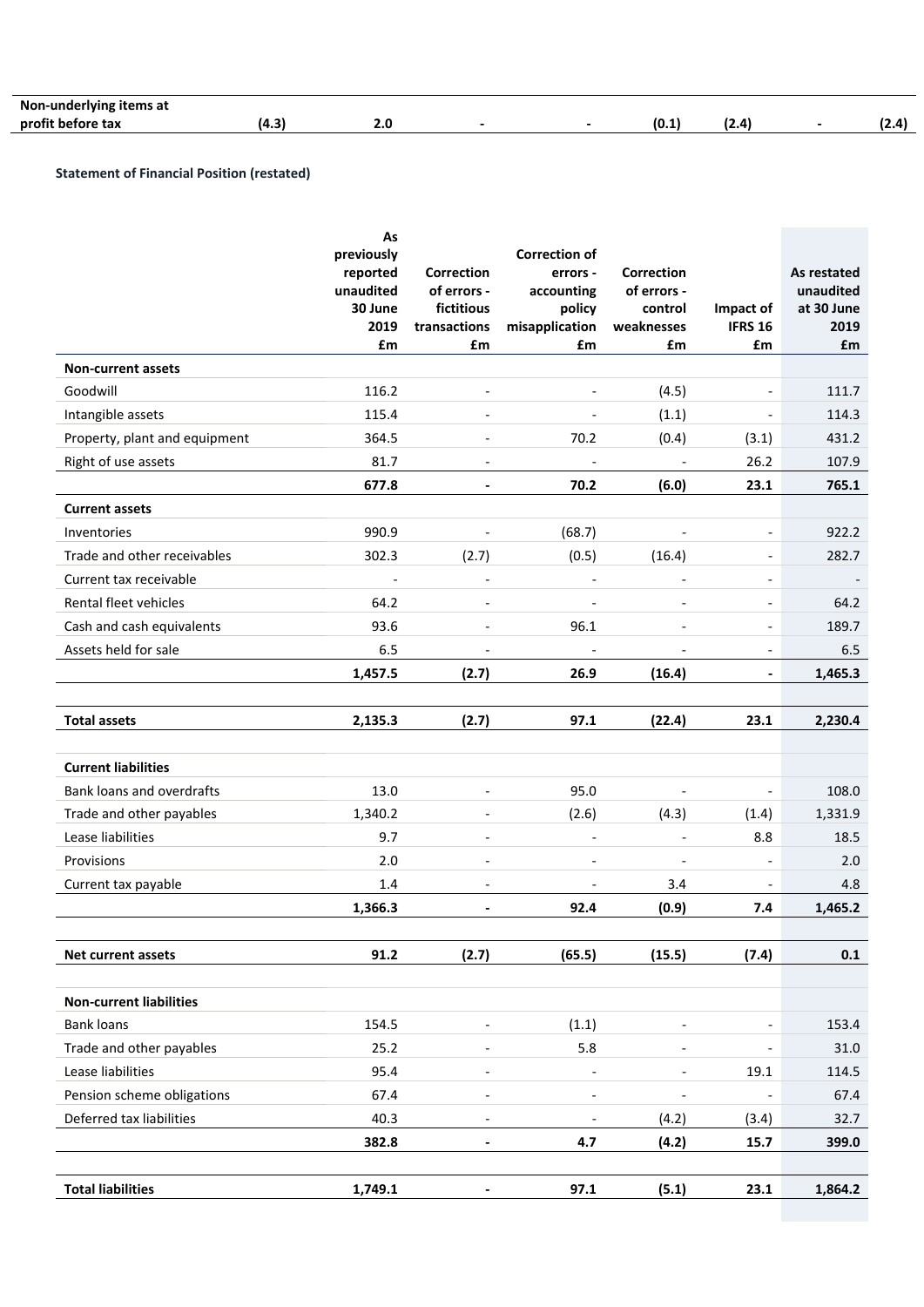| Net assets                 | 386.2 | (2.7)                    | $\blacksquare$           | (17.3)                   | $\qquad \qquad \blacksquare$ | 366.2 |
|----------------------------|-------|--------------------------|--------------------------|--------------------------|------------------------------|-------|
|                            |       |                          |                          |                          |                              |       |
| Shareholders' equity       |       |                          |                          |                          |                              |       |
| Ordinary share capital     | 19.4  | $\overline{\phantom{a}}$ | $\overline{\phantom{a}}$ | 0.1                      | $\overline{\phantom{0}}$     | 19.5  |
| Share premium              | 78.4  | $\overline{\phantom{a}}$ | $\overline{\phantom{a}}$ | $\overline{\phantom{a}}$ | $\overline{\phantom{a}}$     | 78.4  |
| Capital redemption reserve | 15.1  | $\overline{\phantom{a}}$ | $\overline{\phantom{0}}$ | $\overline{\phantom{0}}$ | $\overline{\phantom{a}}$     | 15.1  |
| Retained earnings          | 273.3 | (2.7)                    | (0.0)                    | (17.4)                   | $\overline{\phantom{a}}$     | 253.2 |
| <b>Total equity</b>        | 386.2 | (2.7)                    | (0.0)                    | (17.3)                   | $\qquad \qquad \blacksquare$ | 366.2 |

# **Statement of Cash Flows (restated)**

|                                                                                                    | As previously<br>reported<br>unaudited 30<br><b>June 2019</b><br>£m | <b>Correction of</b><br>errors<br>£m | <b>Correction of</b><br>errors -<br>leasing<br>£m | Impact of<br><b>IFRS 16</b><br>£m | As restated<br>unaudited at<br>30 June 2019<br>£m |
|----------------------------------------------------------------------------------------------------|---------------------------------------------------------------------|--------------------------------------|---------------------------------------------------|-----------------------------------|---------------------------------------------------|
| Cash flows from operating activities                                                               |                                                                     |                                      |                                                   |                                   |                                                   |
| Profit for the period                                                                              | 20.1                                                                | (5.3)                                | 0.3                                               | 0.3                               | 15.4                                              |
| Tax charge                                                                                         | 4.8                                                                 | (0.8)                                |                                                   | 0.2                               | 4.2                                               |
| Depreciation of property, plant and equipment, rental<br>fleet and right of use assets             | 15.9                                                                | 1.5                                  | 7.2                                               | 2.6                               | 27.2                                              |
| (Gain)/loss on disposal of property, plant and<br>equipment and rental fleet                       | 0.3                                                                 |                                      | (0.3)                                             |                                   |                                                   |
| Gain on lease surrenders                                                                           | $\overline{\phantom{a}}$                                            | $\overline{a}$                       | $\overline{a}$                                    | $\overline{\phantom{a}}$          |                                                   |
| Amortisation of intangible assets                                                                  | 3.3                                                                 |                                      |                                                   |                                   | 3.3                                               |
| Share based compensation                                                                           | 0.8                                                                 |                                      | $\overline{\phantom{a}}$                          |                                   | 0.8                                               |
| Impairment of property, plant and equipment                                                        |                                                                     | $\overline{a}$                       | $\blacksquare$                                    | $\overline{a}$                    |                                                   |
| Impairment of right of use assets                                                                  | $\overline{a}$                                                      | $\overline{a}$                       |                                                   |                                   |                                                   |
| Impairment of intangible assets (underlying)<br>Impairment of goodwill and intangible assets (non- | $\overline{a}$                                                      | $\overline{\phantom{a}}$             | $\overline{\phantom{a}}$                          | $\overline{\phantom{a}}$          |                                                   |
| underlying)                                                                                        |                                                                     |                                      |                                                   |                                   |                                                   |
| Interest income excluding pension related interest                                                 | (0.1)                                                               | 0.1                                  | $\overline{a}$                                    |                                   |                                                   |
| Interest payable excluding pension related interest<br>and debt issue costs                        | 13.7                                                                | 3.7                                  |                                                   | 0.1                               | 17.5                                              |
| Debt issue costs                                                                                   | 0.2                                                                 |                                      |                                                   |                                   | 0.2                                               |
| Difference between pension charge and cash<br>contributions                                        | (2.9)                                                               | $\overline{a}$                       |                                                   | $\overline{a}$                    | (2.9)                                             |
| Purchase of rental fleet vehicles                                                                  | (51.5)                                                              | $\overline{\phantom{a}}$             | 51.5                                              |                                   |                                                   |
| Proceeds from sale of vehicles for long term leasing                                               | $\overline{a}$                                                      | $\blacksquare$                       | 6.3                                               | $\blacksquare$                    | 6.3                                               |
| Proceeds from sale of rental fleet vehicles                                                        | 38.7                                                                |                                      | (10.9)                                            | $\overline{a}$                    | 27.8                                              |
| Creation of provisions                                                                             | 2.0                                                                 | $\overline{a}$                       | $\overline{a}$                                    | $\blacksquare$                    | 2.0                                               |
| Changes in inventories                                                                             | 36.8                                                                | 15.7                                 | (12.4)                                            | $\blacksquare$                    | 40.1                                              |
| Changes in receivables                                                                             | (127.2)                                                             | 5.3                                  | $\overline{\phantom{a}}$                          | $\overline{\phantom{a}}$          | (121.9)                                           |
| Changes in payables                                                                                | 111.3                                                               | (16.0)                               |                                                   | (1.4)                             | 93.9                                              |
| Cash generated from operations                                                                     | 66.2                                                                | 4.2                                  | 41.7                                              | 1.8                               | 113.9                                             |
| Proceeds from sale of vehicles for long term leasing                                               | $\overline{a}$                                                      |                                      |                                                   |                                   |                                                   |
| Proceeds from sale of rental fleet vehicles                                                        |                                                                     |                                      |                                                   |                                   |                                                   |
| Interest paid                                                                                      | (13.9)                                                              | (3.6)                                |                                                   | 2.9                               | (14.6)                                            |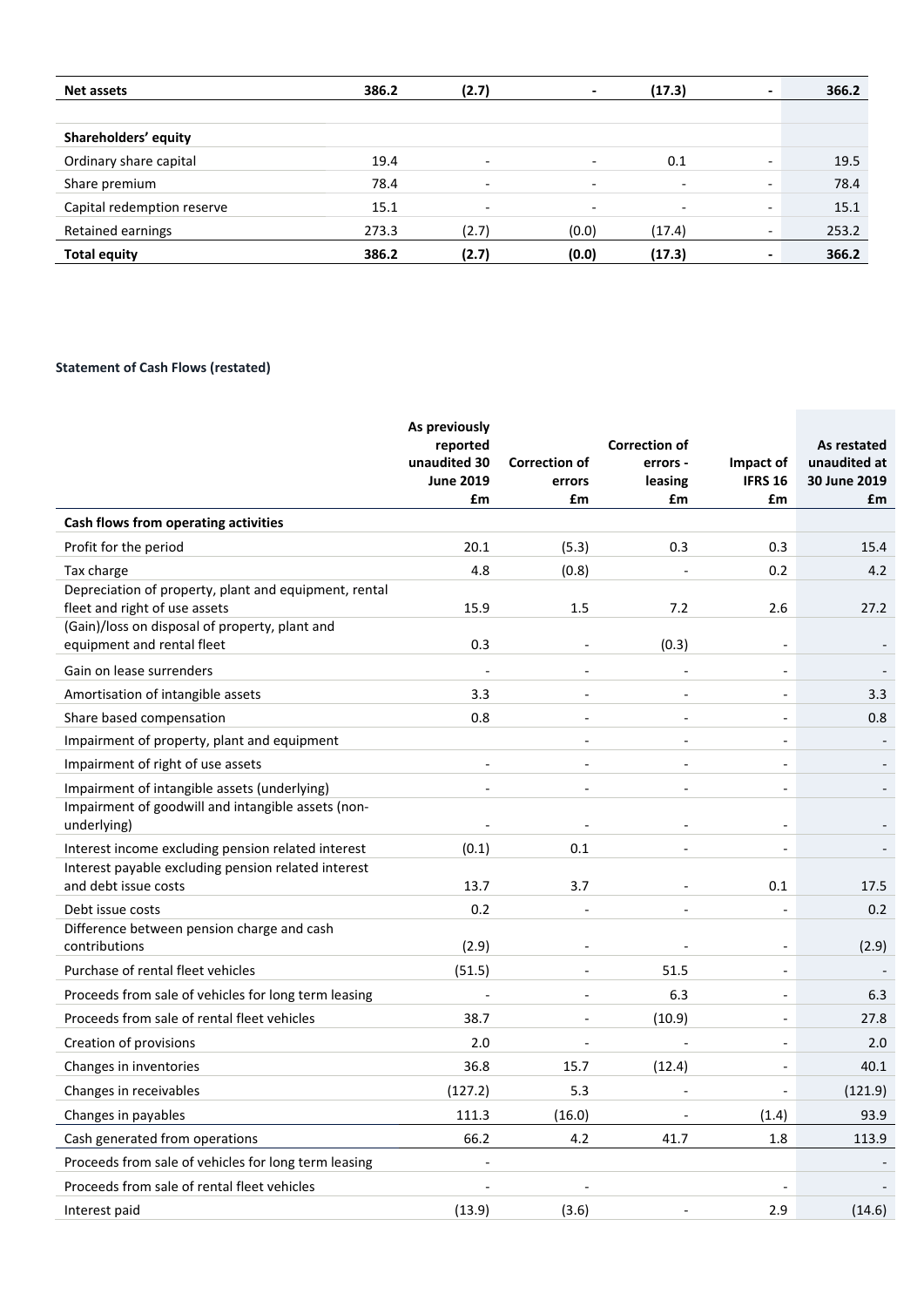| Interest paid - finance leases                                    |                |                          |                          | (2.9)                    | (2.9)   |
|-------------------------------------------------------------------|----------------|--------------------------|--------------------------|--------------------------|---------|
| Interest received                                                 | 0.1            | (0.1)                    |                          |                          |         |
| Tax received/(paid)                                               | (3.2)          |                          |                          |                          | (3.2)   |
| Net cash inflow from operating activities                         | 49.2           | 0.5                      | 41.7                     | 1.8                      | 93.2    |
| Cash flows from investing activities                              |                |                          |                          |                          |         |
| Purchase of property, plant and equipment                         | (21.7)         | 2.9                      | L,                       | $\overline{\phantom{a}}$ | (18.8)  |
| Purchase of vehicles for long term leasing                        |                |                          | (17.5)                   |                          | (17.5)  |
| Purchase of rental fleet vehicles                                 | $\overline{a}$ | $\overline{\phantom{a}}$ | (34.2)                   | $\blacksquare$           | (34.2)  |
| Purchase of intangibles                                           | (1.8)          | (2.4)                    |                          |                          | (4.2)   |
| Purchase of subsidiaries net of cash received                     |                |                          |                          | $\overline{a}$           |         |
| Proceeds from disposal of property, plant and                     |                |                          |                          |                          |         |
| equipment                                                         | 3.4            |                          |                          |                          | 3.4     |
| Net cash outflow from investing activities                        | (20.1)         | 0.5                      | (51.7)                   |                          | (71.3)  |
| Cash flows from financing activities                              |                |                          |                          |                          |         |
| Proceeds from issue of ordinary shares                            | $\overline{a}$ |                          |                          |                          |         |
| Redemption of ordinary shares                                     |                | $\overline{\phantom{a}}$ | $\overline{a}$           |                          |         |
| Receipt of funding advanced for vehicle leasing                   |                |                          |                          |                          |         |
| arrangements                                                      |                |                          | 42.8                     |                          | 42.8    |
| Repayment of funding advanced for vehicle leasing<br>arrangements |                | $\overline{a}$           | (32.8)                   |                          | (32.8)  |
| Receipt/(repayment) of loans                                      | (0.5)          | 2.8                      | $\overline{\phantom{a}}$ | $\overline{\phantom{a}}$ | 2.3     |
| Draw down on RCF                                                  | 117.0          |                          |                          |                          | 117.0   |
| Repayment on RCF                                                  | (90.0)         | (3.7)                    |                          |                          | (93.7)  |
| Repayment of lease liabilities                                    | (6.0)          |                          |                          | (1.8)                    | (7.8)   |
| Receipt of lease incentives                                       |                |                          | $\overline{a}$           |                          |         |
| Dividends paid                                                    | (10.1)         |                          |                          |                          | (10.1)  |
| Net cash outflow from financing activities                        | 10.4           | (0.9)                    | 10.0                     | (1.8)                    | 17.7    |
| Increase in cash and cash equivalents                             | 39.5           | 0.1                      |                          |                          | 39.6    |
| Cash and cash equivalents at 1 January                            | 43.3           | 1.0                      | $\overline{\phantom{a}}$ |                          | 44.3    |
| Cash and cash equivalents at 30 June                              | 82.8           | 1.1                      | $\overline{a}$           |                          | 83.9    |
|                                                                   |                |                          |                          |                          |         |
| Analysis of cash and cash equivalents                             |                |                          |                          |                          |         |
| Cash and cash equivalents                                         | 93.6           | 96.1                     | $\overline{a}$           |                          | 189.7   |
| Bank overdraft                                                    | (10.8)         | (95.0)                   |                          |                          | (105.8) |
| Cash and cash equivalents at 31 December                          | 82.8           | 1.1                      | $\blacksquare$           | $\overline{\phantom{a}}$ | 83.9    |

# **Notes of restatements**

#### **Condensed Statement of Total Consolidated Comprehensive Income**

#### **Presentational adjustments**

This column discloses the reclassification of gains on property disposals to within non-underlying items in addition to the inclusion of debt issue costs and net interest on pension scheme obligations to within net interest and the reclassification of share‐based compensation costs to within net operating expenses. These reclassifications are presentational only and do not change the reported result for the period ended 30 June 2019.

#### **Correction of errors ‐ fictitious transactions**

Correction of error totalling £1.2m in relation to the fictitious entries created in one of the Group's operating entities for manufacturer bonus credits in the period ended 30 June 2019. 

#### **Correction of errors ‐ accounting policy misapplication**

Correction of errors in relation to misapplication of accounting policies. These consist of the following adjustments: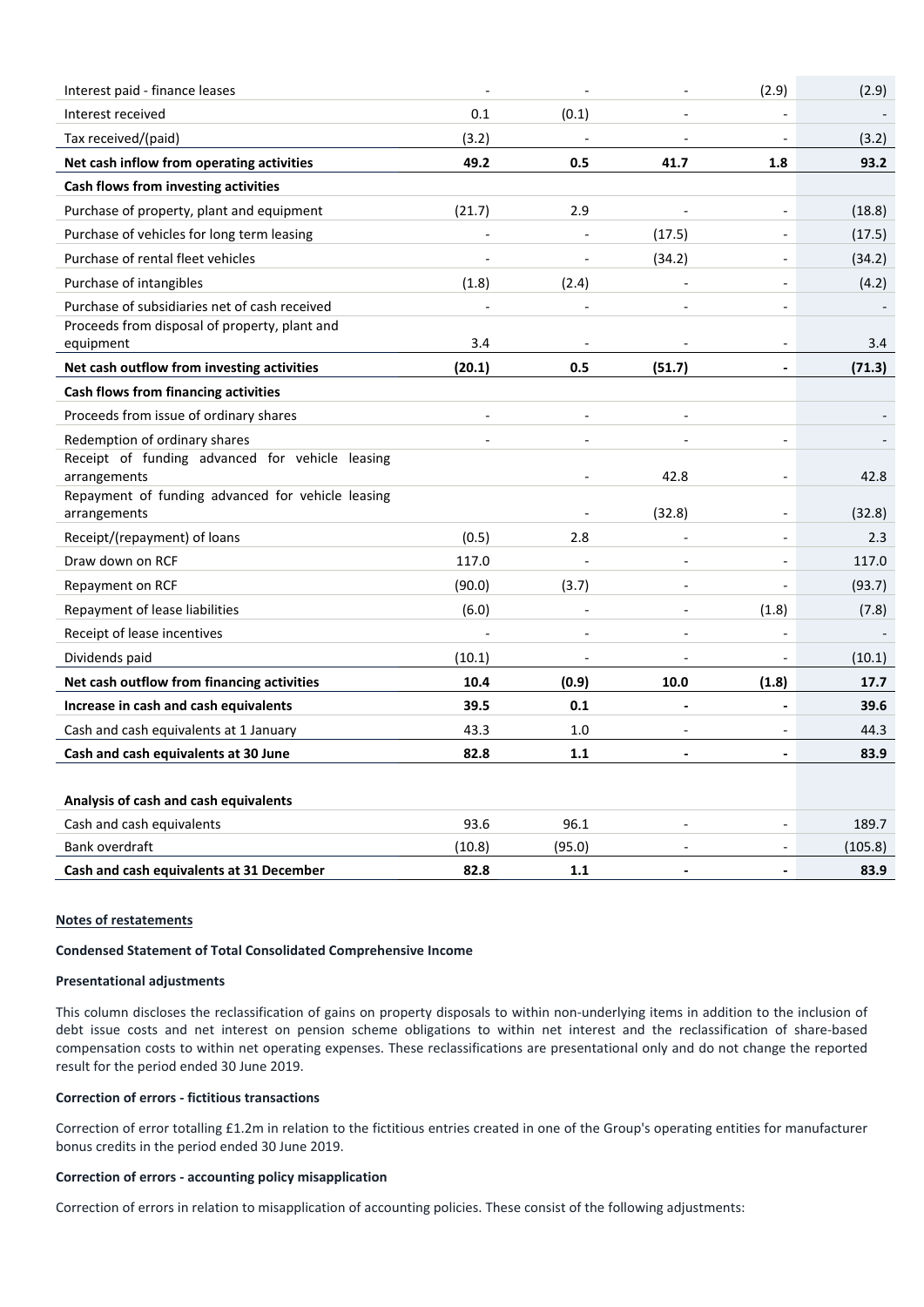| Period ended 30 June 2019 / Adjustment # |   |    |       |
|------------------------------------------|---|----|-------|
|                                          |   |    | Totai |
| Impact on profit before tax - £m         | - | υ. |       |

1 ‐ Adjustments to correctly recognise ring‐fenced cash and associated financial liabilities, adjustments to disclose cash and overdrafts gross of any offsetting and adjustments to impair unamortised debt issue costs in the period ended 30 June 2019

2 - Adjustments to correct the accounting entries made within the Group's leasing business units including adjustments to recognise revenue and cost ofsales in addition to the recognition of increased depreciation and lease interest charges. These reductions in revenue and cost ofsales are to reverse the previous treatment of these as sales which was incorrect because control was retained. Balance sheet adjustments relate to the reclassification of inventories to property, plant and equipment and the recognition of lease buy‐back creditors and deferred income

3 ‐ Adjustments to correct the accounting entries made within the Group's motor trading business units with regards to company staff car schemes. This has resulted in adjustments to revenue and cost of sales in addition to balance sheet adjustment for inventories, trade and other receivables and trade and other payables. These reductions in revenue and cost of sales are to reverse the previous treatment of these as sales which was incorrect because control was retained

#### **Correction of errors ‐ control weaknesses**

Correction of errors in relation to failures in internal control and processing. These consist of the following adjustments:

| Period ended 30 June 2019 / Adjustment # |       |       |      |      |       |
|------------------------------------------|-------|-------|------|------|-------|
|                                          |       |       |      |      | Total |
| Impact on profit before tax - £m         | (0.4) | (0.6) | しん・コ | ر… _ | (4.8) |

4 - Adjustments in relation to corrective accounting entries to property plant and equipment, goodwill and intangible assets which principally affects net operating expenses and associated balance sheet cost and accumulated depreciation and impairment totals

5 ‐ Adjustments in relation to corrective measures for the recognition of manufacturer bonus income in cost of sales and motor vehicle trade debtors

6 ‐ Adjustments in relation to corrective measures across the head office accounting function which has resulted in corrections to a number of trade and other receivable and trade and other payable balances in relation to cut-off errors and recharge accounting which have affected net operating expenses

7 - Adjustments in relation to corrective measures across the divisional accounting functions which has resulted in corrections to a number of trade and other receivable and trade and other payable balances in relation to cut-off errors and recharge accounting which have affected net operating expenses

#### **Consolidated statement of financial position**

#### **Correction of errors ‐ fictitious transactions**

Correction of error totalling £2.7m in relation to the fictitious entries created in one of the Group's operating entities for manufacturer bonus credits.

#### **Correction of errors ‐ accounting policy misapplication**

Correction of errors in relation to misapplication of accounting policies. These consist of the following adjustments:

| 30 June 2019 / Adjustment #       |       |        |       |       |
|-----------------------------------|-------|--------|-------|-------|
|                                   |       |        |       | Total |
| Impact on non-current assets      |       | 70.2   |       | 70.2  |
| Impact on current assets          | 95.5  | (59.1) | (9.5) | 26.9  |
| Impact on current liabilities     | 95.9  | 5.6    | (9.1) | 92.4  |
| Impact on non-current liabilities | (1.1) | 5.8    |       | 4.7   |

1 ‐ Adjustments to correctly recognise ring‐fenced cash and associated financial liabilities, adjustments to disclose cash and overdrafts gross of any offsetting and adjustments to impair unamortised debt issue costs in the period ended 30 June 2019

2 - Adjustments to correct the accounting entries made within the Group's leasing business units including adjustments to recognise revenue and cost ofsales in addition to the recognition of increased depreciation and lease interest charges. These reductions in revenue and cost of sales are to reverse the previous treatment of these as sales which was incorrect because control was retained. Balance sheet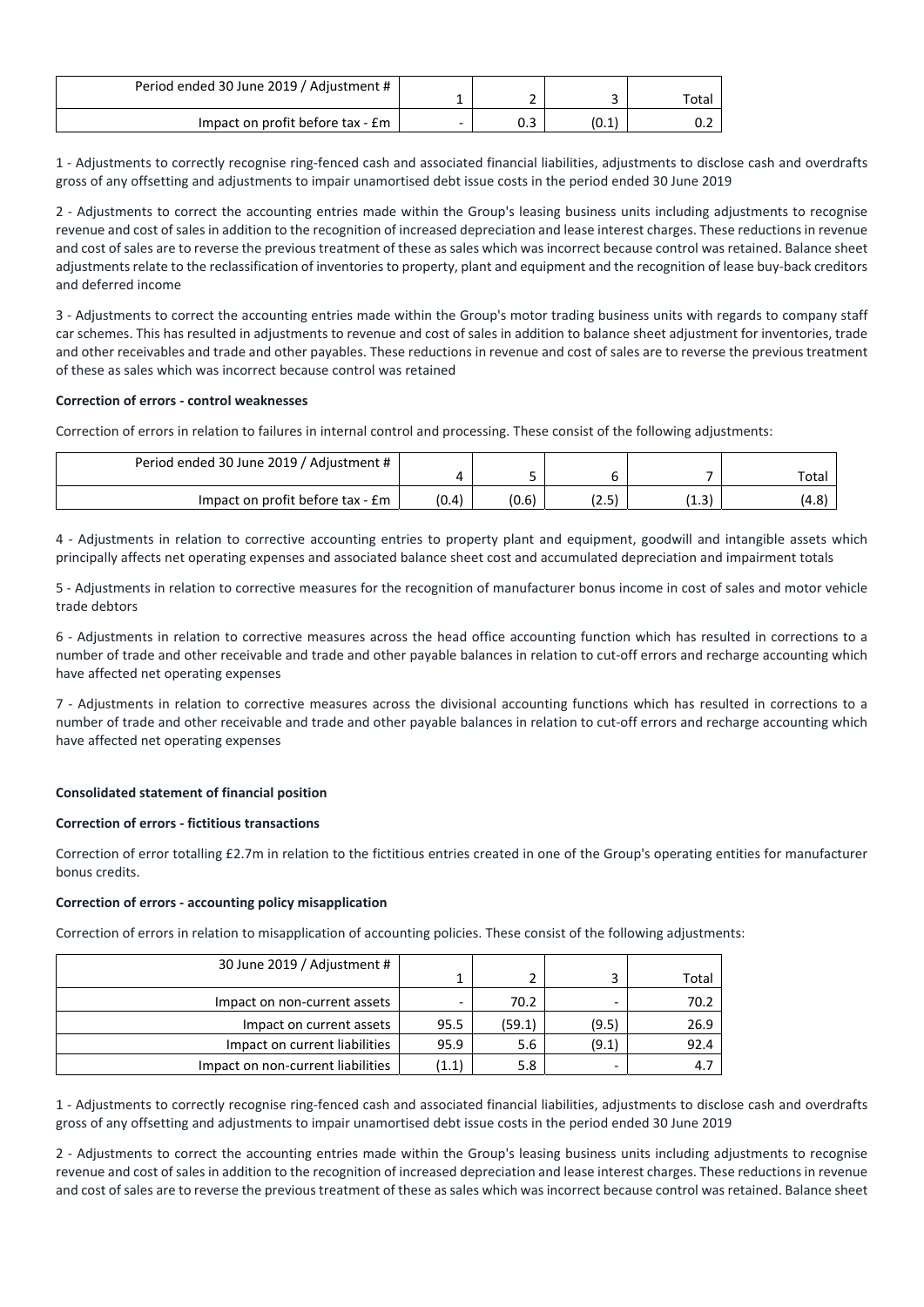adjustments relate to the reclassification of inventories to property, plant and equipment and the recognition of lease buy‐back creditors and deferred income

3 ‐ Adjustments to correct the accounting entries made within the Group's motor trading business units with regards to company staff car schemes. This has resulted in adjustments to revenue and cost of sales in addition to balance sheet adjustment for inventories, trade and other receivables and trade and other payables. These reductions in revenue and cost of sales are to reverse the previous treatment of these as sales which was incorrect because control was retained.

#### **Correction of errors ‐ control weaknesses**

Correction of errors in relation to failures in internal control and processing. These consist of the following adjustments:

| 30 June 2019 / Adjustment #       |                          |                          |                          |       |        |
|-----------------------------------|--------------------------|--------------------------|--------------------------|-------|--------|
|                                   |                          |                          |                          |       | Total  |
| Impact on non-current assets      | (9.1)                    |                          | 3.1                      |       | (6.0)  |
| Impact on current assets          | (0.8)                    | (1.8)                    | (7.9)                    | (5.9) | (16.4) |
| Impact on current liabilities     | (5.3)                    | 0.6                      | 4.5                      | (0.7) | (0.9)  |
| Impact on non-current liabilities | $\overline{\phantom{0}}$ | $\overline{\phantom{0}}$ | $\overline{\phantom{0}}$ | (4.2) | (4.2)  |

4 – Adjustments in relation to corrective accounting entries to property plant and equipment, goodwill and intangible assets which principally effects net operating expenses and associated balance sheet cost and accumulated depreciation and impairment totals

5 ‐ Adjustments in relation to corrective measures for the recognition of manufacturer bonus income in cost of sales and motor vehicle trade debtors

6 ‐ Adjustments in relation to corrective measures across the head office accounting function which has resulted in corrections to a number of trade and other receivable and trade and other payable balances in relation to cut-off errors and recharge accounting which have affected net operating expenses

7 - Adjustments in relation to corrective measures across the divisional accounting functions which has resulted in corrections to a number of trade and other receivable and trade and other payable balances in relation to cut-off errors and recharge accounting which have affected net operating expenses

#### **Condensed consolidated statement of cash flows**

With the exception of the omitted bank accounts referred to above, the impact of the adjustments does not affect the net movement in cash and cash equivalents for 2019. However, by adjusting for the restatements above, there have been a number of reclassifications of items between Operating, Financing and Investing cash flows. These are primarily attributed to the correction of accounting policies applied to the Group's vehicle leasing companies. As detailed above, the Group previously treated these transactions assales which wasincorrect because control wasretained. As a consequence, the cash flow statement previously treated such transactions as operating cash flows. In restating the cash flow statement for the revised policy, this primarily results in:

‐ an increase in investing outflows of to reflect the purchase of £86.2m rental fleet assets; and

‐ an increase in financing inflows of £72.7m and outflows of £79.3m to reflect the financial liabilities arising in connection with the financing of the vehicle leasing arrangements.

#### **19. Interim statement**

Copies of this report and the last Annual Report and Accounts are available from the Company Secretary at the registered office of the company at Lookers House, 3 Etchells Road, West Timperley, Altrincham, WA14 5XS and can be viewed via the Group's website at www.lookersplc.com. Copies of this report have also been submitted to the UK Listing Authority and will shortly be available at the UK Listing Authority's Document Viewing Facility at 25 North Colonnade, Canary Wharf, London E14 5HS (Telephone +44 (0) 207 066 1000).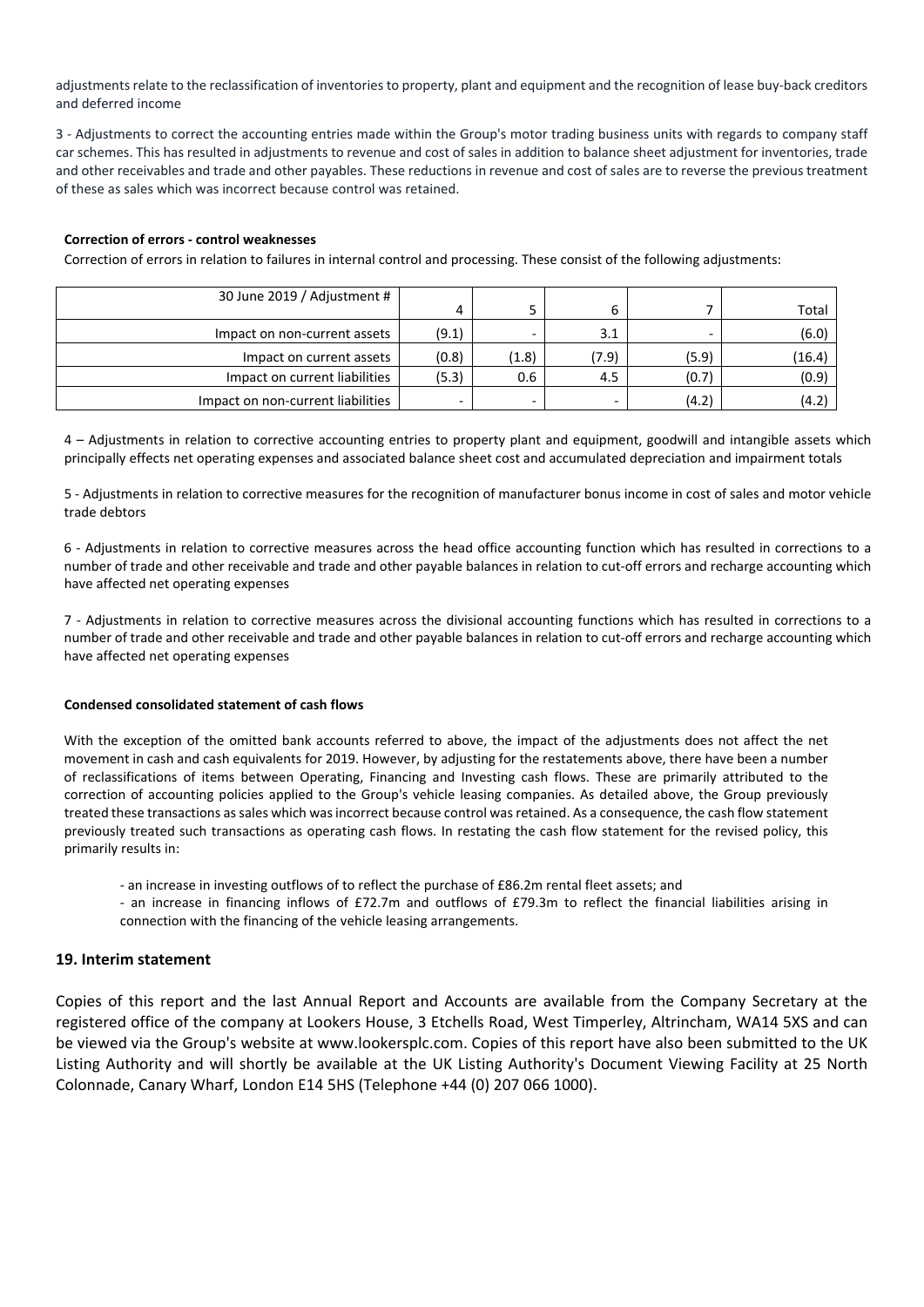# **Directors' Responsibility Statement**

# **We confirm that to the best of our knowledge**

- The interim financial statements have been prepared in accordance with IAS 34 'Interim Financial Reporting'
- The interim financial statements include a fair review of the information required by DTR 4.2.7R (identification of important events during the first six months and their impact on the condensed set of financial statements and description of principal risks and uncertainties for the remaining six months of the year)
- The interim financial statements include a fair review of the information required by DTR 4.2.8R (disclosure of related parties' transactions and charges therein).

By order of the Board

**Mark Raban** Chief Executive Officer 29 January 2021

# **Glossary of terms**

# **Introduction**

In the reporting of the financial statements, the Directors have adopted various Alternative Performance Measures (APMs) of financial performance, position or cash flows other than those defined or specified under International Financial Reporting Standards (IFRS). These measures are not defined by IFRS and therefore may not be directly comparable with other companies' APMs, including those in the Group's industry. APMs should be considered in addition to IFRS measures and are not intended to be a substitute for IFRS measurements.

# **Purpose**

The Directors believe that these APMs provide additional useful information on the underlying performance and position of the Group.

APMs are also used to enhance the comparability of information between reporting periods by adjusting for irregularity factors which affect IFRS measures, to aid the user in understanding the Group's performance.

Consequently, APMs are used by the Directors and management for performance analysis, planning, reporting and incentive setting purposes. The key APMs that the Group has focused on this period are as follows:

| Performance measure<br>Like-for-like (LFL) | <b>Definition</b><br>These are calculated where<br>dealerships have contributed twelve<br>months of revenue and profit<br>contribution in both the current and<br>comparative periods presented. | Why we measure it<br>To provide a consistent overview of<br>comparative trading performance |
|--------------------------------------------|--------------------------------------------------------------------------------------------------------------------------------------------------------------------------------------------------|---------------------------------------------------------------------------------------------|
| Gross profit margin                        | Gross profit as a percentage of<br>revenue.                                                                                                                                                      | A measure of the significant revenue<br>channels' operational performance                   |
| Non-underlying items                       | Relate to costs or incomes which are<br>not incurred in the normal course of<br>business or due to their size, nature<br>and irregularity are not included in                                    | A key metric of the Group's non-<br>underlying business performance.                        |